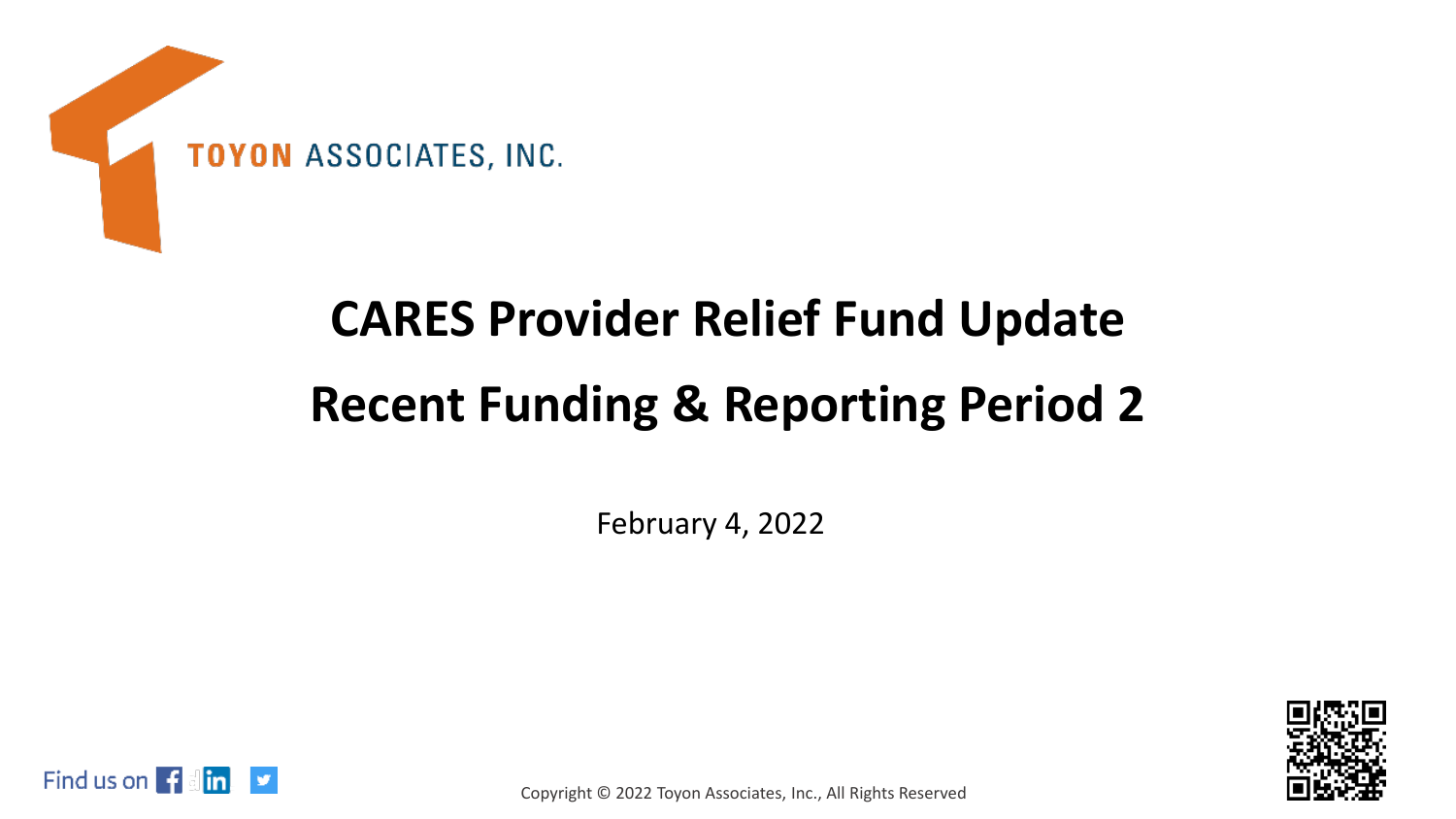**Table of Contents**

toyonassociates.com

- Provider Relief Funding (PRF) Pgs. 3 - 7
- Recent PRF Allocations Pgs. 8 - 17
- Reporting Period (RP) 2 and Hypothetical Scenarios Pgs. 18 - 33
- PRF Audit

Pgs. 34 - 38

• Recent FAQs and Resources Pgs. 39 - 43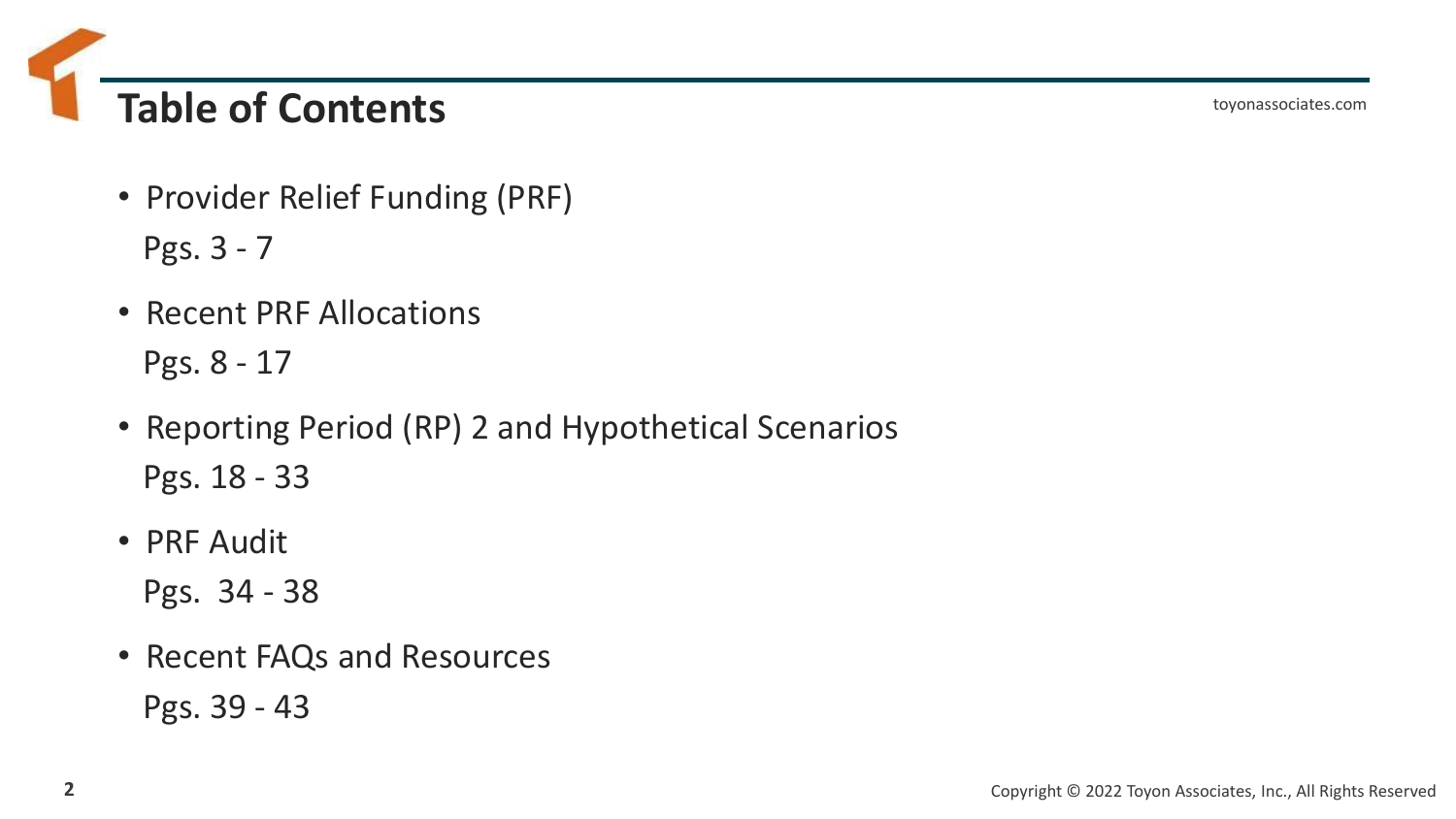

# **Provider Relief Funding**

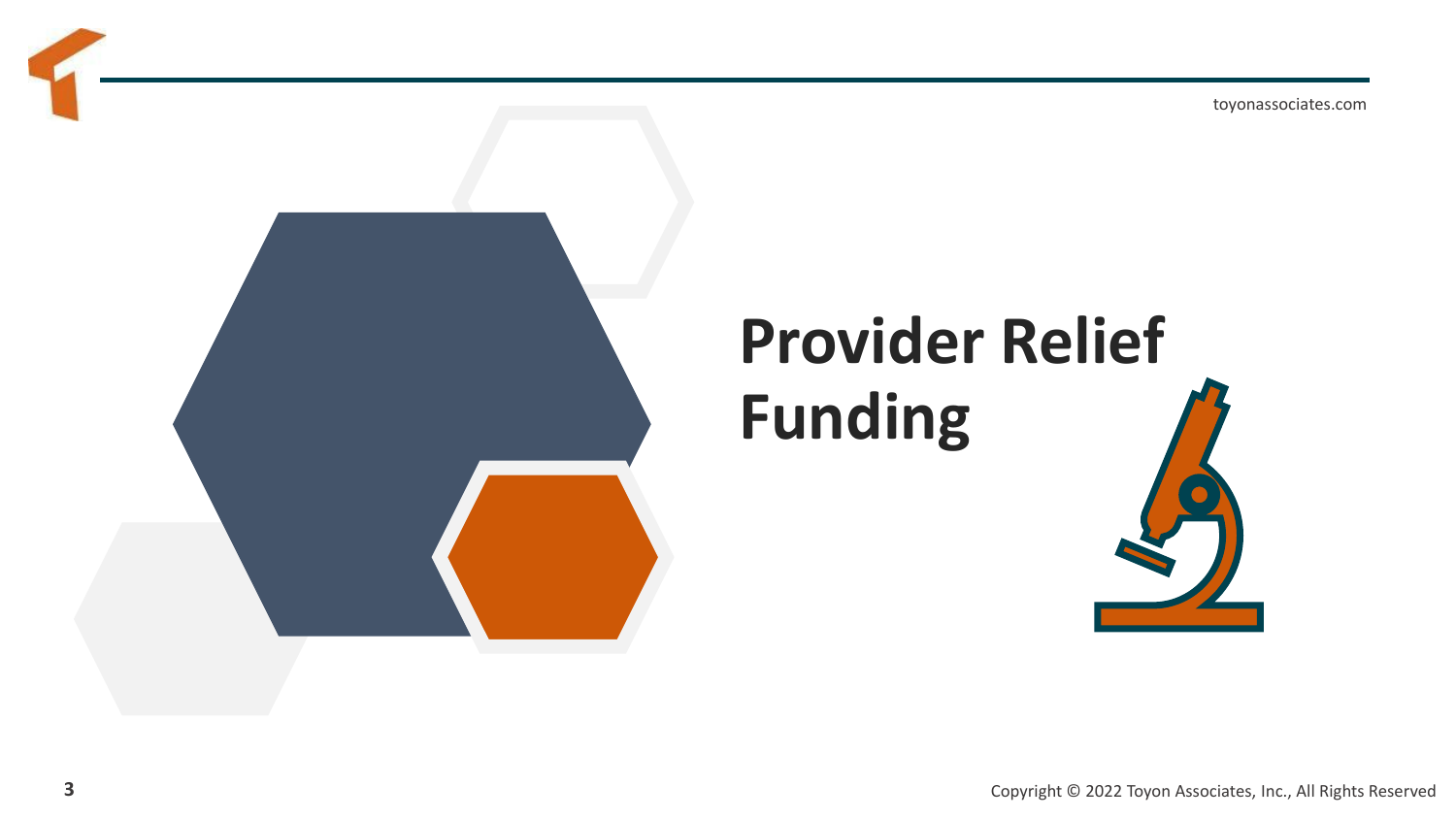| <b>PRF Reconciliation</b> |                                                       |              |                                                 | toyonassociates.com |
|---------------------------|-------------------------------------------------------|--------------|-------------------------------------------------|---------------------|
|                           |                                                       | Col 1        | Col 2                                           | Col 1 - Col 2       |
| <b>Key</b>                | <b>Funding (in billions)</b>                          | Appropriated | <b>Allocated</b>                                | <b>Variance</b>     |
|                           | <b>I. Appropriated and Allocated PRF</b>              |              |                                                 |                     |
| A                         | General Phase 1                                       | 46.00        | 42.82                                           | 3.18                |
| B                         | General Phase 2                                       | 18.00        | 5.09                                            | 12.91               |
| $\mathsf{C}$              | General Phase 3                                       | 24.50        | 21.36                                           | 3.14                |
| D                         | General Phase 4                                       | 17.00        | 10.70                                           | 6.30                |
| E                         | Targeted High Impact                                  | 20.75        | 20.69                                           | 0.06                |
| F                         | <b>Targeted Safety Net</b>                            | 14.12        | 14.13                                           | (0.01)              |
| G                         | Targeted CARES Rural                                  | 11.09        | 10.99                                           | 0.10                |
| H                         | <b>Targeted ARP Rural</b>                             | 8.50         | 7.50                                            | 1.00                |
|                           | Targeted SNF                                          | 4.90         | 4.79                                            | 0.11                |
|                           | <b>Targeted Nursing Home</b>                          | 2.75         | 2.75                                            | 0.00                |
| К                         | <b>Quality Incentive Pmts</b>                         | 1.90         | 1.90                                            | 0.00                |
|                           | Indian Health Service (IHS)                           | 0.52         | 0.52                                            | 0.00                |
| $M=A:L$                   | <b>Total Funding Allocations</b>                      | 170.03       | 143.24                                          | 26.79               |
|                           | II. Total Available Funding vs. Allocated             |              |                                                 |                     |
| $\mathsf{N}$              | <b>Total Available Funding</b>                        | 186.50       |                                                 |                     |
| $O = N-M(col 2)$          | <b>Available vs. Allocated</b>                        | 43.26        |                                                 |                     |
| P                         | <b>HRSA Uninsured</b>                                 | (17.20)      |                                                 |                     |
| $\Omega$                  | <b>Warp Speed Funding Spend</b>                       |              | (10.00) Another \$7B? STAT Article (Next Slide) |                     |
| $\mathsf{R}$              | <b>Warp Speed Funding Return</b>                      | 10.00        |                                                 |                     |
| $\mathsf{S}$              | \$4 Billion Allocation from Phase 1                   | 4.00         |                                                 |                     |
| $\mathsf{T}$              | Est. Phase 4 (Remaining Funds)                        | (6.30)       |                                                 |                     |
| $\cup$                    | <b>Est. Phase 3 Reconsideration (Remaining Funds)</b> | (3.14)       |                                                 |                     |
| $\vee$                    | <b>Est. Rural ARP (Remaining Funds)</b>               | (1.00)       |                                                 |                     |
| $W = 0:V$                 | Total Est. Remaining PRF*                             | 19.62        |                                                 |                     |

4 \*Includes assumption on return of PRF taken for other purposes Copyright © 2022 Toyon Associates, Inc., All Rights Reserved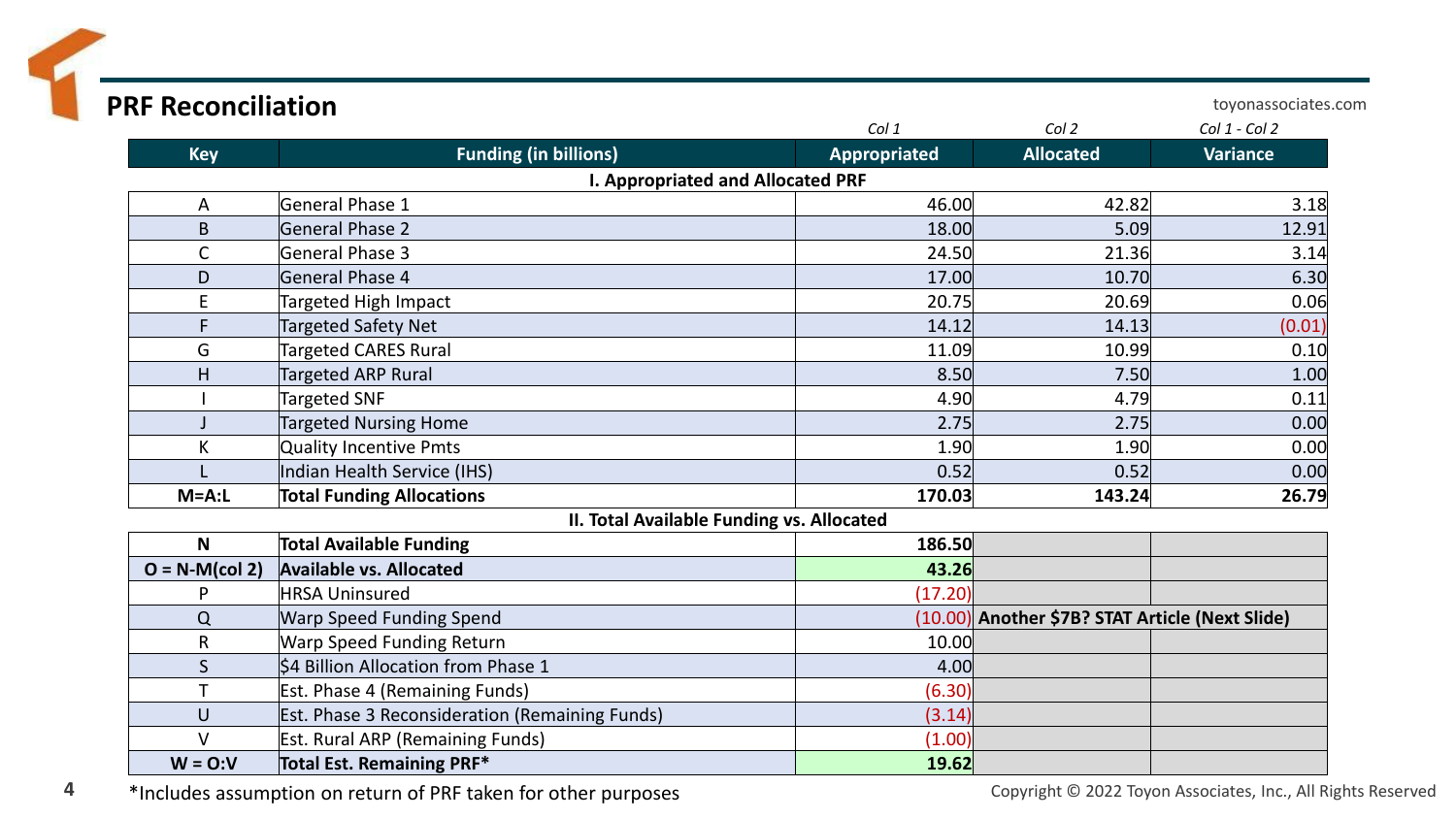### **STAT Article: The Biden administration used billions in hospital Covid-19 funds to pay drugmakers**

- ❑ \$7 billion taken from PRF for Covid-19 vaccines and therapeutics
- \$10 billion taken from PRF for Operation Warp Speed
- ❑ This \$17 billion used some PRF that was returned from providers

"*Now, the hospital money, known as the Provider Relief Fund, has run dry, and has no new money left to allocate, according to the agency that administers it. Providers have only been able to submit requests for expenses incurred through March 2021 — before both the Delta and Omicron surges battered the health care system*"

STAT Article:

<https://www.statnews.com/2022/01/26/the-biden-administration-used-billions-in-hospital-covid-19-funds-to-pay-drugmakers/>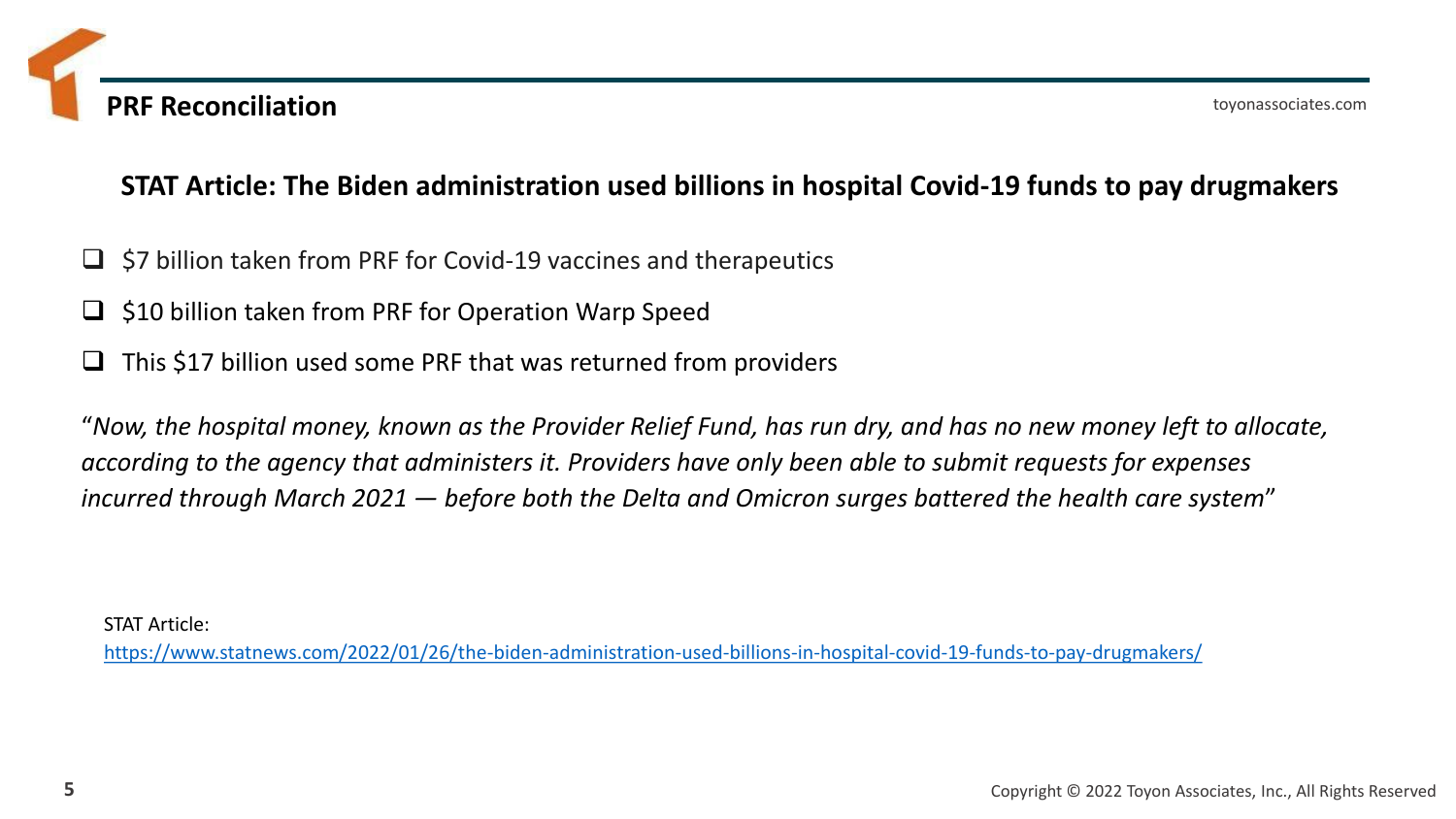toyonassociates.com **Continued Impact of COVID-19 Patient Volume and Acuity Staff Departures and Training New Employees Increased Contract Labor and Insurance Costs Medicare Accelerated Payment Recoupment (25% to 50% Increase) Medicare Rate Setting DSH | 340B | Quality Programs COVID-19 Variants (e.g., Omicron) On-Going Challenges Demonstrate Need for Additional Hospital Relief**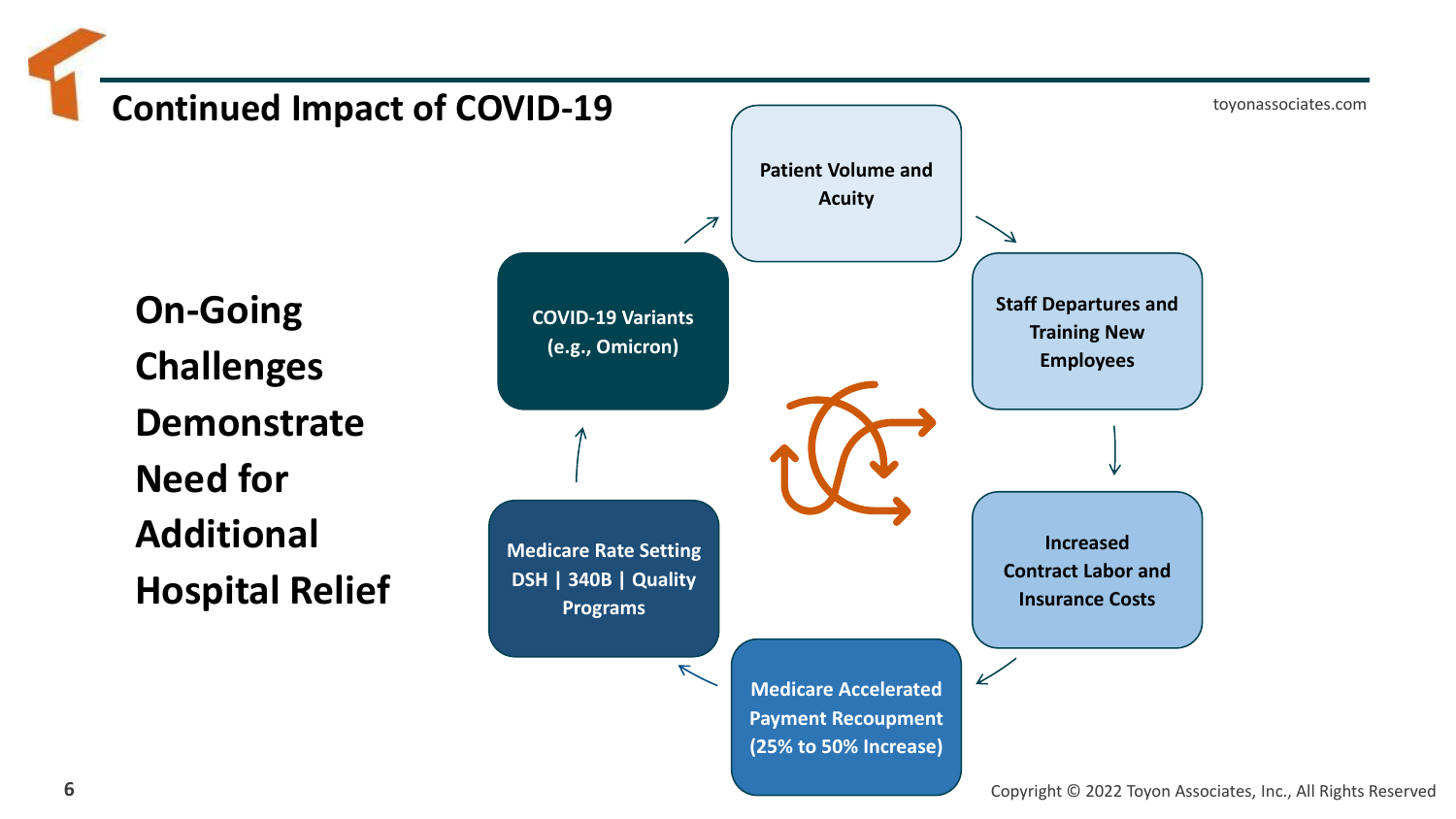**PRF Reconciliation**

### **AHA Urges Congress to Include Key Priorities in Must-Pass Legislation January 20, 2022**

#### **Requests to Congress:**

- ❑ Immediately distribute and account for the remaining funds in the PRF, including extending the deadline for spending funds and allowing the funds to be used for expenses associated with additional security measures and training to allow each of our nation's hospitals to overcome its unique challenges.
- □ Provide additional PRF dollars in the amount of \$25 billion to health care providers who continue to have lost revenues and increased expenses due to the tremendous financial strain that the delta and omicron variant are causing.
- Extend the Medicare sequester relief until the end of the COVID-19 public health emergency or Dec. 31, 2022, whichever is later
- ❑ Suspend repayments for six months and allow for recoupment after the repayment suspension at 25% of Medicare claims payments for the following 12 months.
- ❑ Ensure 340B hospitals participating in the program who may have experienced changes to their DSH adjustment percentage in fiscal year 2020 or fiscal year 2021 due to the COVID-19 pandemic retain their 340B eligibility.

Source: <https://www.aha.org/lettercomment/2022-01-20-aha-urges-congress-include-key-priorities-must-pass-legislation>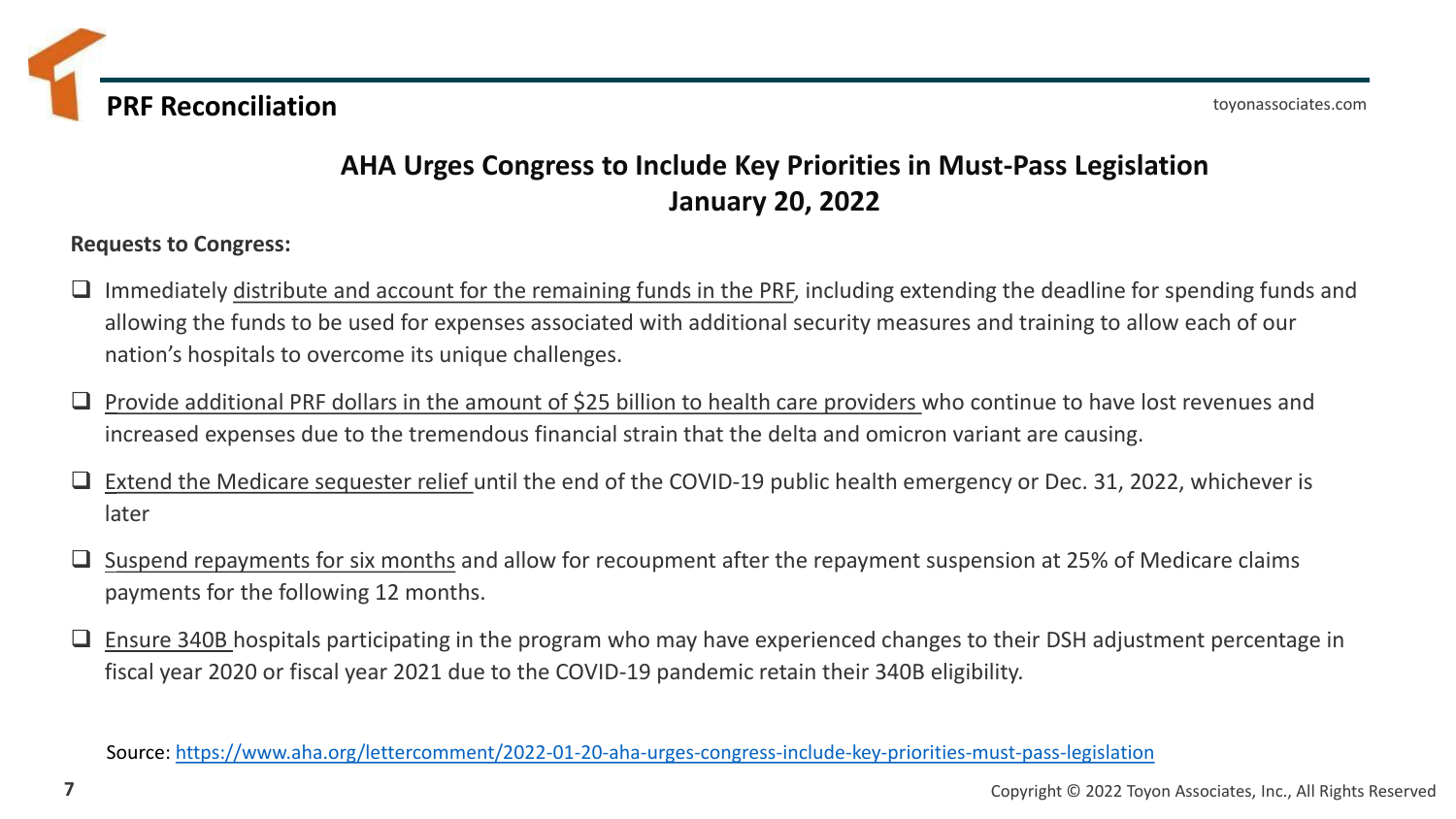

# **Recent PRF Allocations**

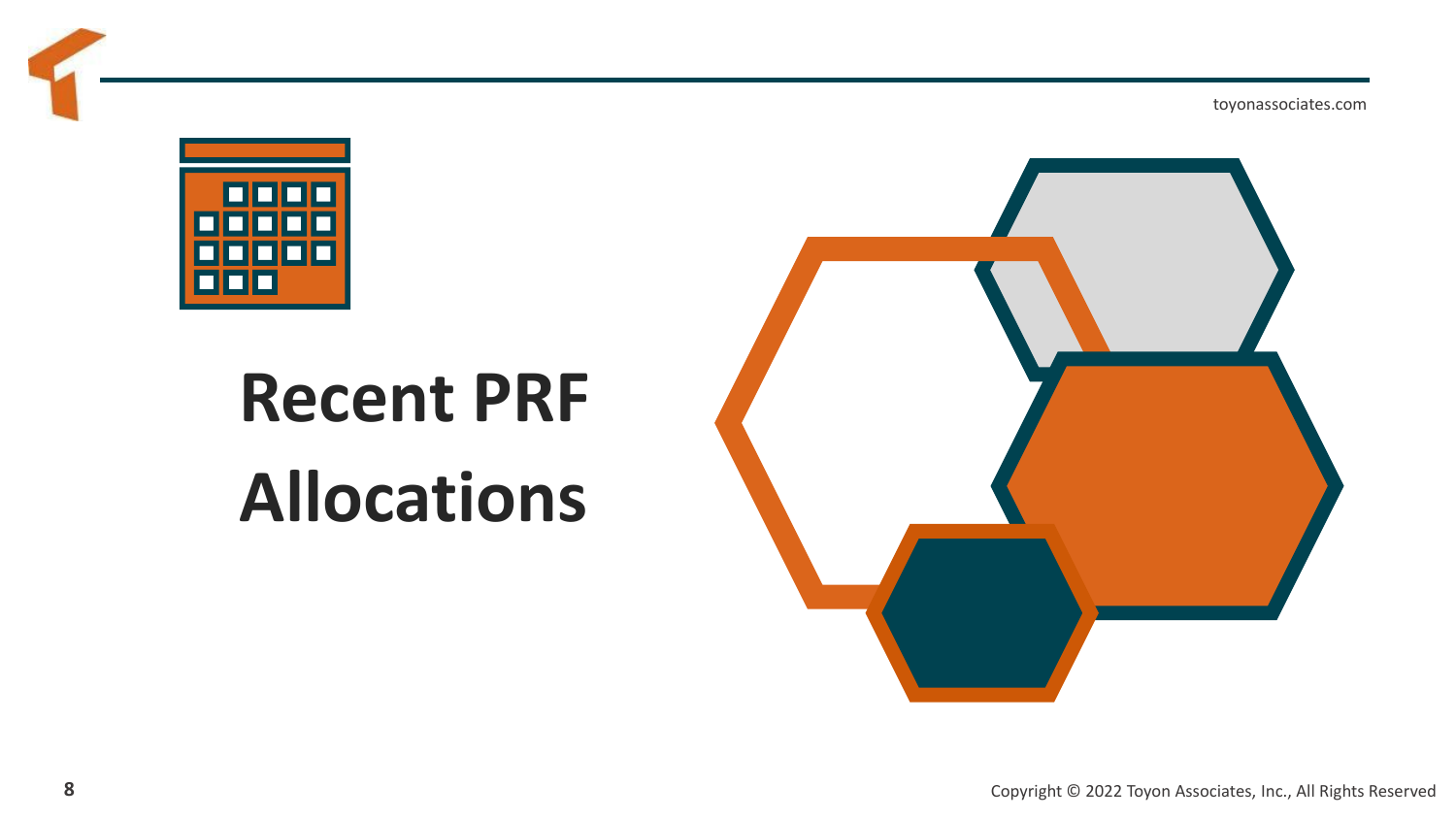### **Recent PRF Allocations**



\$8.5 billion fund | \$7.5 billion spent Not CARES PRF, but administered by **HRSA** 

Qualifying providers receive repriced rural Medicaid and CHIP claims at 3% of the Adjusted Medicare value

**Rural ARP redetermination deadline of May 2nd**\*



### \$3.1 billion remaining

\$24.5 billion fund | \$21.4 billion spent

HRSA is only considering payment redeterminations | Previous deadline of November 12, 2021, to submit a request for redetermination of payment

Redetermination may challenge errors in the Phase 3 calculation, but not the methodology\*\*

Qualifying providers receive 88% of losses in CY 2020 Q1 through CY 2020 Q2 (compared to these PY periods), net of general and targeted PRF received

\$6.3 billion

toyonassociates.com

remaining

\$17 billion fund | \$10.7 billion spent

*Base payments* for losses in CY 2020 Q3 through CY 2021 Q1 (compared to these PY periods), net of excess PRF from Phase 3 | Adjusted by provider size to fit \$14.75 billion fund

*Bonus payments* through repricing Medicaid and CHIP claims at a Medicare value, prorated to fit \$4.25 billion fund | Qualifying providers receive repriced claims at 0.3% of the Adjusted Medicare value

**Phase 4 redetermination deadline of May 2nd\***

\*<https://www.hrsa.gov/provider-relief/payment-reconsideration>

\*[\\*https://www.hrsa.gov/sites/default/files/hrsa/provider-relief/phase-3-methodology-overview.pdf](https://www.hrsa.gov/sites/default/files/hrsa/provider-relief/phase-3-methodology-overview.pdf)

\*\*\***<https://www.hhs.gov/about/news/2022/01/25/hhs-distributing-2-billion-more-provider-relief-fund-payments-health-care-providers-impacted-covid-19-pandemic.html>**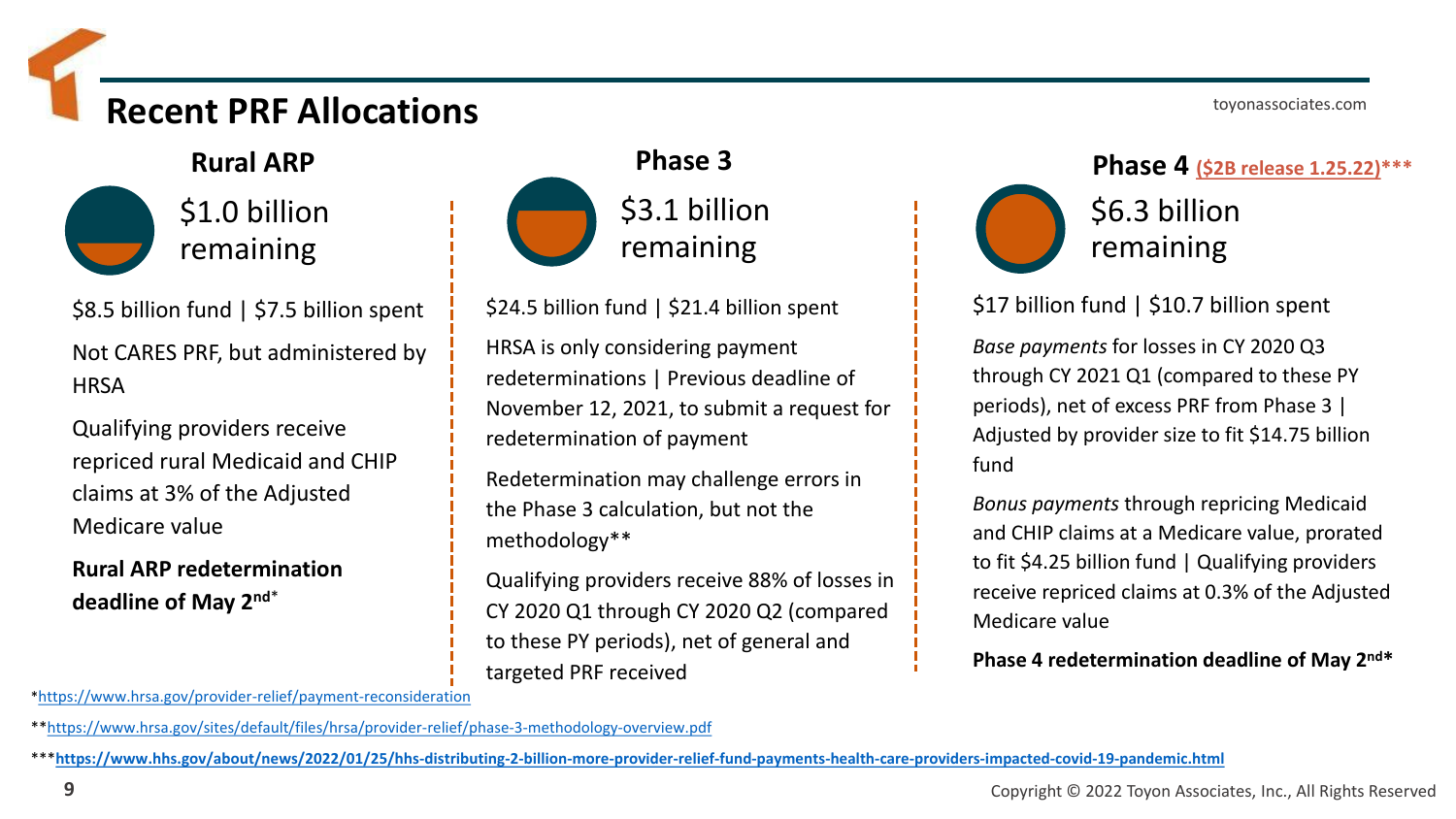### **Rural ARP Targeted Allocation Terms & Conditions (T&C)**

### **Rural ARP T&C** *Similar* **to CARES PRF**

- $\square$  The Recipient certifies that the Payment will be used to prevent, prepare for, and respond to COVID-19, and that the Payment shall reimburse the Recipient only for health care-related expenses or lost revenues that are attributable to COVID-19.
- ❑ The Recipient shall adhere to the Reporting Requirements for payments received exceeding \$10,000 in the aggregate during the Payment Received Period. The Recipient must register in the Provider Relief Fund Reporting Portal and submit reports as specified by HHS.

### **Rural ARP T&C** *Different* **than CARES PRF**

- ❑ The Recipient shall submit reports as HHS determines are needed to ensure compliance with conditions that are imposed on this Payment, and such reports shall be in such form, with such content, as specified by the Secretary in future program instructions directed to all Recipients.
- $\square$  The Recipient certifies that it will retain the payment with the provider(s) associated with the applicable subsidiary or billing TIN and will not transfer or allocate the Payment to another entity not associated with the subsidiary or billing TIN. Control and use of the Payment must be delegated to the Recipient that was eligible for and received the Payment.

Rural ARP T&Cs: <https://www.hrsa.gov/sites/default/files/hrsa/provider-relief/terms-and-conditions-ARP-rural.pdf>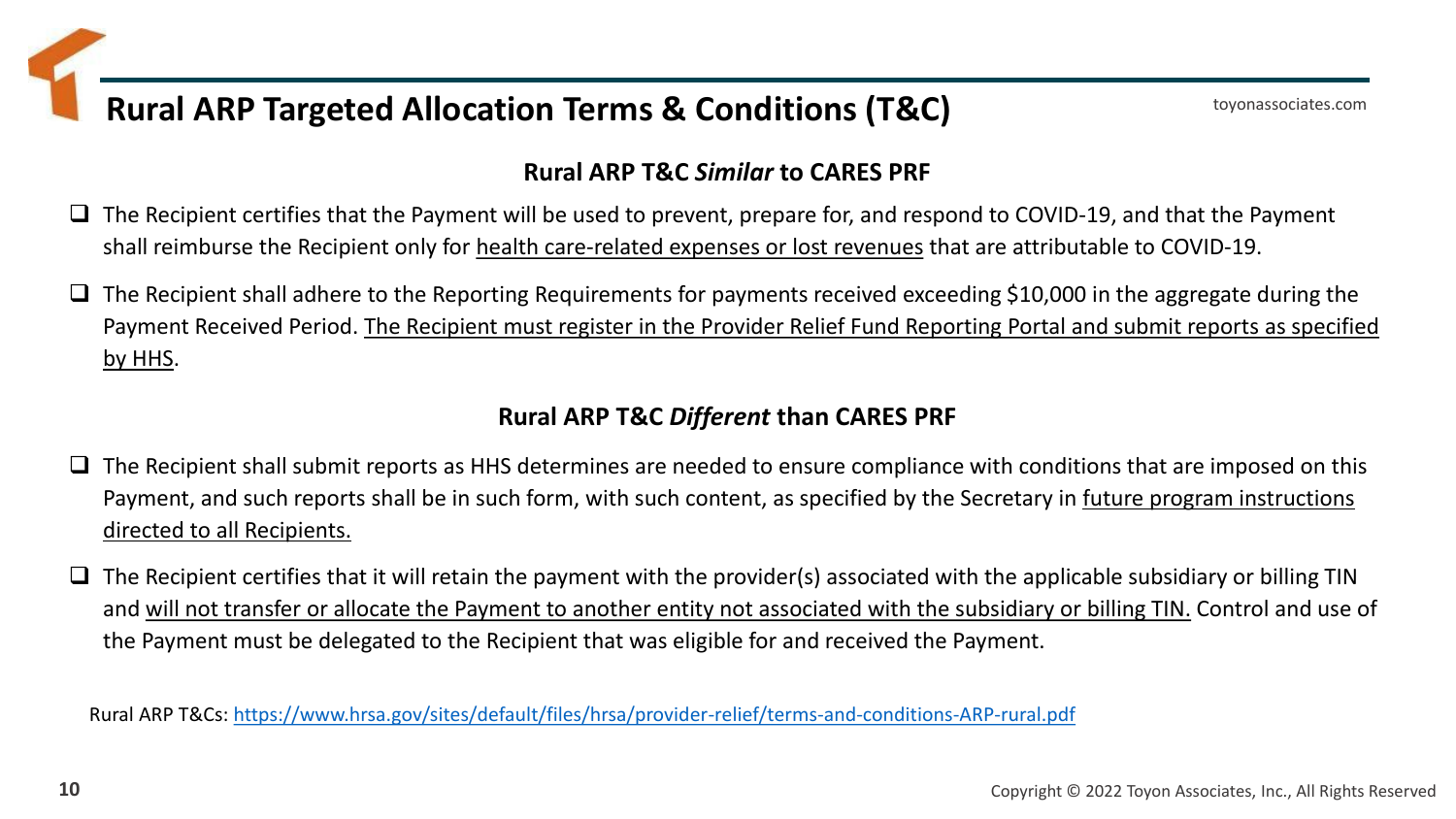### **PRF Phase 3 and 4 Comparison**

**Phase 3**

**Periods CY 2020 Q1 through CY 2020 Q2** 

**(compared to operating losses from same periods in 2019)**

| <b>Provider Annual Net</b><br><b>Patient Service Revenue</b> | <b>Payment Percentage of</b><br><b>Provider Losses</b> |
|--------------------------------------------------------------|--------------------------------------------------------|
| <b>All Providers</b>                                         | 88%*                                                   |
| <b>Bonus</b>                                                 | N/A                                                    |

\*Offset by General and Targeted PRF (e.g., Phase 1, Phase 2, High Impact, Safety Net, CARES Rural) | Subject to Trim adjustments due to aberrant data

### **Phase 4**

### **Periods CY 2020 Q3 through CY 2021 Q1**

**(compared to operating losses from same periods in 2019)**

| <b>Provider Annual Net Patient Service</b><br><b>Revenue</b> | <b>Payment Percentage</b><br>of Provider Losses |
|--------------------------------------------------------------|-------------------------------------------------|
| <b>Small:</b> Less Than or Equal to \$10M <sup>**</sup>      | $45%***$                                        |
| Medium: Between \$10M and \$100M                             | $25%***$                                        |
| Large: Greater than or equal to \$100M                       | $20%***$                                        |
| <b>Claim Bonus</b><br>$1/1/19 - 9/30/20$                     | $0.3%***$                                       |

\*\*Per HHS Funding Press Release: "PRF Phase 4 will reimburse smaller providers—who tend to operate on thin margins and often serve vulnerable or isolated communities"

\*\*\*Offset by "prior Provider Relief Fund payments that were not previously deducted in Phase 3" | Subject to Trim adjustments due to aberrant data \*\*\*\*The adjusted value of Medicare, Medicaid, and CHIP claims is scaled to 0.3% of the original value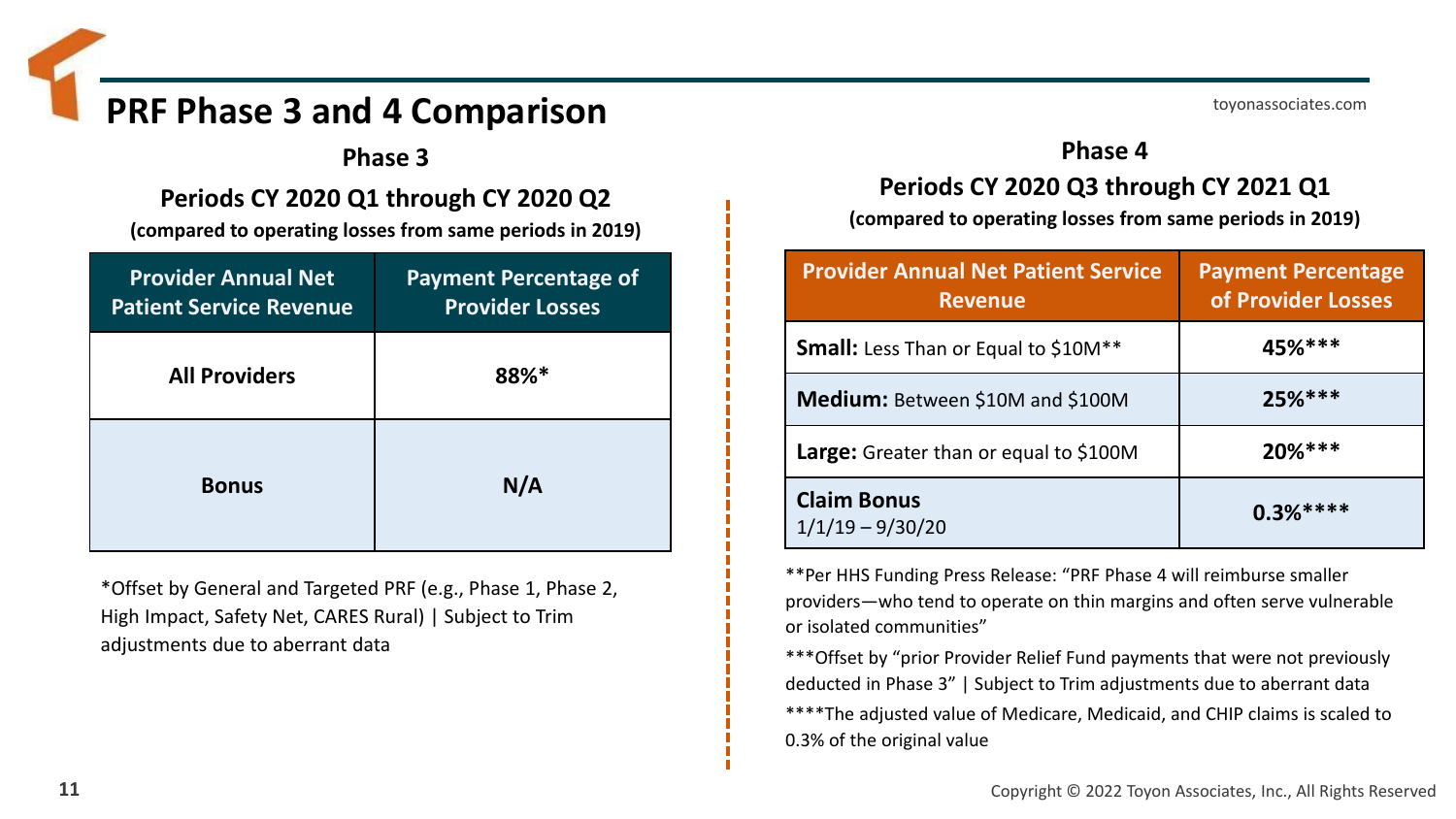### **Phase 4 Bonus Payments**

### **Repriced Claims**

- HRSA will price Medicaid and CHIP claims data at Medicare rates
- HRSA will similarly price Medicare Advantage and Medicaid managed care encounter data at Medicare rates.
- For services provided predominantly in Medicaid, Medicaid managed care encounter data will be priced at average Medicaid/CHIP rates across states and territories.
- Medicaid supplemental payments will not be factored into bonus payment calculation

### **Bonus Payment**

- HRSA will calculate the number and type of Medicare, Medicaid, and CHIP claims per billing TIN, and multiply them by the relevant prices from the "Repriced Claims" Above.
- HRSA will adjust the Bonus Payments to the portion of funding set aside for bonus payments.
- **The adjusted value of these claims will be scaled to approximately 0.3% of their original value in order to determine bonus payments.**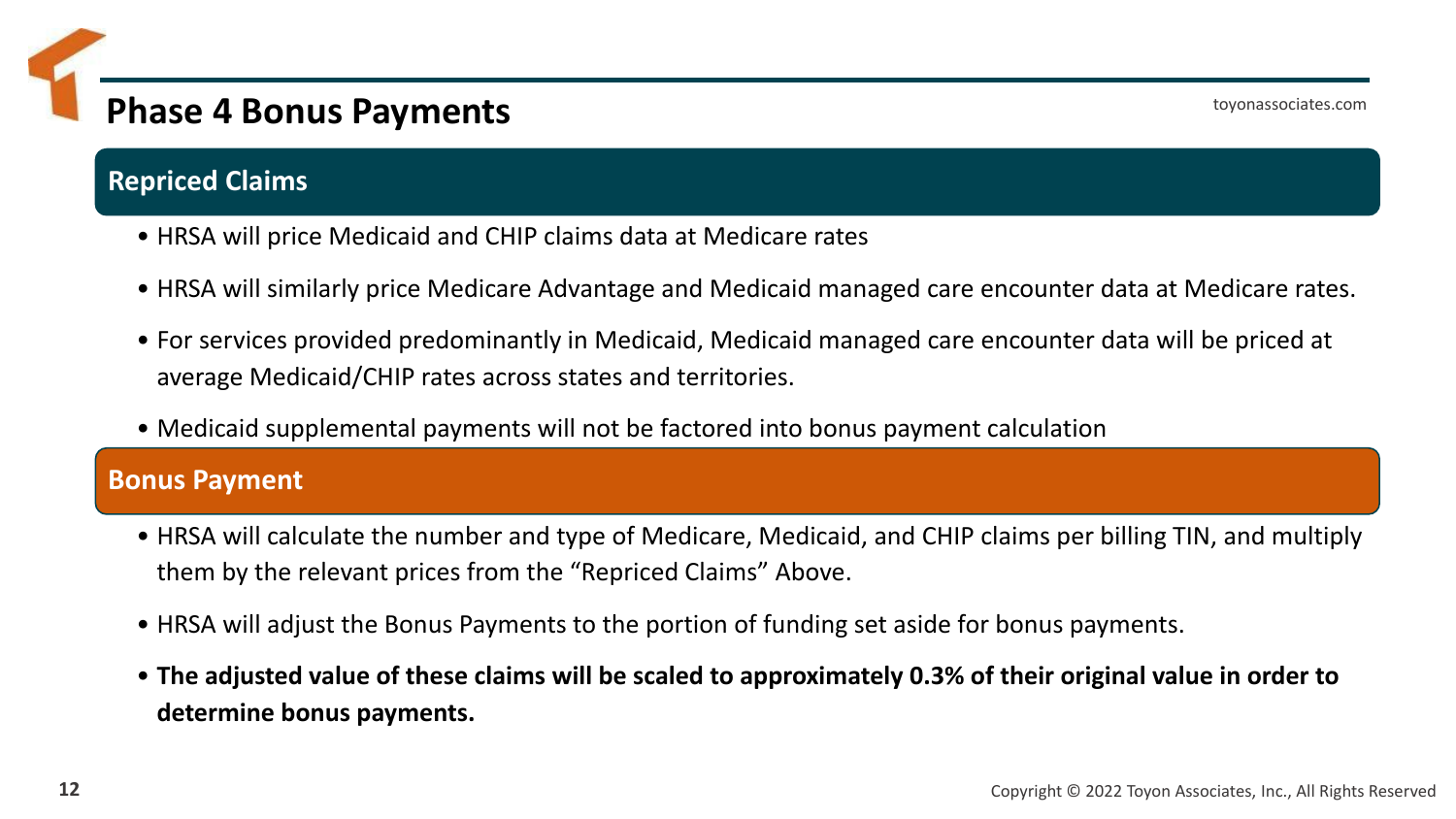### **PRF Phase 3 and 4 Base Payment**

**Hypothetical Example**

| <b>Key</b>        | <b>Quarterly Operating Income</b><br><b>Comparison</b> | <b>Phase 3</b> | Phase 4      |
|-------------------|--------------------------------------------------------|----------------|--------------|
| A                 | CY 2020 Q1 vs. CY 2019 Q1                              | (2,000,000)    |              |
| B                 | CY 2020 Q2 vs. CY 2019 Q2                              | (8,000,000)    |              |
| $\mathsf{C}$      | CY 2020 Q3 vs. CY 2019 Q3                              |                | (5,000,000)  |
| D                 | CY 2020 Q4 vs. CY 2019 Q4                              |                | 1,000,000    |
| E                 | CY 2021 Q1 vs. CY 2019 Q1                              |                | (6,000,000)  |
| $F = A : E$       | <b>Total</b>                                           | (10,000,000)   | (10,000,000) |
| G                 | Eligible % of Loss                                     | 88%            | 20%          |
| $H = F^*G$        | <b>Adjusted Lossed</b>                                 | (8,800,000)    | (2,000,000)  |
|                   | <b>General and Targeted PRF</b>                        | 10,000,000     |              |
| $J = H + I$       | <b>Losses vs. General Targeted PRF</b>                 | 1,200,000      | (2,000,000)  |
| $K = J$ (Phase 3) | Phase 3 Carryover to Phase 4*                          |                | 1,200,000    |
|                   | <b>Net Payment if Losses &gt; PRF</b>                  | $\bf{0}$       | 800,000      |
| M                 | Adjusted for Abberant Data?**                          | No             | No           |

#### **Phase 4 Bonus:**

- Provider receives 0.3% bonus related to Medicaid and CHIP claims at a Medicare value | Repriced Medicaid and CHIP Claims from 1/1/2019 – 9/30/2020
- **Outstanding issue:** At what point in this example does the provider qualify for the bonus payment?

Provider ineligible for Phase 3 Payments as PRF > Adjusted Losses

\*Provider Phase 4 Payment deducted by excess PRF "not previously deducted in Phase 3".

*\*\*Aberrant data adjustments discussed on slide 15*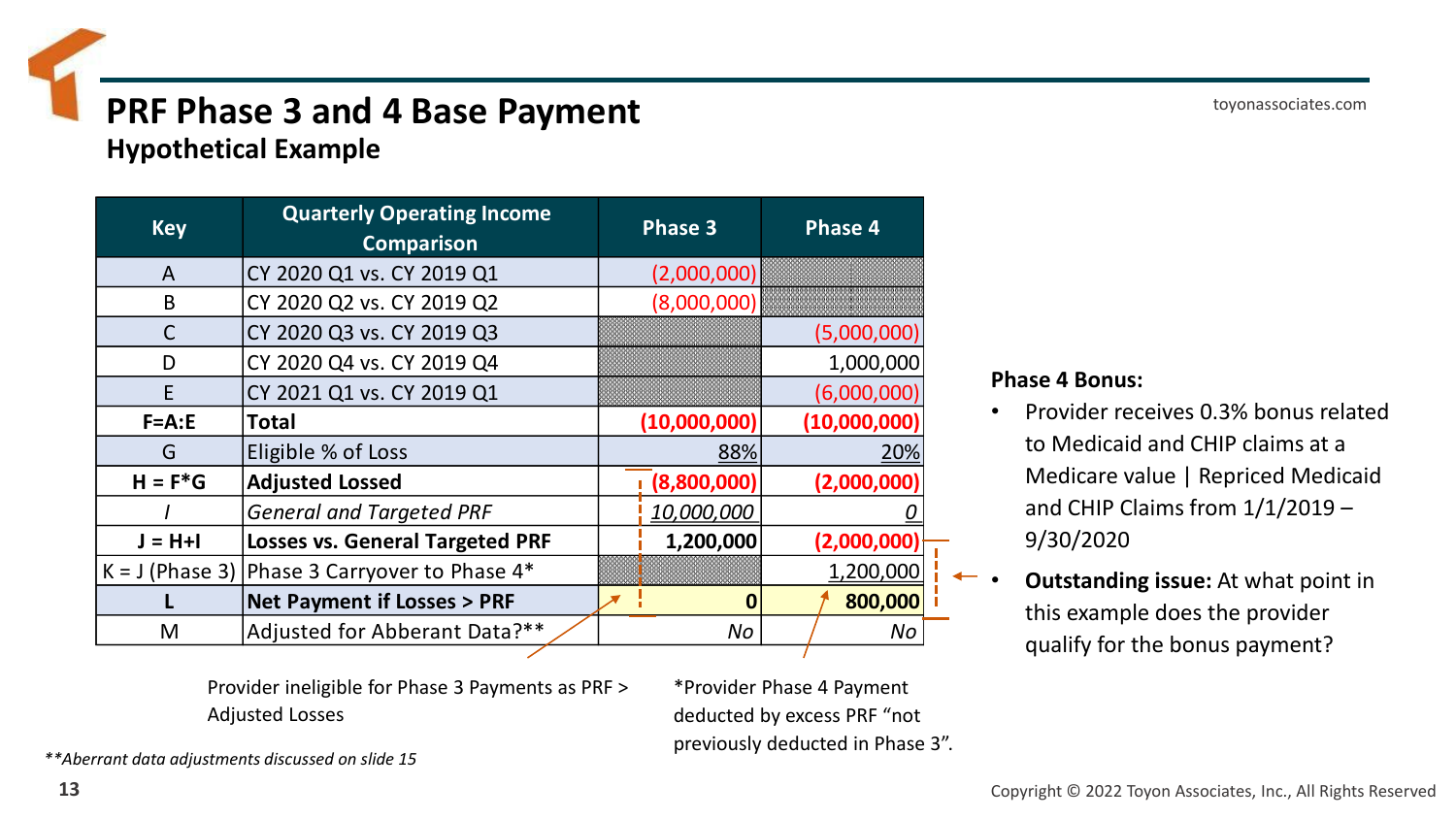### **PRF vs. Phase 3 and Phase 4 Losses**

toyonassociates.com

*"HRSA will deduct prior Provider Relief Fund payments that were not previously deducted in Phase 3. This will allow providers that have not recently benefitted from the Provider Relief Fund to receive greater financial support."*

#### **Hypothetical Unconfirmed Example ("Large" Hospital)**

#### **Phase 3 Results**

- A) 88% of Phase 3 Losses: 8,800,000
- B) PRF Payments: (10,000,000)
- 

**C) Losses vs. PRF (A+B): (1,200,000) (No, does not qualify for payment)**

- Provider would not have qualified for Phase 3 payment as Phase 3 Losses < PRF
- However, *if the Provider submitted a Phase 3 application, \$1.2M is carried forward to offset Phase 4 losses, as opposed to \$10M*

#### **Phase 4 with no Phase 3 Application [Unconfirmed]**

| $F$ ) Losses vs. PRF (D+E):  | (8,000,000) (No, does not qualify for payment) |
|------------------------------|------------------------------------------------|
| E) PRF Payments (same as B): | (10,000,000)                                   |
| D) 20% of Phase 4 Losses:    | 2,000,000                                      |

• Provider does not receive Phase 4 Payment because Phase 4 Losses < PRF

#### **Phase 4** *if Provider Submitted a Phase 3 Application* **[Unconfirmed]**

| G) 20% of Phase 4 Losses:              | 2,000,000                               |
|----------------------------------------|-----------------------------------------|
| H) PRF vs. Phase 3 Losses (same as C): | (1,200,000)                             |
| I) Losses vs. PRF (G+I):               | 800,000 (Yes, is qualified for payment) |

• Provider receives Phase 4 Payment because Phase 4 Losses > PRF Net of Phase 3 Losses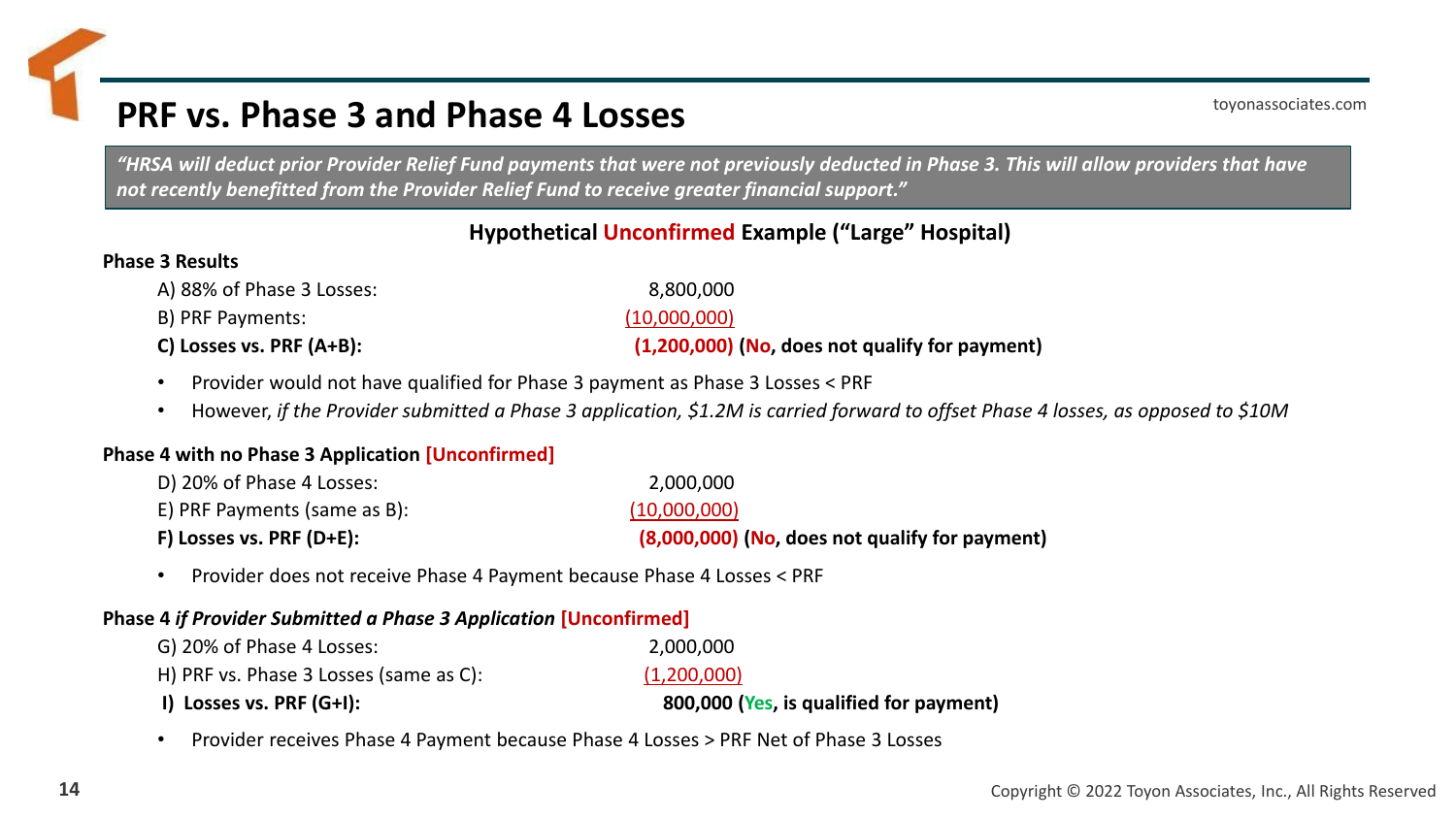### **PRF Phase 3 and 4**

**Trim Adjustments (Acute Care Hospitals)**

**Trim Adjustment Phase 3 Phase 4 Issue Threshold Unresolved Reasonable**<br> **Issue Threshold CO Adjustment**<sup>\*</sup> **Adjustment\* Threshold Unresolved Reasonable Adjustment\*** 1. Single quarter revenues or expenses greater than X% of NPSR 50% Annual NPSR times mean loss ratio\*\* of provider-type (5.26%) Unknown Caps quarterly losses at mean provider type loss ratio 2. Loss ratio greater than Nth (mean loss ratio plus one standard deviation) for their provider type 11.17% Annual NPSR times mean loss ratio plus one standard deviation for provider type Unknown Adjusts quarterly losses to Nth percentile based on provider type  $\vert$ 3. New provider\*\*  $\vert$  New provider in 2020 2% of sum of CY 2020 Qs 1 and 2 revenues for new 2020 providers New provider in 2019 or 2020 Median provider-type Loss Ratio times annual NPSR

|4. High potential payment  $N/A$  No Payment N/A N/A Caps Quarterly Losses at mean Provider-Type Loss **Ratio** 

\*May presume some inaccuracies in supporting documentation | No Payment when issues are not resolved due to insufficient, missing or inaccurate information

\*\* Loss Ratio = Quarterly Losses / Annual Patient Care Revenue.

\*\*New applicants (no prior PRF) will receive a payment that is the greater of A) 2% of Annual NPSR, or B) their calculated base payment.

\*\*\*For pharmacies and durable medical equipment (DME) suppliers, HRSA capped Annual Patient Care Revenue at 10 percent of Annual Revenue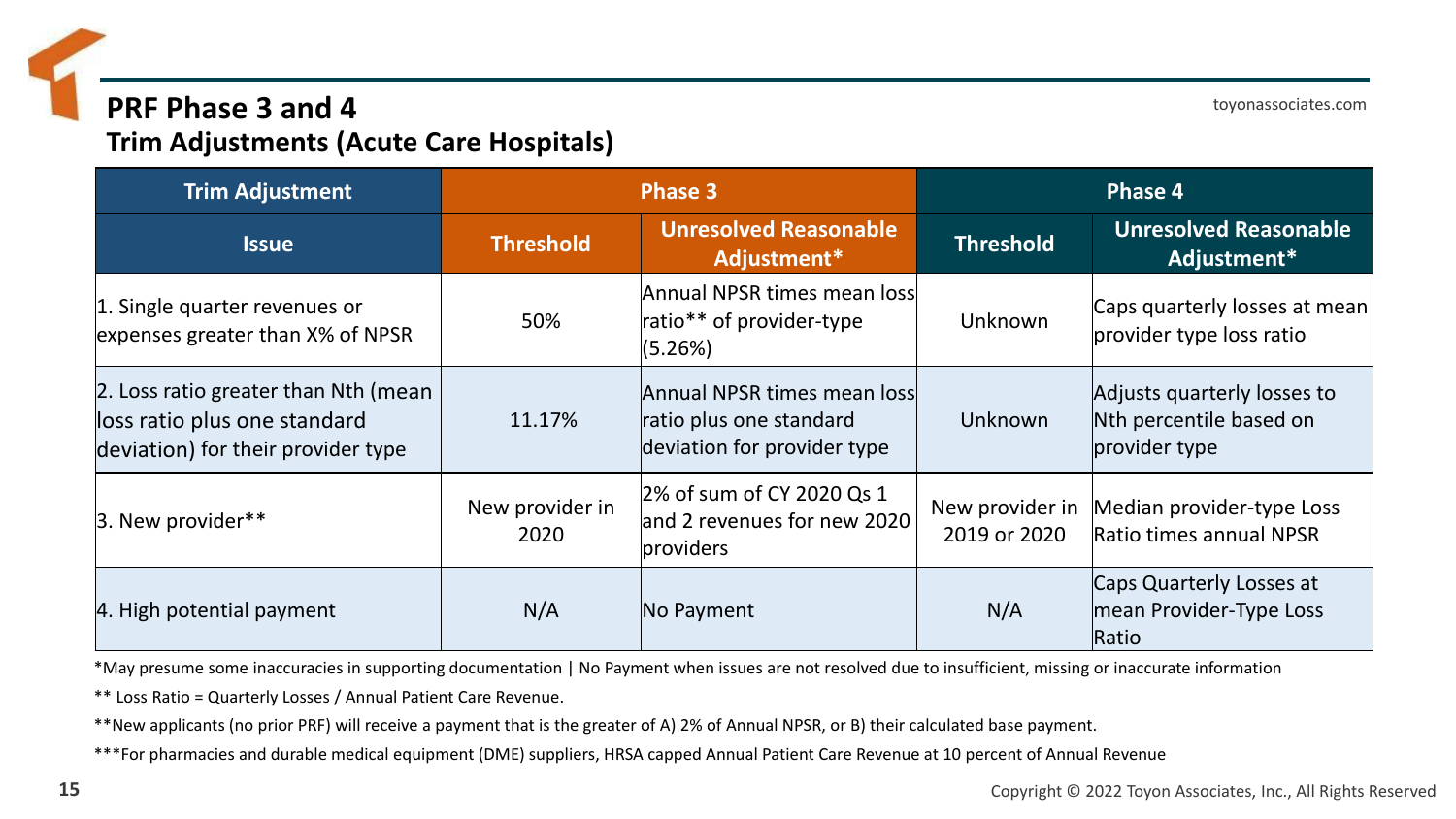### **Phase 4 Redetermination**

*Phase 3:* Was due November 12, 2021

**Phase 4 and/or Rural ARP Recipients**: May 2, 2022 Deadline| Subject to Available Funding

**Phase 4 and/or Rural ARP Non-Recipients:** Wait until receipt of Phase 4/ARP determination | 45 days to file for redetermination

- ❑ HRSA will not consider reconsideration requests that would require a change to payment methodology or policy | Providers may not revise or correct their submitted applications
- ❑ Submitting a Phase 3 reconsideration request does not affect a provider's eligibility for a PRF Phase 4 or ARP Rural payment
- ❑ Providers may request Phase 4/ARP Rural reconsideration, even if their Phase 3 reconsideration request is still being reviewed. Does not impact outcome of either the Phase 4/ARP Rural reconsideration request or the Phase 3 reconsideration request.
- □ Phase 4 Reconsideration using the [Phase 4 | Rural ARP Reconsideration Form](https://powerforms.docusign.net/034c7d84-45d9-40c2-9d0b-c4648f225bc3?env=na3&acct=dd54316c-1c18-48c9-8864-0c38b91a6291&accountId=dd54316c-1c18-48c9-8864-0c38b91a6291) minimum documentation:
	- $\checkmark$  A copy of your payment determination letter from HRSA;
	- $\checkmark$  The contact information and Tax ID Number (TIN) included on the original Phase 4/ARP Rural application;
	- $\checkmark$  DocuSign envelope ID for the ARP Rural/Phase 4 application; and
	- $\checkmark$  [The reason why you believe your Phase 4/ARP Rural payment was calculated incorrectly, tied to the](https://www.hrsa.gov/provider-relief/future-payments/phase-4-arp-rural/payment-methodology) PRF Phase 4 and ARP Rural Payment Methodology

<https://www.hrsa.gov/provider-relief/payment-reconsideration>

<https://www.hrsa.gov/provider-relief/payment-reconsideration/faq>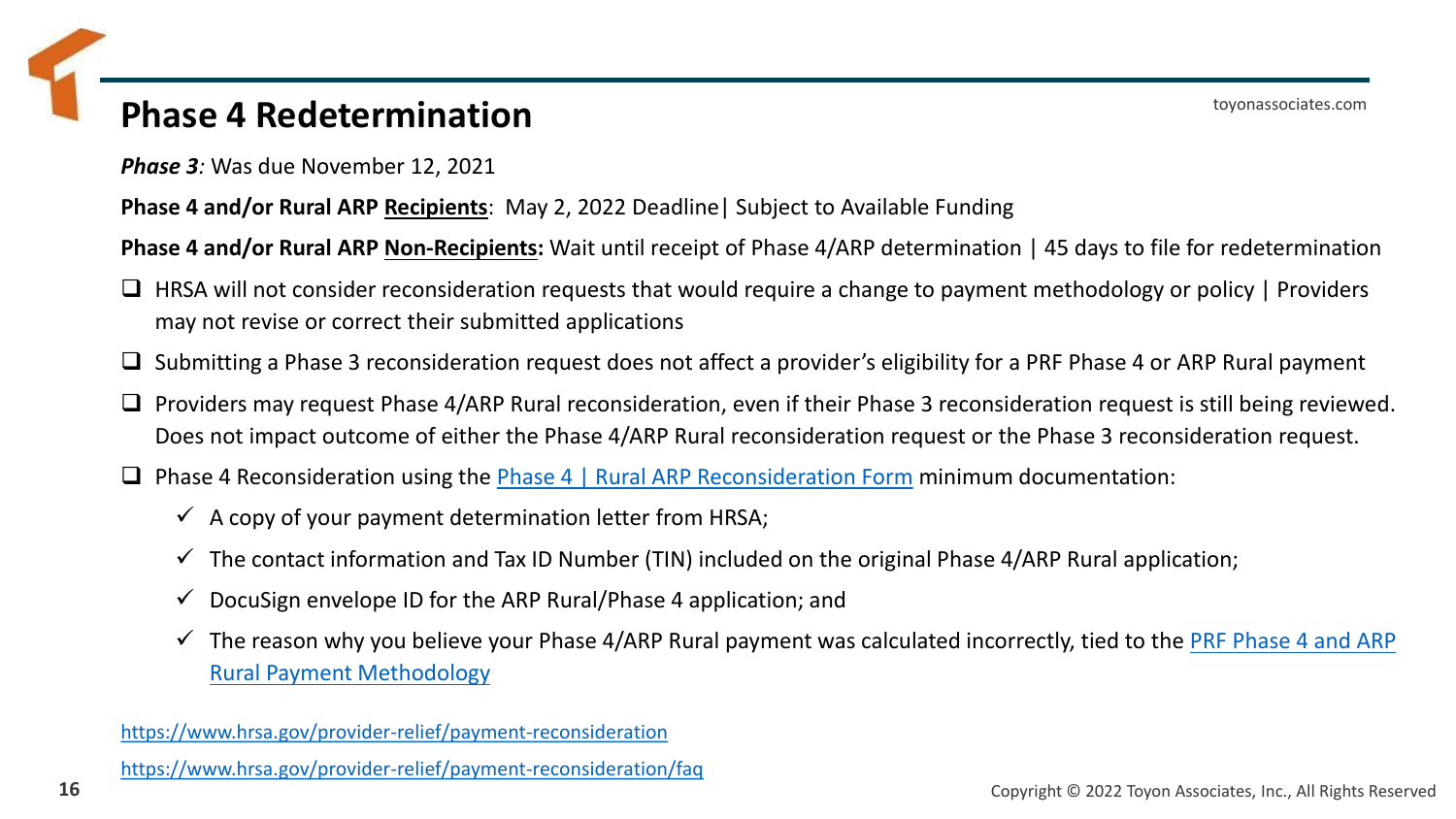### **PRF Revenue Recognition**

toyonassociates.com

### **FASB Contributions Received FASB ASC 958-605**

• "contribution revenue would be recognized only to the extent that health care-related expenses or lost revenues have been incurred at that date, which will not be reimbursed from other sources"

**GASB Contributions Received Technical Bulletin No. 2020-1** *Accounting and Financial Reporting Issues* 

*Related to the CARES Act and Coronavirus Diseases* 

• "…a recipient government should recognize resources received from the CRF as liabilities until the applicable eligibility requirements are met, including the incurrence of eligible expenditures. Resources received from CARES Act programs that specifically include an eligibility requirement for loss of revenue should be recognized as revenue when the government meets the action-based eligibility requirement"

FASB: <https://us.aicpa.org/content/dam/aicpa/interestareas/frc/downloadabledocuments/tqa-sections/tqa-section-6400-63-70.pdf> GASB: [https://www.gasb.org/jsp/GASB/Document\\_C/DocumentPage?cid=1176174832053&acceptedDisclaimer=true](https://www.gasb.org/jsp/GASB/Document_C/DocumentPage?cid=1176174832053&acceptedDisclaimer=true)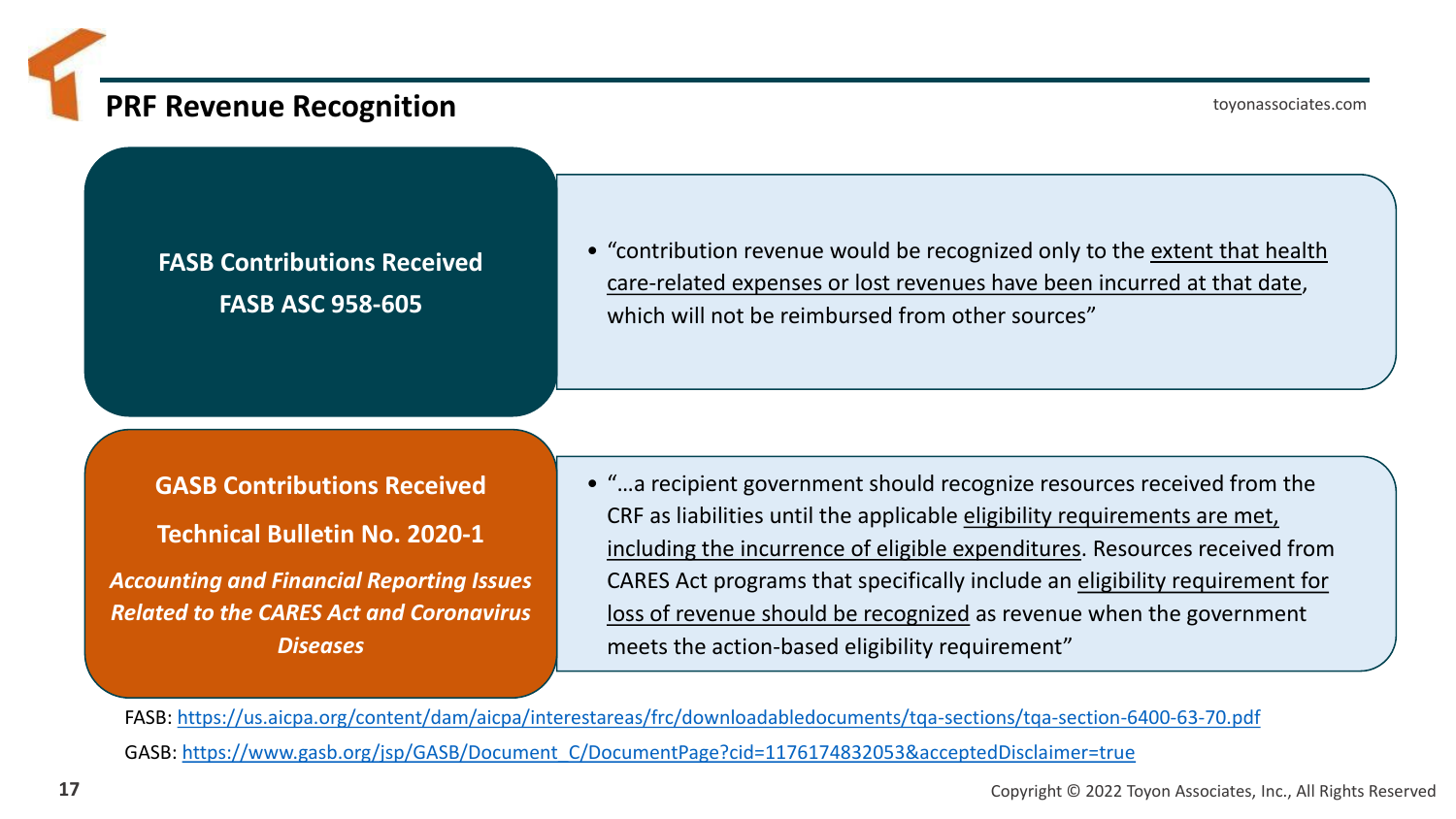

### **Reporting Period (RP) 2 and Hypothetical Scenarios**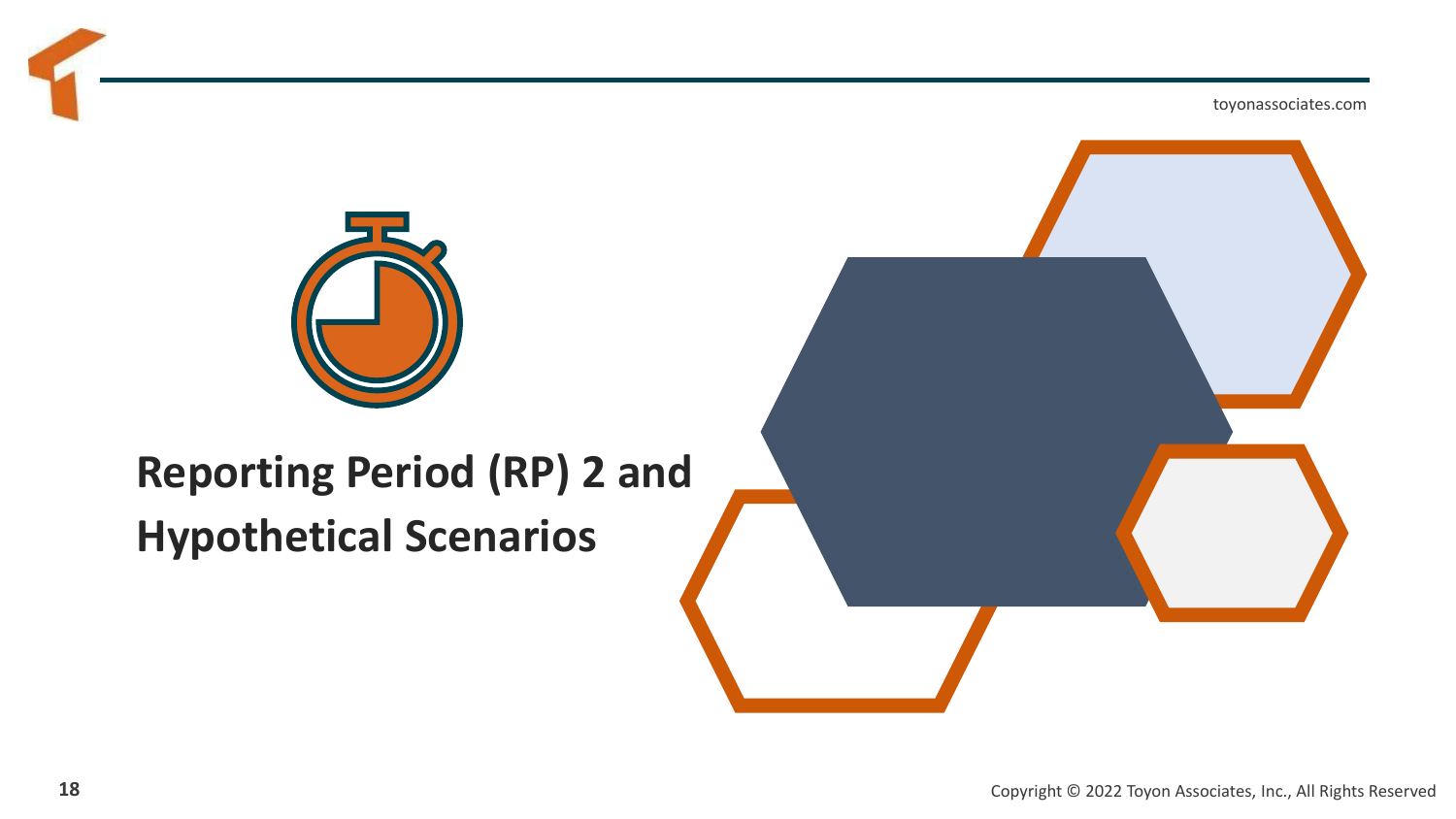

⊃

| <b>Reporting Period</b> | <b>Pmt Received Period (&gt;\$10K)</b> | <b>Period of Availability</b> | <b>Reporting Time Period</b> |
|-------------------------|----------------------------------------|-------------------------------|------------------------------|
| Period 1                | $4/10/20 - 6/30/20$                    | $1/1/20 - 6/30/21$            | $7/1/21 - 11/30/21*$         |
| <b>Period 2</b>         | $7/1/20 - 12/31/20$                    | $1/1/20 - 12/31/21$           | $1/1/22 - 3/31/22$           |
| Period 3                | $1/1/21 - 6/30/21$                     | $1/1/20 - 6/30/22$            | $7/1/22 - 9/30/22$           |
| Period 4                | $7/1/21 - 12/31/21$                    | $1/1/20 - 12/31/22$           | $1/1/23 - 3/31/23$           |
| Period 5 (TBD)          | $1/1/22 - ??$                          | $1/1/20 - ??$                 | ??                           |

### **Carry-Forward of Expenses and Lost Revenues Not Applied in RP1**

- Period of availably always begins  $1/1/2020$  for each RP
- Therefore, in RP2, providers COVID-19 expenses and lost revenues from 1/1/2020 through 6/30/2021 , if these amounts were not reported in RP1
- Additionally, in RP2, providers may report expenses and lost revenues from 7/1/2021 12/31/2021
- *\* Includes Grace Period Extension*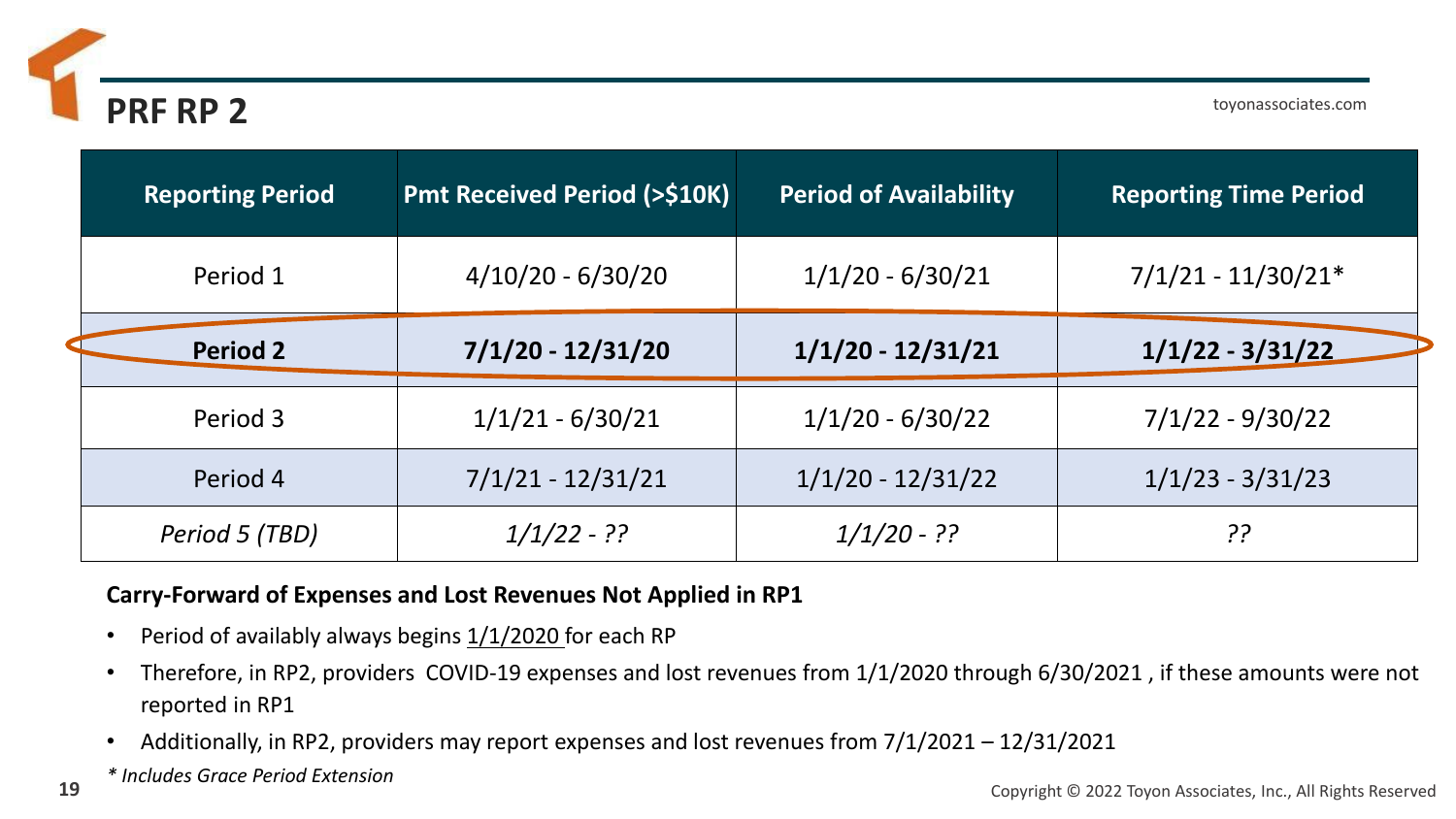### **Carry-Forward of Expenses and Lost Revenues Not Applied in RP1**

#### **[What's New in Reporting Period 2 Fact Sheet](https://nam02.safelinks.protection.outlook.com/?url=https%3A%2F%2Fr20.rs6.net%2Ftn.jsp%3Ff%3D001kQ1Eo08vegWwik7mUF7larQtGxAEesvOlt4Q6EJ1CXvr1KbI9fICmNdMR5g5p2Ptz854DOdTKwhthl0Zgh0NYTTifXk6gfc82zfFf9fYwpRnKTp4fuiJ7YT-CCTb3bpP9FR-A-ZAGkdgiPzrqZwZQU4w9ZqWrAzt8MBixetxycmneRTmJS4LC0z81_DlLv564sCrjtkrjHvBSLr6u4bxRzRIjrmJNIW0gRM3kAypnATOV5lcirBsD4tn0GBGAauf%26c%3D4BQnoev247iqfLq1bGP-dTKYwwJRoywJLqIgXFhlCxWTpdMZ0lRQ8w%3D%3D%26ch%3Dr9RD_3rRpNrupOhDHXW-QvLljbiL-L5RxXb2Q3YHq_dO1aDsFVahVw%3D%3D&data=04%7C01%7Cfred.fisher%40toyonassociates.com%7Cd5b9291ef5ab42e602ff08d9d79c141b%7Cb9e01c2d96de4991a9b207fd941a54e0%7C0%7C0%7C637777887648484374%7CUnknown%7CTWFpbGZsb3d8eyJWIjoiMC4wLjAwMDAiLCJQIjoiV2luMzIiLCJBTiI6Ik1haWwiLCJXVCI6Mn0%3D%7C3000&sdata=HHTBr9K%2F3AtiqwXiT0qDJRwWW4Q5XgC77ZhOUegaUaI%3D&reserved=0)**

• "The Period of Availability for RP2 payments overlaps with payments received in RP1. Therefore, providers will need to show how payments were applied to expenses and lost revenues from Q1 2020 through Q4 of 2021. The expenses and lost revenues for Q3 2021 and Q4 2021 must not be duplicative of those included in the RP1 report for Q1 2020 through Q2 2021."

#### **[Lost Revenues Guide -](https://nam02.safelinks.protection.outlook.com/?url=https%3A%2F%2Fr20.rs6.net%2Ftn.jsp%3Ff%3D001kQ1Eo08vegWwik7mUF7larQtGxAEesvOlt4Q6EJ1CXvr1KbI9fICmNdMR5g5p2PtWBRV3MOFKJEi0gAqQVF-eDxGD7EhQhhy9CA488XryGig8R9NydB3IwkcrgkbxjCFot86kCVV17mXxwpUdZC_WCWMhHDRF1tQS5x9I65COsor9I2twALK-TfDBnFteEIaBNoOF3x9_JackA3RDMp9G4nV-J9O0mYRWtNWg0npgTKsgIyI96s-5hqB3bKzXSUK%26c%3D4BQnoev247iqfLq1bGP-dTKYwwJRoywJLqIgXFhlCxWTpdMZ0lRQ8w%3D%3D%26ch%3Dr9RD_3rRpNrupOhDHXW-QvLljbiL-L5RxXb2Q3YHq_dO1aDsFVahVw%3D%3D&data=04%7C01%7Cfred.fisher%40toyonassociates.com%7Cd5b9291ef5ab42e602ff08d9d79c141b%7Cb9e01c2d96de4991a9b207fd941a54e0%7C0%7C0%7C637777887648484374%7CUnknown%7CTWFpbGZsb3d8eyJWIjoiMC4wLjAwMDAiLCJQIjoiV2luMzIiLCJBTiI6Ik1haWwiLCJXVCI6Mn0%3D%7C3000&sdata=LIs8rmJ7nmoNO%2F8ssBO9IVowirEzl7bR7GyIOWQiLBo%3D&reserved=0) Reporting Period 2**

• (Example 1) "When the provider comes in to report in Reporting Period 2, if the provider did not already apply the entire \$60M (losses from January 1, 2020 through June 30, 2021) to payments in RP1, the provider will be able to apply the remaining unreimbursed lost revenues up to the PRF payments received and not used on expenses attributable to coronavirus in RP2."

#### **[Reporting Period 2 Users Guide](https://nam02.safelinks.protection.outlook.com/?url=https%3A%2F%2Fr20.rs6.net%2Ftn.jsp%3Ff%3D001kQ1Eo08vegWwik7mUF7larQtGxAEesvOlt4Q6EJ1CXvr1KbI9fICmNdMR5g5p2Pt-pfN7tT50B55Y-2umJV-sRd7YVbtUa3qP-kenk_P4OwTz338hobvL8BKiAf_0m-6Y-iNY084hhgLVW-nsj70tpaYnrSlf99Lb_rKFitcQlIWGa3hpTBiWq2S0HCrByc-Om9sxkY94CBvXlEwOaMiVA%3D%3D%26c%3D4BQnoev247iqfLq1bGP-dTKYwwJRoywJLqIgXFhlCxWTpdMZ0lRQ8w%3D%3D%26ch%3Dr9RD_3rRpNrupOhDHXW-QvLljbiL-L5RxXb2Q3YHq_dO1aDsFVahVw%3D%3D&data=04%7C01%7Cfred.fisher%40toyonassociates.com%7Cd5b9291ef5ab42e602ff08d9d79c141b%7Cb9e01c2d96de4991a9b207fd941a54e0%7C0%7C0%7C637777887648484374%7CUnknown%7CTWFpbGZsb3d8eyJWIjoiMC4wLjAwMDAiLCJQIjoiV2luMzIiLCJBTiI6Ik1haWwiLCJXVCI6Mn0%3D%7C3000&sdata=ueGe7K8tBaVKy1BMF6%2FRRc5rmotTcfokhglafE62nMs%3D&reserved=0)**

• "Lost revenues not used during this reporting period will be available for reimbursement during future reporting periods"

#### **[HRSA FAQ Responses](https://www.hrsa.gov/sites/default/files/hrsa/provider-relief/provider-relief-fund-faq-complete.pdf)**

• "...Provider Relief Fund payments may be applied to expenses and lost revenues according to the period of availability of funding"…"Duplication of expenses and lost revenues is not permitted"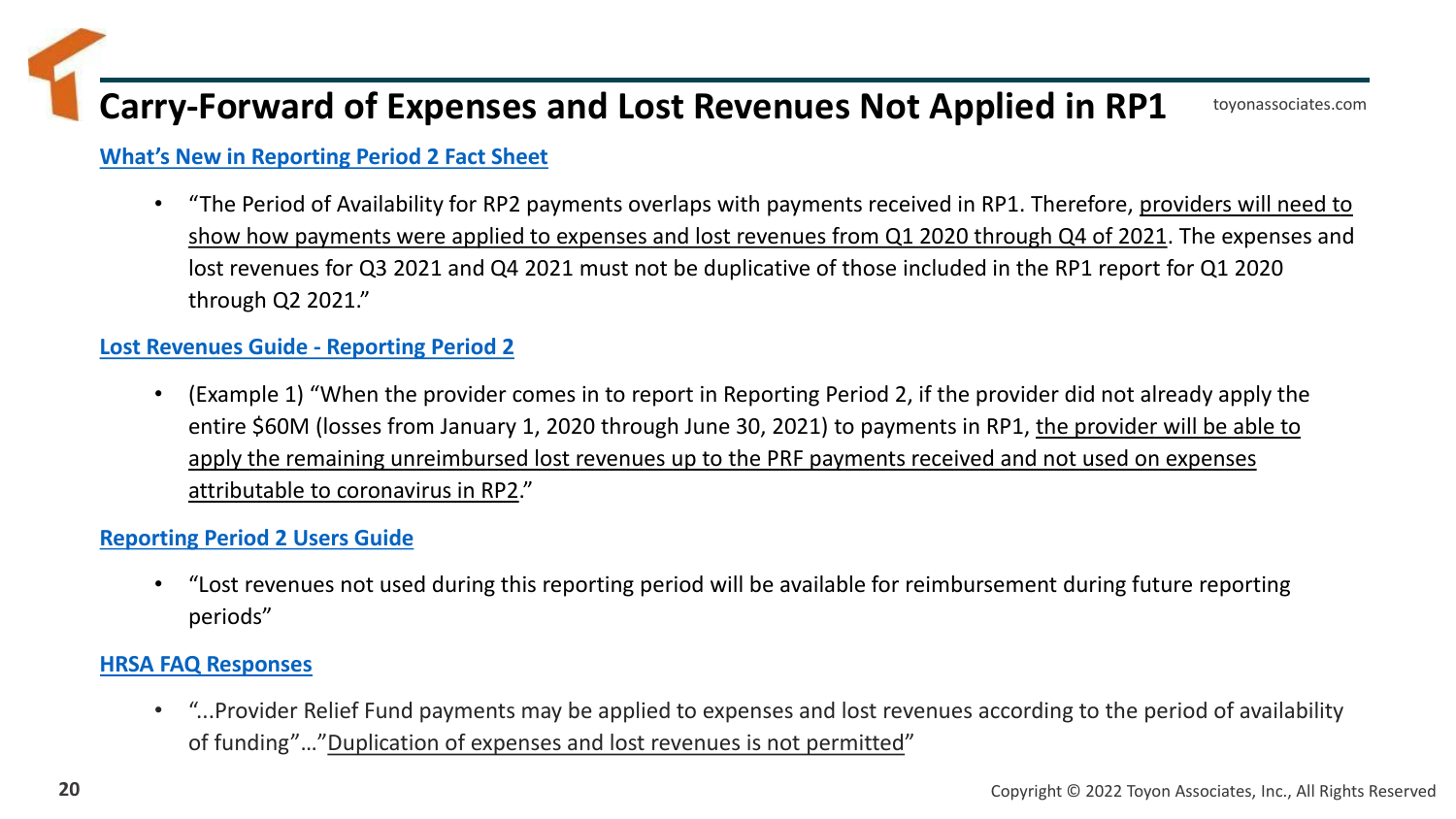### **Lost Revenue Guide – Example 1 Carry-Forward from PR1 to PR2**

- ABC's audited financial statements the 2019 quarterly patient care revenues were \$20M/quarter
- Patient care revenues dropped in 2020 and the first two quarters of 2021 to \$10M/quarter, after which they increased for the last two quarters of 2021
- ABC will include all patient care revenues in the PRF report and the report will calculate lost revenues of \$10M a quarter for all of 2020 and the first two quarters of 2021 for a total amount of lost revenues which can be applied towards PRF payments of \$60M
- When the provider comes in to report in RP2, **if the provider did not already apply the entire \$60M to payments in RP1, the provider will be able to apply the remaining unreimbursed lost revenues up to the PRF payments received and not used on expenses attributable to coronavirus in RP2**

| <b>Period</b>      | Q1 | റാ       | Q3 | Q4             | Total |
|--------------------|----|----------|----|----------------|-------|
| CY 2019            | 20 | $\Omega$ | ົາ | $\mathcal{D}$  | 80    |
| <b>CY 2020</b>     | 10 |          | ᅩ◡ | 1 <sub>0</sub> | 40    |
| Variance from 2019 |    |          |    |                |       |

| <b>Period</b>      | $\bf Q1$   | Q2 | Q <sub>3</sub> | Q4            | Total |
|--------------------|------------|----|----------------|---------------|-------|
| <b>CY 2019</b>     | n n        |    | าก             | nr            | 80    |
| <b>CY 2021</b>     |            |    | 20             | $\mathcal{L}$ | 60    |
| Variance from 2019 | <b>TO,</b> |    |                |               | (20)  |

|--|--|--|--|--|--|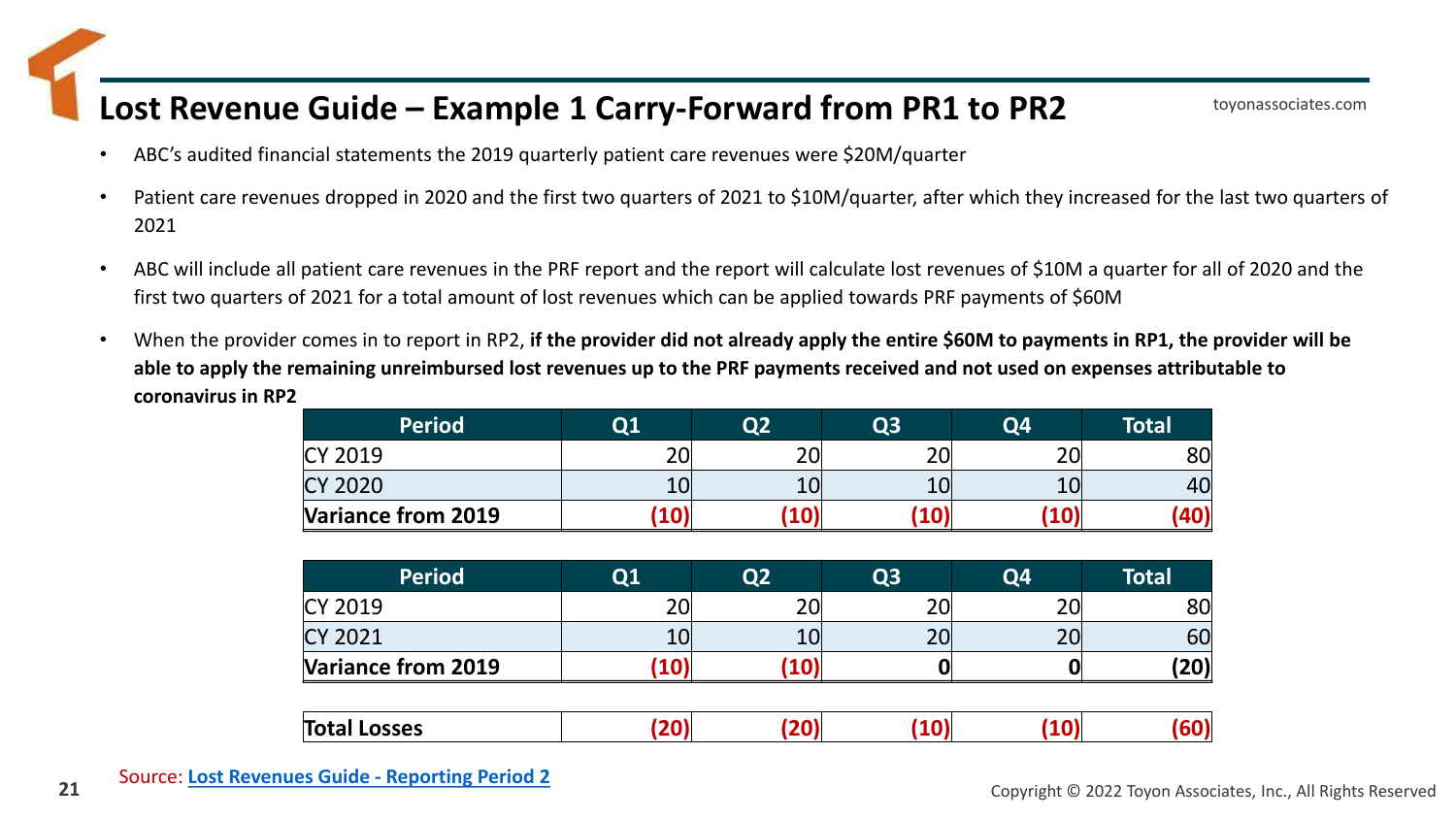# Patient Care Lost Revenues

toyonassociates.com

### **Actual Losses (Option i)**

- Base Period 2019 (CY Quarters)
- Each quarter during period of availability
- Net Patient Care Revenue (NSRS) Before Expenses

#### **Actual to Budget Losses (Option ii)**

- Quarterly Actual vs. Budget comparison during the period of availability
- Budget base year reflects 2020 and 2021 budgets approved by 3/27/20
- NPSR Before Expenses

#### **Alternative (Option iii)**

- Any Reasonable Method of Estimating Revenue ("apples to apples")
- Description and explanation
- Define how lost revenues were attributable to coronavirus, as opposed to by any other source

HRSA examples:

- adding a new service, which made revenue appear higher than an apples-to-apples comparison;
- major changes in response to COVID-19 preventing planned changes that would have generated more revenue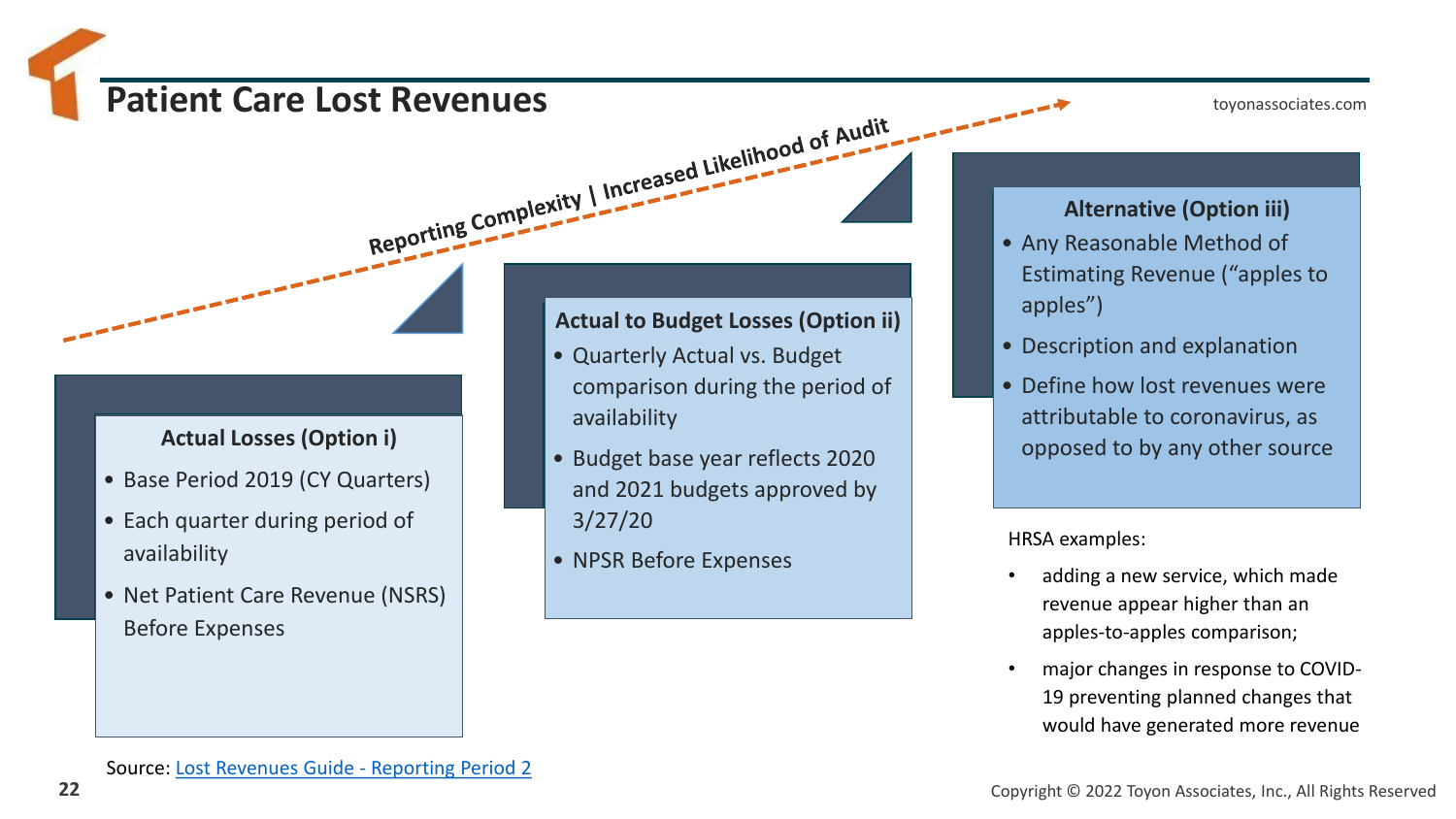### **RP 2: Changes to Lost Revenue Methodology is Permitted**



**Providers may change the methodology and | or values used in RP1, provided the change is used across the entire Pd 2 period of availability (lost revenues from 1/1/20 to 12/31/21)**



**Must submit narrative, limited to 1,000 characters, justify the change in lost revenues calculation method**

If Provider is using the same methodology in PR2 as in PR1:

**Actual Losses (Option i) – Previously** reported values on the 2019 Actual Revenue (Calculation of Lost Revenues Attributable to Coronavirus) will pre-populate

**Budgeted Losses (Option ii) –** Budgeted Revenue (Calculation of Lost Revenues Attributable to Coronavirus) page will be prepopulated for Q1 (2020) – Q2 (2021), Q3 and Q4 for 2021 will require input of values

**Alternative Losses (Option iii) –** Some of the information on the Alternate Method of Calculating Lost Revenues Attributable to Coronavirus page will pre-populate for Provider to confirm

Sources: [Reporting Period 2 Users Guide](https://nam02.safelinks.protection.outlook.com/?url=https%3A%2F%2Fr20.rs6.net%2Ftn.jsp%3Ff%3D001kQ1Eo08vegWwik7mUF7larQtGxAEesvOlt4Q6EJ1CXvr1KbI9fICmNdMR5g5p2Pt-pfN7tT50B55Y-2umJV-sRd7YVbtUa3qP-kenk_P4OwTz338hobvL8BKiAf_0m-6Y-iNY084hhgLVW-nsj70tpaYnrSlf99Lb_rKFitcQlIWGa3hpTBiWq2S0HCrByc-Om9sxkY94CBvXlEwOaMiVA%3D%3D%26c%3D4BQnoev247iqfLq1bGP-dTKYwwJRoywJLqIgXFhlCxWTpdMZ0lRQ8w%3D%3D%26ch%3Dr9RD_3rRpNrupOhDHXW-QvLljbiL-L5RxXb2Q3YHq_dO1aDsFVahVw%3D%3D&data=04%7C01%7Cfred.fisher%40toyonassociates.com%7Cd5b9291ef5ab42e602ff08d9d79c141b%7Cb9e01c2d96de4991a9b207fd941a54e0%7C0%7C0%7C637777887648484374%7CUnknown%7CTWFpbGZsb3d8eyJWIjoiMC4wLjAwMDAiLCJQIjoiV2luMzIiLCJBTiI6Ik1haWwiLCJXVCI6Mn0%3D%7C3000&sdata=ueGe7K8tBaVKy1BMF6%2FRRc5rmotTcfokhglafE62nMs%3D&reserved=0) [Lost Revenues Guide -](https://nam02.safelinks.protection.outlook.com/?url=https%3A%2F%2Fr20.rs6.net%2Ftn.jsp%3Ff%3D001kQ1Eo08vegWwik7mUF7larQtGxAEesvOlt4Q6EJ1CXvr1KbI9fICmNdMR5g5p2PtWBRV3MOFKJEi0gAqQVF-eDxGD7EhQhhy9CA488XryGig8R9NydB3IwkcrgkbxjCFot86kCVV17mXxwpUdZC_WCWMhHDRF1tQS5x9I65COsor9I2twALK-TfDBnFteEIaBNoOF3x9_JackA3RDMp9G4nV-J9O0mYRWtNWg0npgTKsgIyI96s-5hqB3bKzXSUK%26c%3D4BQnoev247iqfLq1bGP-dTKYwwJRoywJLqIgXFhlCxWTpdMZ0lRQ8w%3D%3D%26ch%3Dr9RD_3rRpNrupOhDHXW-QvLljbiL-L5RxXb2Q3YHq_dO1aDsFVahVw%3D%3D&data=04%7C01%7Cfred.fisher%40toyonassociates.com%7Cd5b9291ef5ab42e602ff08d9d79c141b%7Cb9e01c2d96de4991a9b207fd941a54e0%7C0%7C0%7C637777887648484374%7CUnknown%7CTWFpbGZsb3d8eyJWIjoiMC4wLjAwMDAiLCJQIjoiV2luMzIiLCJBTiI6Ik1haWwiLCJXVCI6Mn0%3D%7C3000&sdata=LIs8rmJ7nmoNO%2F8ssBO9IVowirEzl7bR7GyIOWQiLBo%3D&reserved=0) Reporting Period 2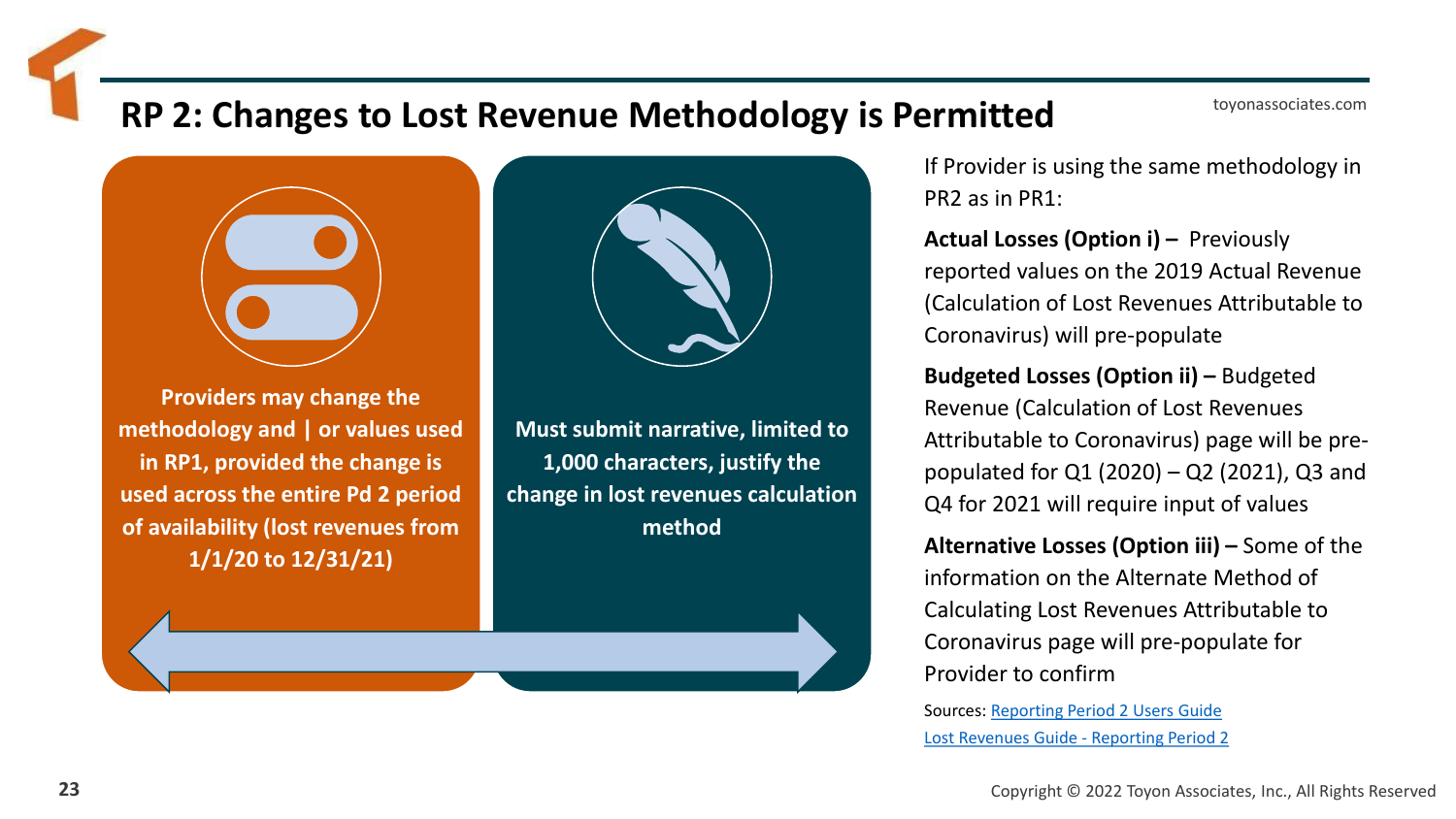### **RP 2: Changes to Lost Revenue Methodology is Permitted**

**Change in Lost Revenue Method Increases RP1 Lost** 

**Revenue**

• Per HHS: If a Provider had lost revenues for the overlapping period of availability than the Entity was able to demonstrate in a previous reporting period (i.e., RP1), then the Provider will be able to reimburse the unused lost revenues with **payments issued in subsequent periods** (i.e., RP2).

• **Toyon's Take:** The carry-forward of lost revenue from RP1 to RP2 would enable providers to report additional lost revenue to reports towards Period 2 PRF.

**Change in Lost Revenue Method Decreases RP1 Lost Revenue** 

• If a Provider changes its method and was **previously reimbursed for more lost revenues** than they had for the period of availability, they may be required to return more funds than they received during the applicable "Payment Received Period."

• **Toyon's Take:** If re-calculated revenue loss does not cover PRF in RP1, then the Provider will have to return excess funds related to PRF greater than Lost Revenue (and Expenses) in RP1.

Source: [January 27, 2022](https://www.hrsa.gov/sites/default/files/hrsa/provider-relief/provider-relief-fund-faq-complete.pdf) FAQ Update

**New per 1/27/22 FAQs**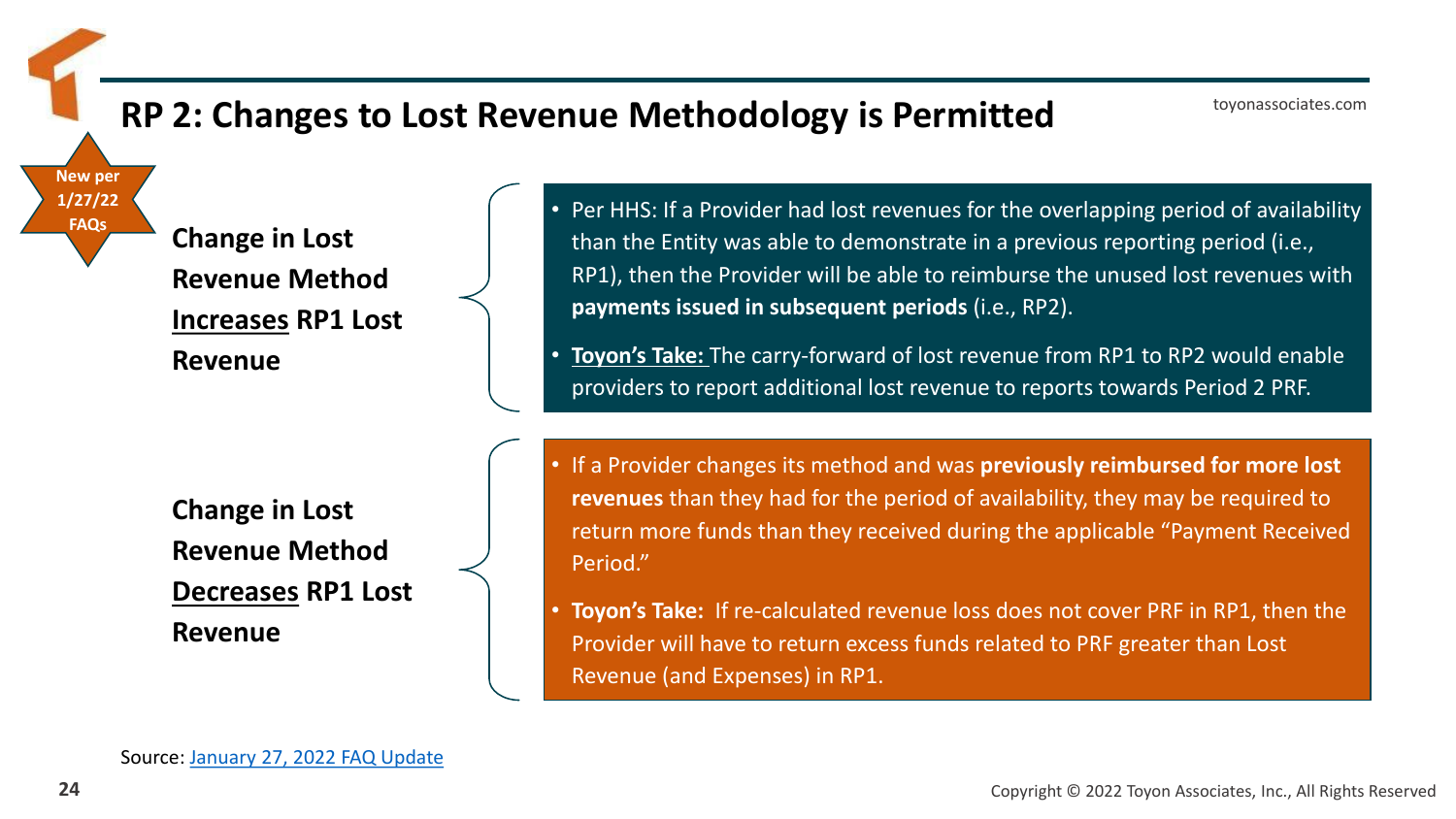### **Considerations Reporting Patient Care**

**Revenue and Expenses**

**"Apples to Apples" Patient Care Revenue and Expenses**

### **Settlement Revenue**

**7/1/2021 FAQ:** Providers may have significant fluctuations in year-over-year net patient revenues due to settlements or payments made to third parties relating to care delivered outside the reporting period (2019- 2021). Should Provider Relief Fund recipients exclude from the reporting of net patient revenue payments received for care not provided in 2019, 2020, or 2021? (Modified 7/1/2021)

**HHS Response:** Provider Relief Fund recipients shall exclude from the reporting of net patient revenue payments received or payments made to third parties relating to care not provided in 2019, 2020, or 2021.

### **Grant Revenue**

**12/4/2020 FAQ:** Should providers include fundraising revenues, grants or donations when determining patient care revenue?

**HHS Response:** To calculate lost revenues attributable to coronavirus, providers are required to report revenues received from Medicare, Medicaid, commercial insurance, and other sources for patient care services. Other sources include fundraising revenues, grants or donations if they contribute to funding patient care services.

**However,** June 11 Post-Payment Requirements State: "Patient Care" should not include non-patient care revenue such…grants or tuition.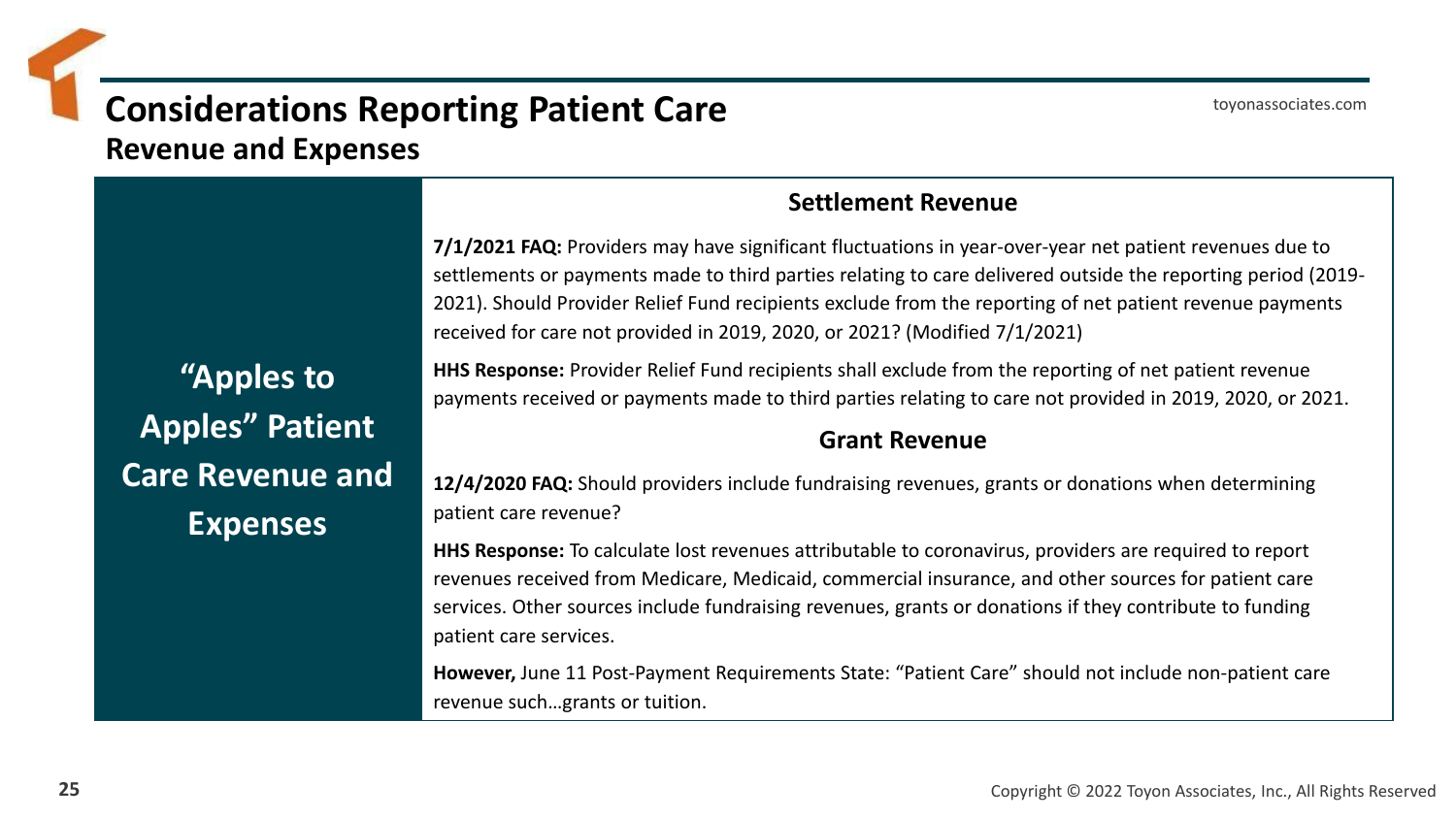### **RP2: Transfer of Funds**

### **General PRF**

• General payments may be transferred in either direction between a parent TIN and its subsidiary TIN(s).

### **Targeted PRF**

- **A Parent TIN** cannot report on a **subsidiary's**  Targeted Distribution payments
- The original recipient of a Targeted payment must always be the Reporting Entity
- **Parent entities** may transfer and re-distribute Targeted payments to, between, and among its eligible health care provider subsidiaries\*.
- The Targeted Distribution payment allocation may not exceed the parent entity's pro rata ownership share of the subsidiary. Further, transferred Targeted Distribution payments face an increased likelihood of HRSA audit.
- Transfer recipient should provide the original recipient with use of the funds for reporting of original recipient.
- Providers must enter Targeted payments transferred to/by the parent entity.
- Source: [Parent-Subsidiary Reporting Fact Sheet \(General and Targeted Funds\)](https://nam02.safelinks.protection.outlook.com/?url=https%3A%2F%2Fr20.rs6.net%2Ftn.jsp%3Ff%3D001kQ1Eo08vegWwik7mUF7larQtGxAEesvOlt4Q6EJ1CXvr1KbI9fICmNdMR5g5p2Ptyq8GVwIDil5t4-wxJP4sCBpQHV0-DKIfqhJ7ZHbAEDu_gkHKvL_vJgYDPhZJgYZOHaL-cAhxmMYpSWiq8KyOT6Dk9rWOKJ0iaxiTGmOoe-wf--KINm9azznr09xuva2CthCGaHirIhELBv-1nq8H74f2BLfHOOBmbTFiQ9nkgHkwvPK_X3HmFBgqv_Rc6JnJE_bqKyryHLQ%3D%26c%3D4BQnoev247iqfLq1bGP-dTKYwwJRoywJLqIgXFhlCxWTpdMZ0lRQ8w%3D%3D%26ch%3Dr9RD_3rRpNrupOhDHXW-QvLljbiL-L5RxXb2Q3YHq_dO1aDsFVahVw%3D%3D&data=04%7C01%7Cfred.fisher%40toyonassociates.com%7Cd5b9291ef5ab42e602ff08d9d79c141b%7Cb9e01c2d96de4991a9b207fd941a54e0%7C0%7C0%7C637777887648484374%7CUnknown%7CTWFpbGZsb3d8eyJWIjoiMC4wLjAwMDAiLCJQIjoiV2luMzIiLCJBTiI6Ik1haWwiLCJXVCI6Mn0%3D%7C3000&sdata=RDpDYbJKxCiHkSdAOaVLAsMpsH6hRmomzDCo5gqQ%2FD8%3D&reserved=0)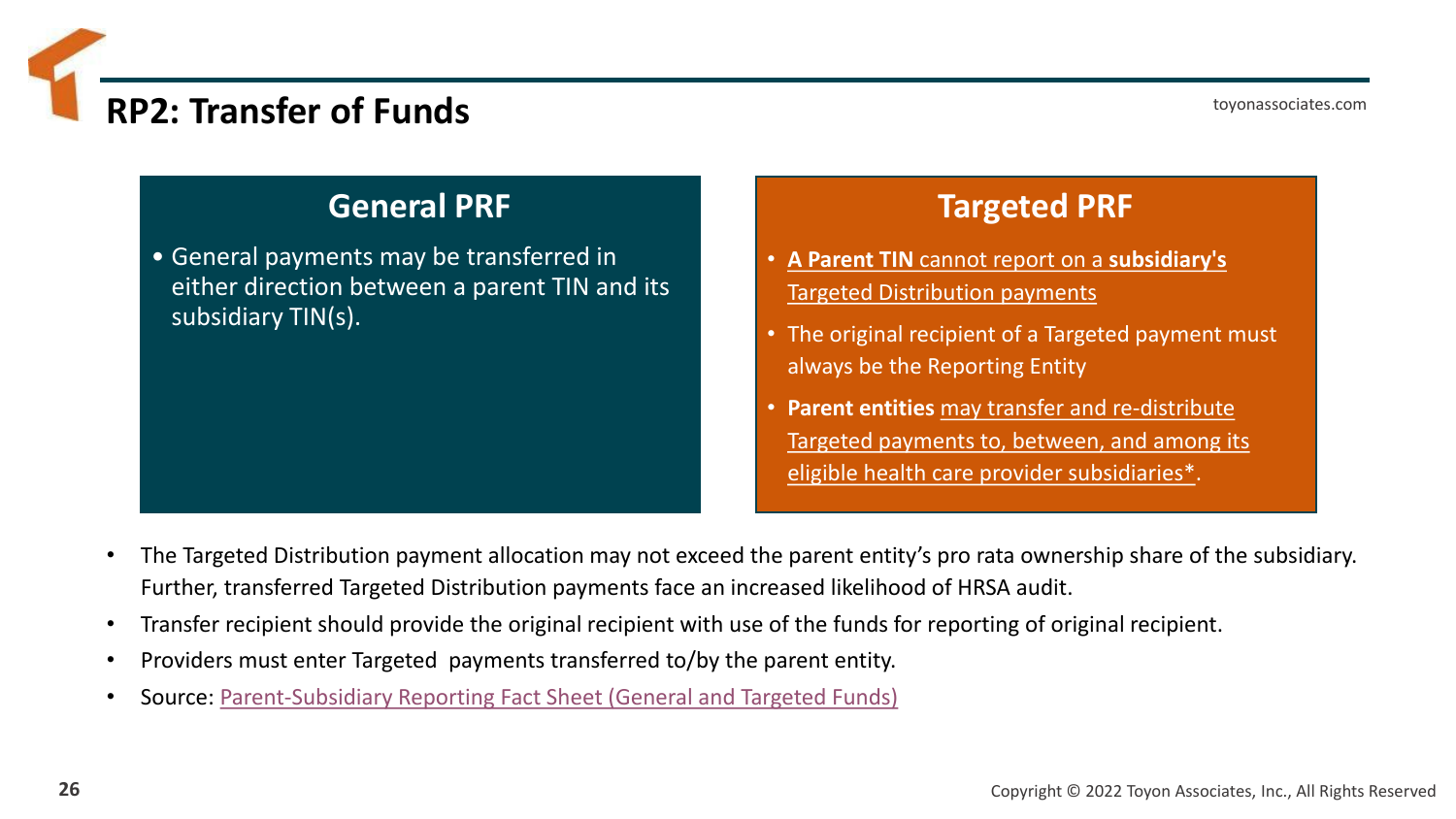### **Hypothetical Scenario A Transfer of Targeted Payments from Subsidiary to Parent Supported by COVID-19 Expenses**

**Before Transfer of \$5M Targeted Funds from Subsidiary to Parent**

| <b>Entity</b> | Targeted Pmt | <b>Expenses</b> | <b>Note</b> |
|---------------|--------------|-----------------|-------------|
| Parent        |              | (20,000,000)    |             |
| Subsidiary    | 5,000,000    | (1,000,000)     |             |
| Total         | 5,000,000    | (21,000,000)    |             |

#### **After Transfer of \$5M Targeted Funds from Subsidiary to Parent**

| <b>Entity</b> | <b>Targeted Pmt</b> | <b>Expenses</b> | <b>Note</b>                        |
|---------------|---------------------|-----------------|------------------------------------|
| Parent        |                     |                 | $(15,000,000)$ -\$5M to Subsidiary |
| Subsidiary    | 5,000,000           |                 | $(6,000,000) +55M$ from Parent     |
| Total         | 5,000,000           | (21,000,000)    |                                    |

**Per HHS 1/27/22 FAQ Response…**"For any subsidiary that was the original recipient of a Targeted Distribution payment reporting on a payment spent by a parent entity, *\*the expense worksheet(s) in the subsidiary report must include any expenses applied to the payment, whether those were the expenses of the subsidiary or the entity to which the payments were transferred*." Source: [January 27, 2022](https://www.hrsa.gov/sites/default/files/hrsa/provider-relief/provider-relief-fund-faq-complete.pdf) FAQ Update

**New per 1/27/22 FAQs**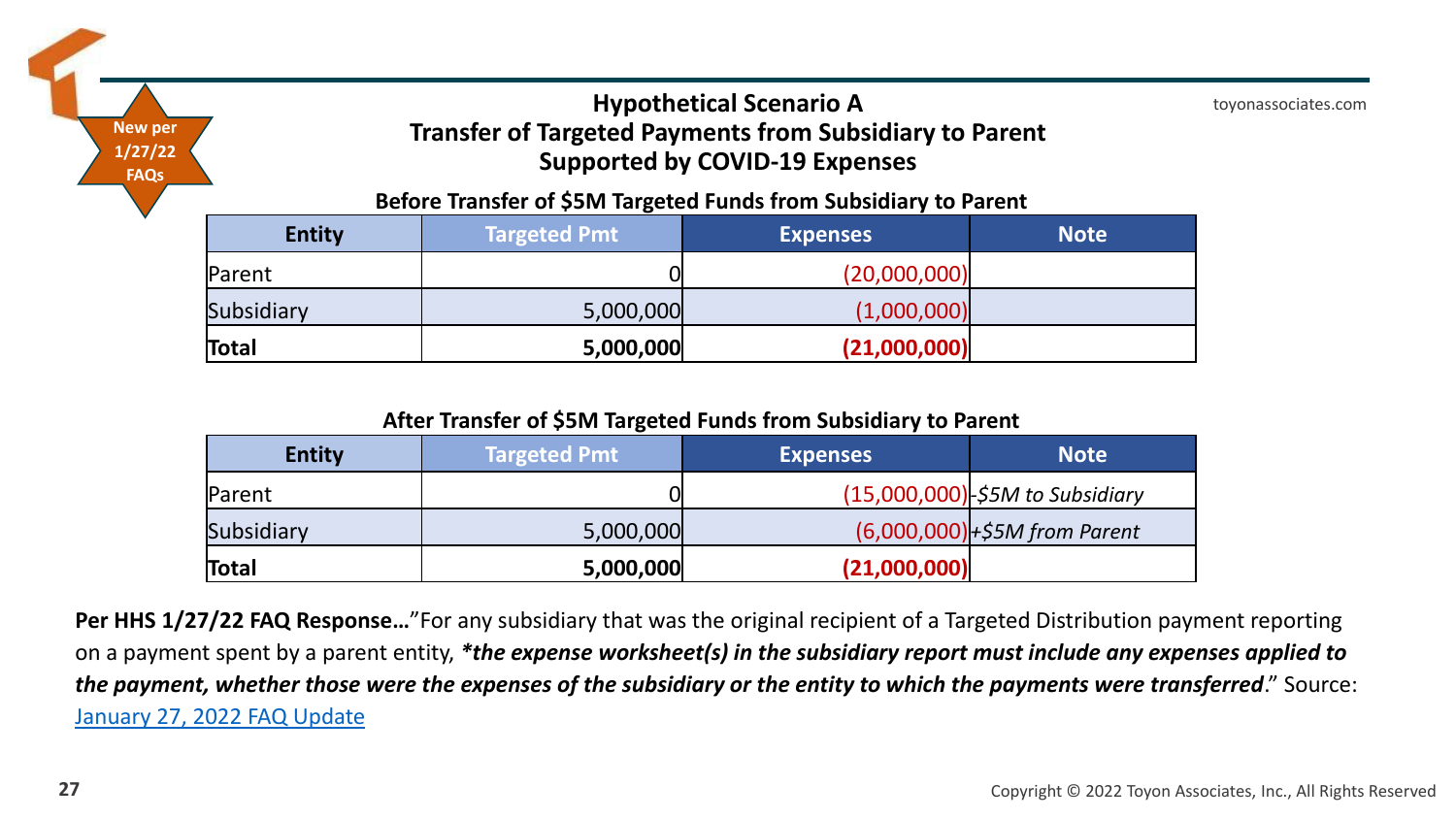### **Hypothetical Scenario B Transfer of Targeted Payments from Subsidiary to Parent Supported by Lost Revenues**

#### **Before Transfer of \$5M Targeted Funds from Subsidiary to Parent**

| <b>Entity</b> | <b>Targeted Pmt</b> | <b>Lost Revenues</b> | <b>Note</b> |
|---------------|---------------------|----------------------|-------------|
| Parent        |                     | (50,000,000)         |             |
| Subsidiary    | 5,000,000           | (2,000,000)          |             |
| Total         | 5,000,000           | (52,000,000)         |             |

#### **After Transfer of \$5M Targeted Funds from Subsidiary to Parent**

| <b>Entity</b> | Targeted Pmt | <b>Lost Revenues</b> | <b>Note</b>                                   |
|---------------|--------------|----------------------|-----------------------------------------------|
| Parent        |              |                      | $(47,000,000)$ $\frac{1}{5}$ 3M to Subsidiary |
| Subsidiary    | 5,000,000    |                      | $(5,000,000)$ + \$3M from Parent              |
| Total         | 5,000,000    | (52,000,000)         |                                               |

- $\Box$  The subsidiary that originally received the Targeted Distribution should report the exact amount of lost revenues as the Targeted Distribution payment and the same dollar amount by which the parent entity's lost revenues were reduced.
- $\Box$  The deductions and reconciliations must be accounted for in each methodology calculation for the parent and subsidiary that originally received the Targeted Distribution payment. Both reports together should be sufficient for audit purposes.

#### **Use Alternate Reporting (Option iii)**

- ❑ The subsidiary *can* use the alternative method for calculating lost revenues and demonstrate in their method how the lost revenues of the parent or other subsidiary entity to which the payment was transferred was considered in the lost revenue calculation.
- $\Box$  Using the alternative reasonable methodology will allow Reporting Entities to reduce the parent entity's report by the amount of lost revenues accounted for by the Targeted Distribution payment originally received by the subsidiary.

**New per 1/27/22 FAQs**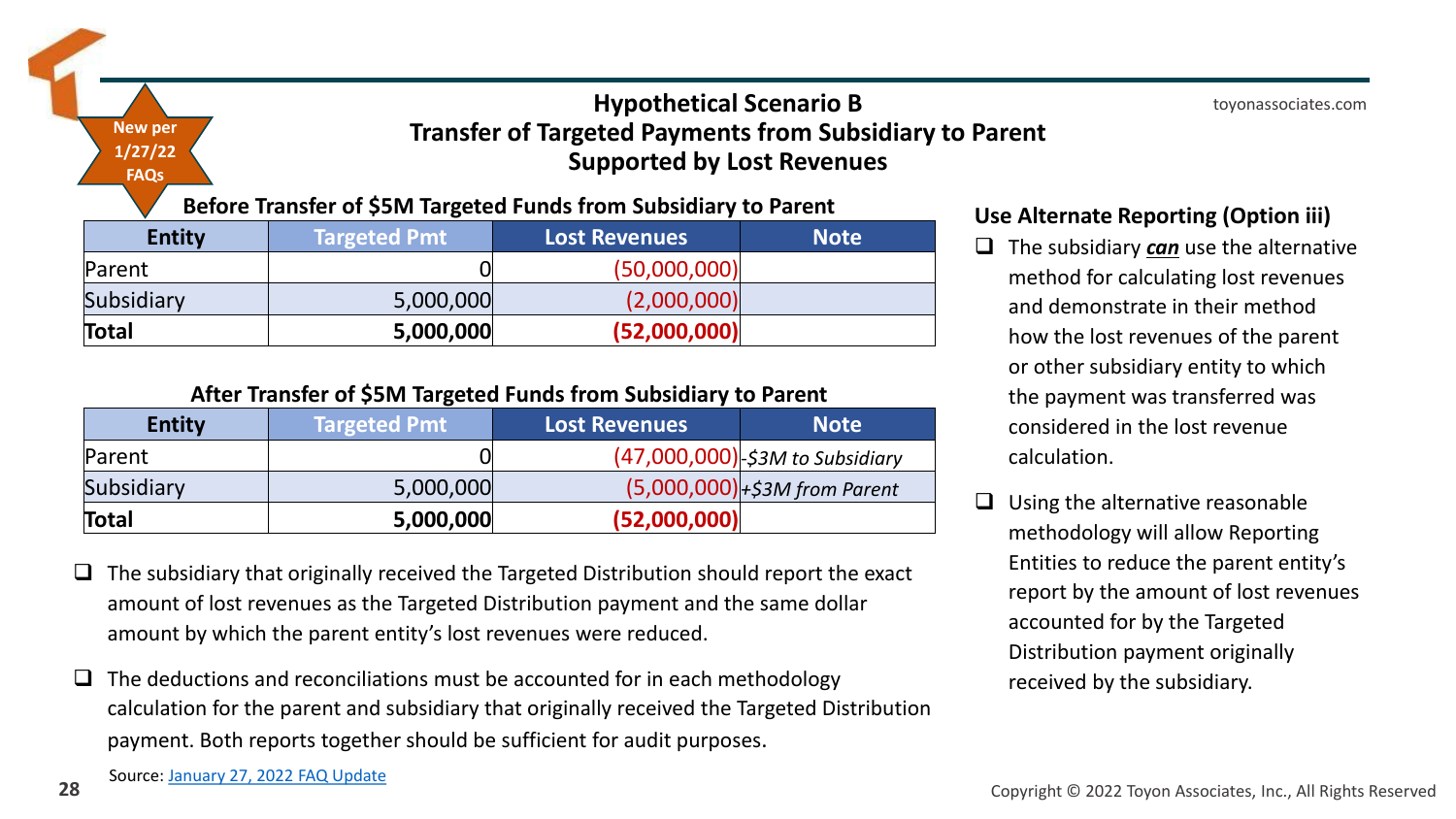### **Hypothetical Scenario C Transfer of Targeted Payments from Subsidiary to Parent**

toyonassociates.com

#### *Before* **Transfer of \$5M Targeted Funds from Subsidiary to Parent**

| <b>Entity</b> | <b>General Pmt</b> | <b>Targeted Pmt</b> | <b>Total PRF</b> | <b>Other Funding</b> | <b>Expenses Net of</b><br><b>Other PRF</b> | <b>Note</b> |
|---------------|--------------------|---------------------|------------------|----------------------|--------------------------------------------|-------------|
| Parent        | 10,000,000         |                     | 10,000,000       |                      | (15,500,000)                               |             |
| Subsidiary    |                    | 5,000,000           | 5,000,000        |                      | (500,000)                                  |             |
| Total         | 10,000,000         | 5,000,000           | 15,000,000       |                      | (16,000,000)                               |             |

*After* **Transfer of \$5M Targeted Funds from Subsidiary to Parent**

| <b>Entity</b> | <b>General Pmt</b> | <b>Targeted Pmt</b> | <b>Total PRF</b> | <b>Other Funding</b> | <b>Expenses Net of</b><br><b>Other PRF</b> | <b>Note</b> |
|---------------|--------------------|---------------------|------------------|----------------------|--------------------------------------------|-------------|
| Parent        | 10,000,000         |                     | 10,000,000       | 5,000,000            | $(10,500,000)$ Note 1                      |             |
| Subsidiary    |                    |                     |                  |                      | $(5,500,000)$ Note 2                       |             |
| Total         | 10,000,000         |                     | 10,000,000       | 5,000,000            | (16,000,000)                               |             |

Note 1: \$5M Reported in Portal as Other Funding to offset COVID-19 expenses

Note 2: \$5M Reported in Portal as COVID-19 Expense

*This represents a hypothetical example NOT included in Updated FAQs 1/27/2022*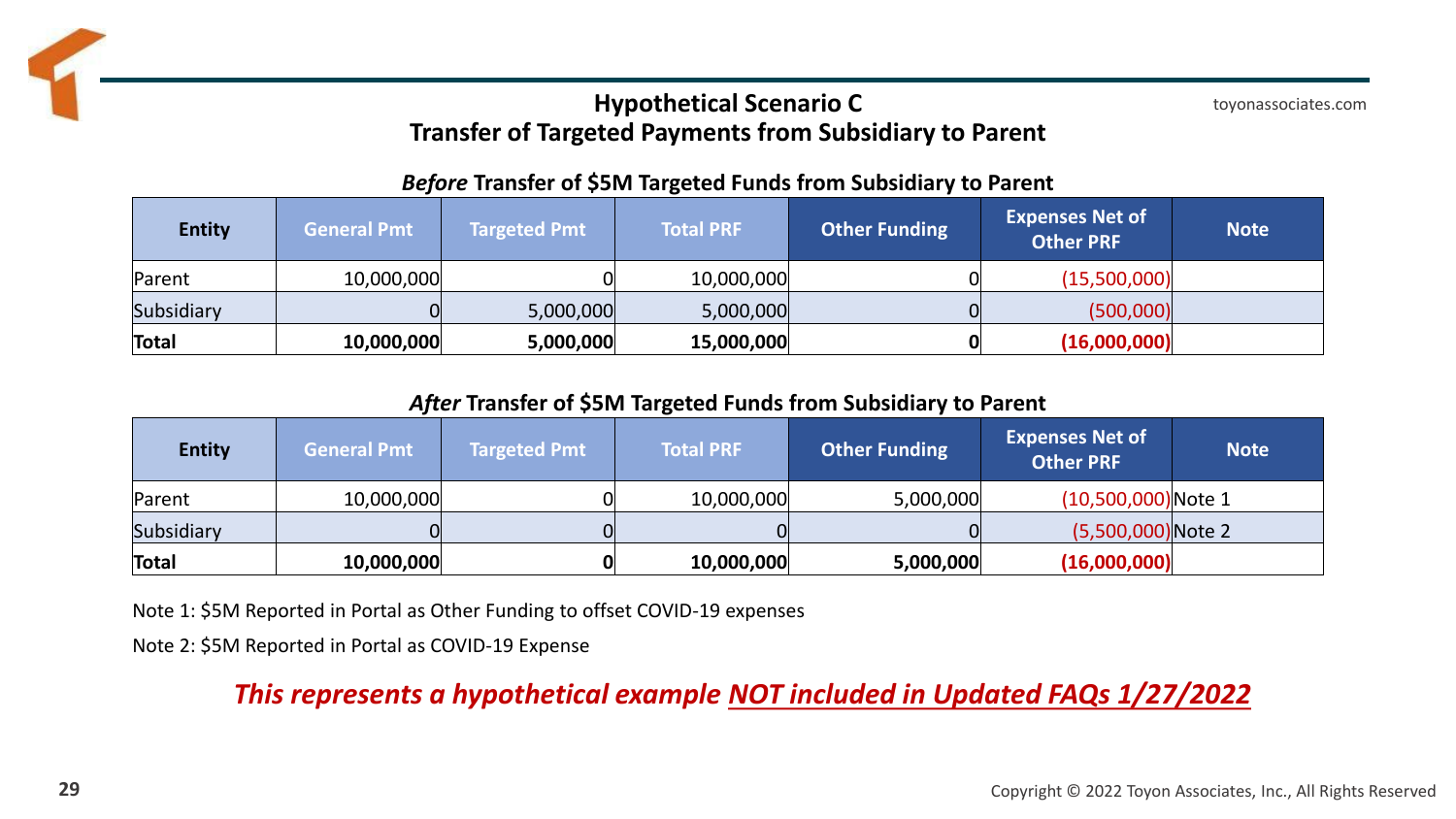### **Hypothetical Scenario D**

### **Parent and Subsidiary PRF Across Reporting Periods**



- Providers switching between reporting under Parent and Subsidiary TIN across periods:
	- May need to reclassify Prior Period "carry-forward" amounts of expenses and | lost revenues
	- The Carry-Forward is necessary to recognize PRF against all allowable expenses and lost revenues during the entire period of availability.

Parent-Subsidiary Reporting Fact Sheet (General and Targeted Funds): If a parent TIN has already reported on behalf of its subsidiary's **General Distribution payments**, and the subsidiary has only received those General Distribution funds, then the subsidiary should not register to report.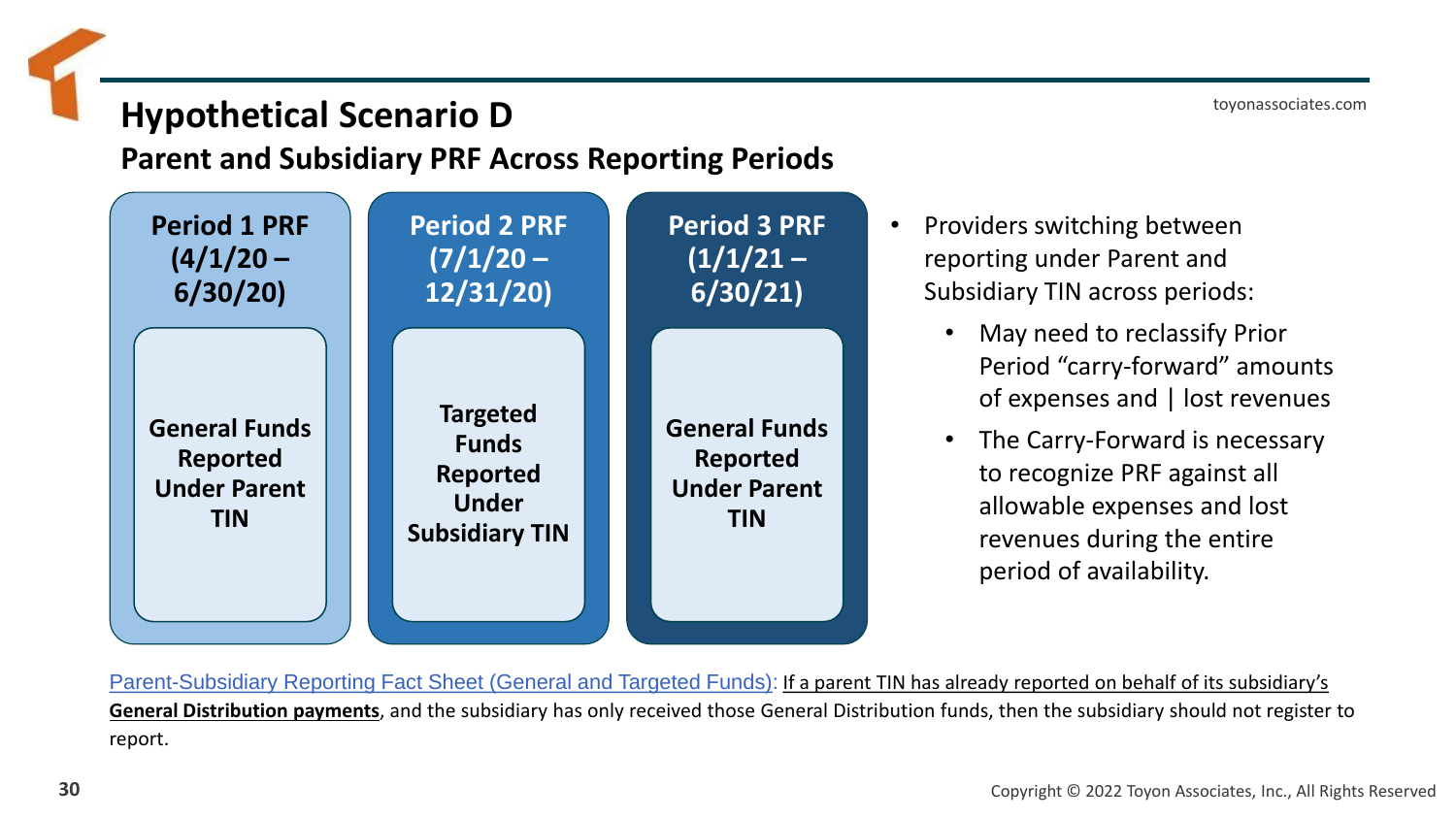### **Hypothetical Scenario E No New Expenses Overlapping with RP 1 Reported**

toyonassociates.com

|              |                          | <b>RP1</b>      |                     |                               | RP <sub>2</sub> |                     |                              |
|--------------|--------------------------|-----------------|---------------------|-------------------------------|-----------------|---------------------|------------------------------|
| <b>Key</b>   | <b>Reporting Quarter</b> | <b>Expenses</b> | <b>Lost Revenue</b> | <b>Note</b>                   | <b>Expenses</b> | <b>Lost Revenue</b> | <b>Note</b>                  |
| A            | CY 2020 Q1               | (500,000)       | $(2,000,000)$ RP1   |                               |                 |                     |                              |
| B            | CY 2020 Q2               | (500,000)       | $(2,000,000)$ RP1   |                               |                 |                     |                              |
| $\mathsf{C}$ | CY 2020 Q3               | (500,000)       | $(2,000,000)$ RP1   |                               |                 |                     |                              |
| D            | CY 2020 Q4               | (500,000)       | $(2,000,000)$ RP1   |                               |                 |                     |                              |
| E            | CY 2021 Q1               | (500,000)       |                     | $(2,000,000)$ Lost Rev To RP2 | 0               |                     | $(2,000,000)$ RP2 (From RP1) |
| F.           | CY 2021 Q2               | (500,000)       |                     | $(2,000,000)$ Lost Rev To RP2 | 0               |                     | $(2,000,000)$ RP2 (From RP1) |
| G            | CY 2021 Q3               | N/A             | N/A                 |                               | (500,000)       | (2,000,000) RP2     |                              |
| H            | CY 2021 Q4               | N/A             | N/A                 |                               | (500,000)       |                     | (2,000,000) Lost Rev To RP3  |
| $I=A:H$      | Total                    | (3,000,000)     | (12,000,000)        |                               | (1,000,000)     | (8,000,000)         |                              |

|                  | <b>Total PRF</b>     |                      | 11,000,000 General Pmt | 7,000,000 Targeted Pmt |
|------------------|----------------------|----------------------|------------------------|------------------------|
| $K = I (exp)$    | COVID-19 Expenses    | (3,000,000)          | (1,000,000)            |                        |
| $L=J+K$          | <b>Remaining PRF</b> | 8,000,000            | 6,000,000              |                        |
| $M=1$ (lost Rev) | Lost Revenue         | (12,000,000)         | (8,000,000)            |                        |
| $N=L+M$          | <b>Carry-Forward</b> | $(4,000,000)$ To RP2 | $(2,000,000)$ To RP3   |                        |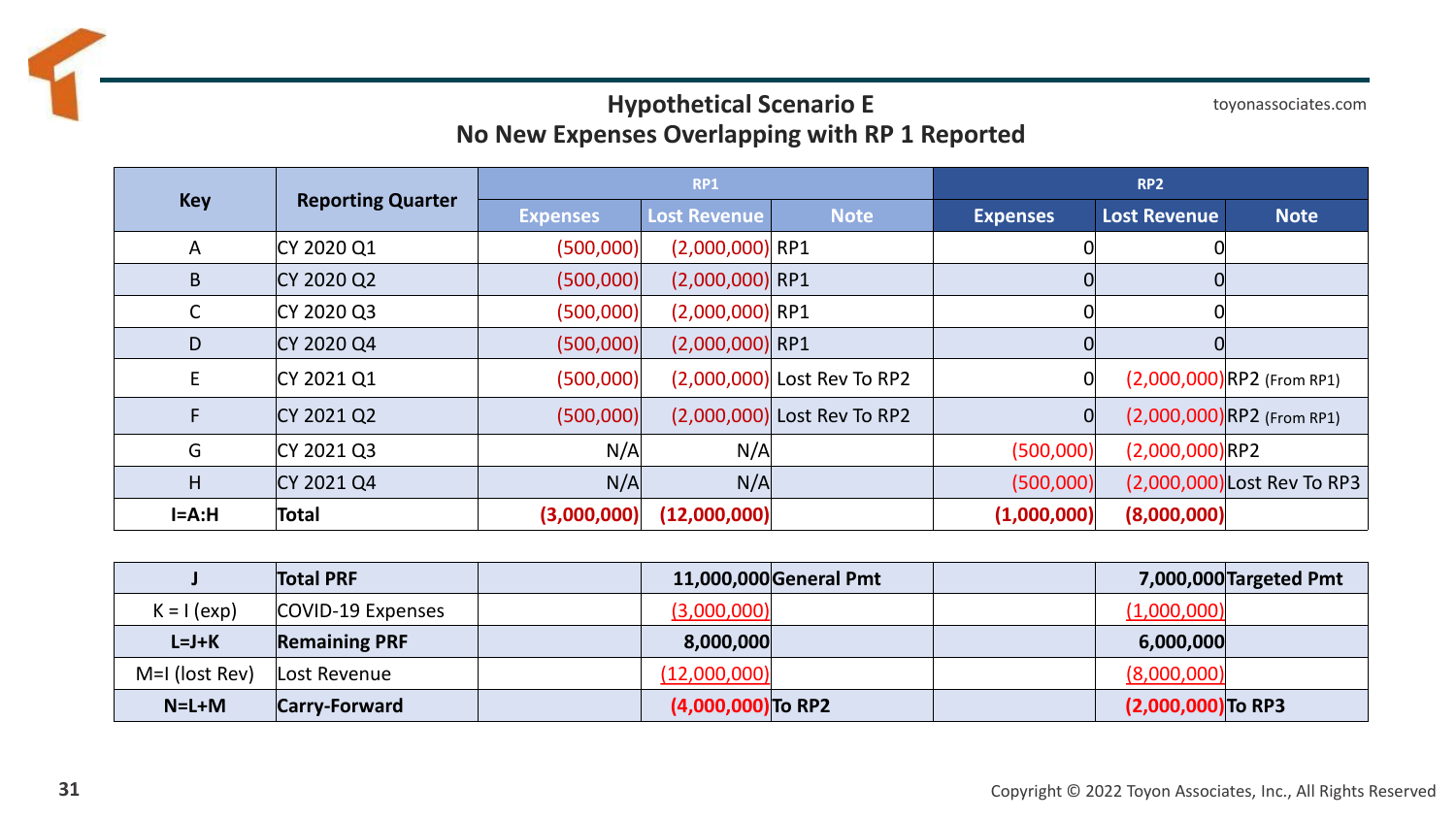#### toyonassociates.com **Hypothetical Scenario F Additional \$100K Expenses per Quarter Overlapping with RP1 (Not Duplicated from RP1)**

|              |                          | <b>RP1</b>      |                     |                               | RP <sub>2</sub> |                     |                             |
|--------------|--------------------------|-----------------|---------------------|-------------------------------|-----------------|---------------------|-----------------------------|
| <b>Key</b>   | <b>Reporting Quarter</b> | <b>Expenses</b> | <b>Lost Revenue</b> | <b>Note</b>                   | <b>Expenses</b> | <b>Lost Revenue</b> | <b>Note</b>                 |
| $\mathsf{A}$ | CY 2020 Q1               | (500,000)       | $(2,000,000)$ RP1   |                               | (100,000)       |                     | $O$ RP2                     |
| B            | CY 2020 Q2               | (500,000)       | $(2,000,000)$ RP1   |                               | (100,000)       |                     | O RP2                       |
| С            | CY 2020 Q3               | (500,000)       | $(2,000,000)$ RP1   |                               | (100,000)       |                     | O RP2                       |
| D            | CY 2020 Q4               | (500,000)       | $(2,000,000)$ RP1   |                               | (100,000)       |                     | O RP2                       |
| E            | CY 2021 Q1               | (500,000)       |                     | $(2,000,000)$ Lost Rev To RP2 | (100,000)       | $(2,000,000)$ RP2   |                             |
|              | CY 2021 Q2               | (500,000)       |                     | $(2,000,000)$ Lost Rev To RP2 | (100,000)       | $(2,000,000)$ RP2   |                             |
| G            | CY 2021 Q3               | N/A             | N/A                 |                               | (600,000)       | $(2,000,000)$ RP2   |                             |
| H            | CY 2021 Q4               | N/A             | N/A                 |                               | (600,000)       |                     | (2,000,000) Lost Rev to RP3 |
| $I=A:H$      | Total                    | (3,000,000)     | (12,000,000)        |                               | (1,800,000)     | (8,000,000)         |                             |

|                | <b>Total PRF</b>     | 11,000,000 General Pmt | 7,000,000 Targeted Pmt |
|----------------|----------------------|------------------------|------------------------|
| $K = I (exp)$  | COVID-19 Expenses    | (3,000,000)            | (1,800,000)            |
| $L=J+K$        | <b>Remaining PRF</b> | 8,000,000              | 5,200,000              |
| M=I (lost Rev) | Lost Revenue         | (12,000,000)           | (8,000,000)            |
| $N=L+M$        | <b>Carry-Forward</b> | $(4,000,000)$ To RP2   | $(2,800,000)$ To RP3   |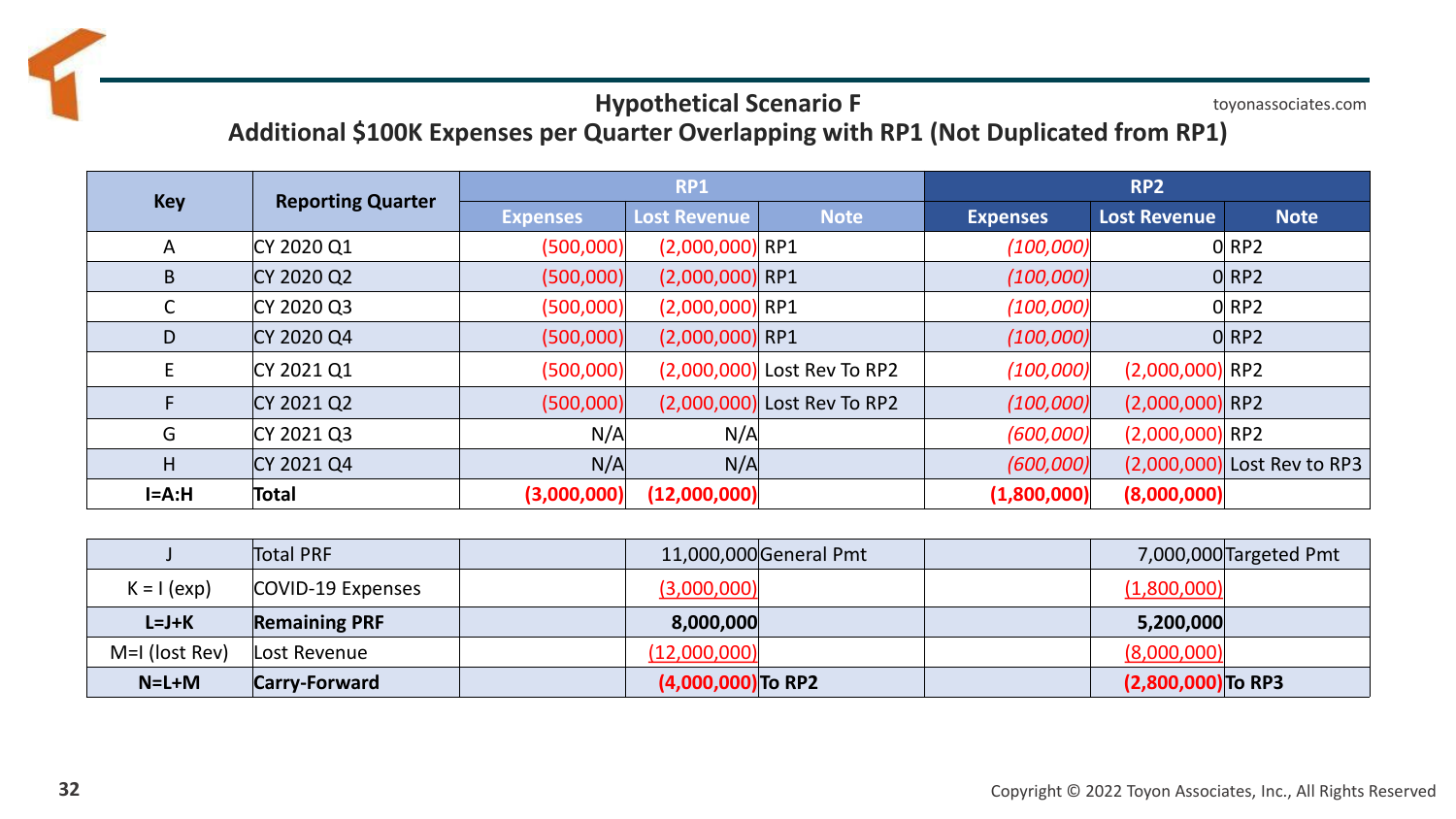### **CARES PRF RP2**

### **Observations and Recommendations**

### **PR 1 Data**

#### **Some data from PR1 will automatically populate in the PR 2 Portal**

- COVID-19 expenses from RP1 will not pre-populate
- Remaining unused lost revenues that can be reimbursed by PRF payments will prepopulate

#### **COVID-19 Expenses**

#### **Reporting unreimbursed expenses may help demonstrate need for additional funding**

- •When considering COVID-19 expenses, HRSA suggests providers determine "Is the expense necessary and reasonable to support patient care efforts to prepare for, prevent, or respond to coronavirus?
- Providers only need to report amount of COVID-19 expenses used towards PRF up to Pd 2 funding amount.
- Recommended to evaluate if other COVID-19 payments are included in lost revenue and avoid duplication when offsetting COVID-19 expenses by sources of other funding.

#### **Workpapers**

#### **Determination of patient care revenues and expenses**

- •Demonstrate if and how COVID-19 expenses were reduced by sources of other revenue
- •Disclose if only reporting lost revenue (and no COVID-19 expenses)…i.e., waiting for funding from other sources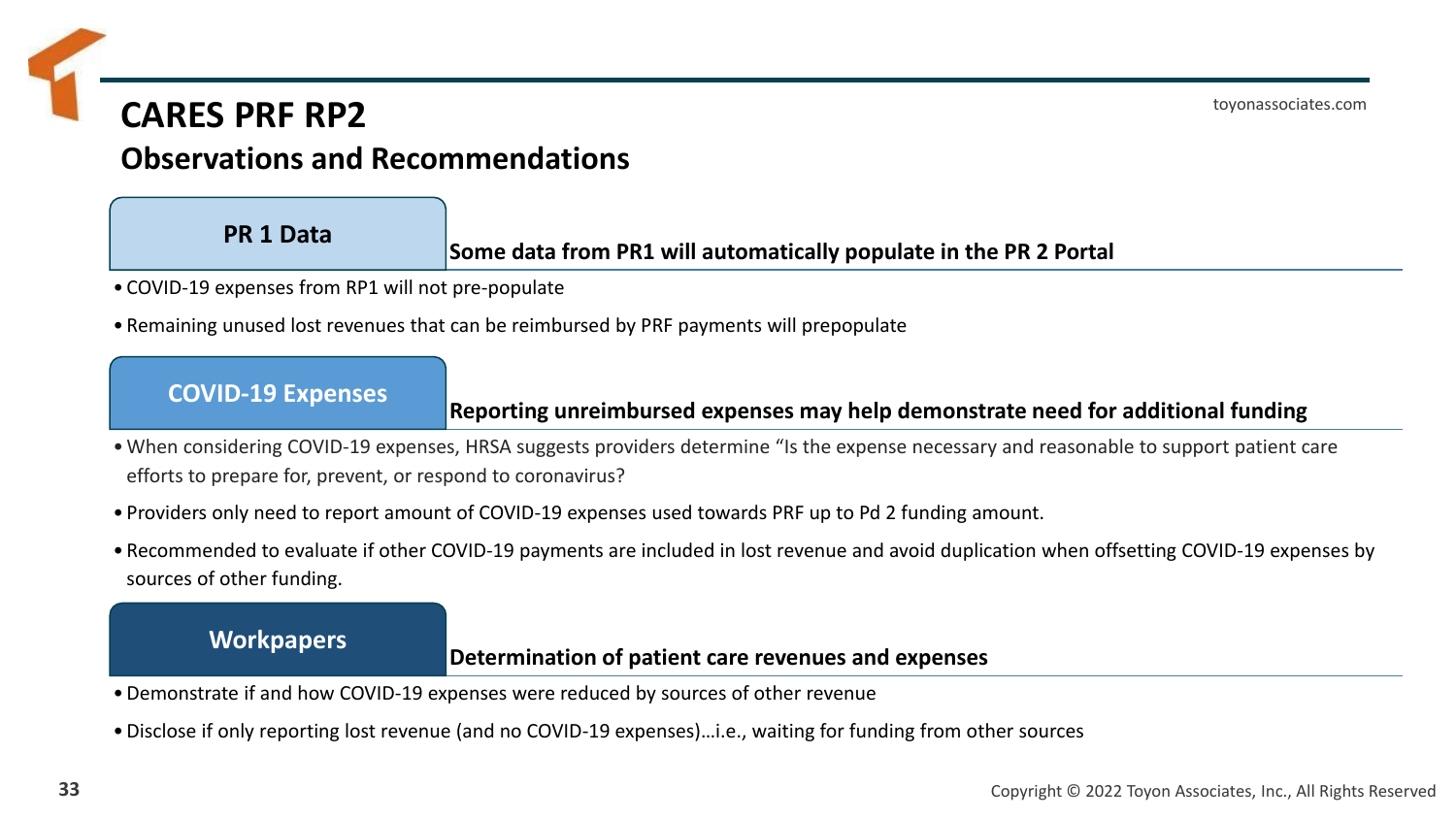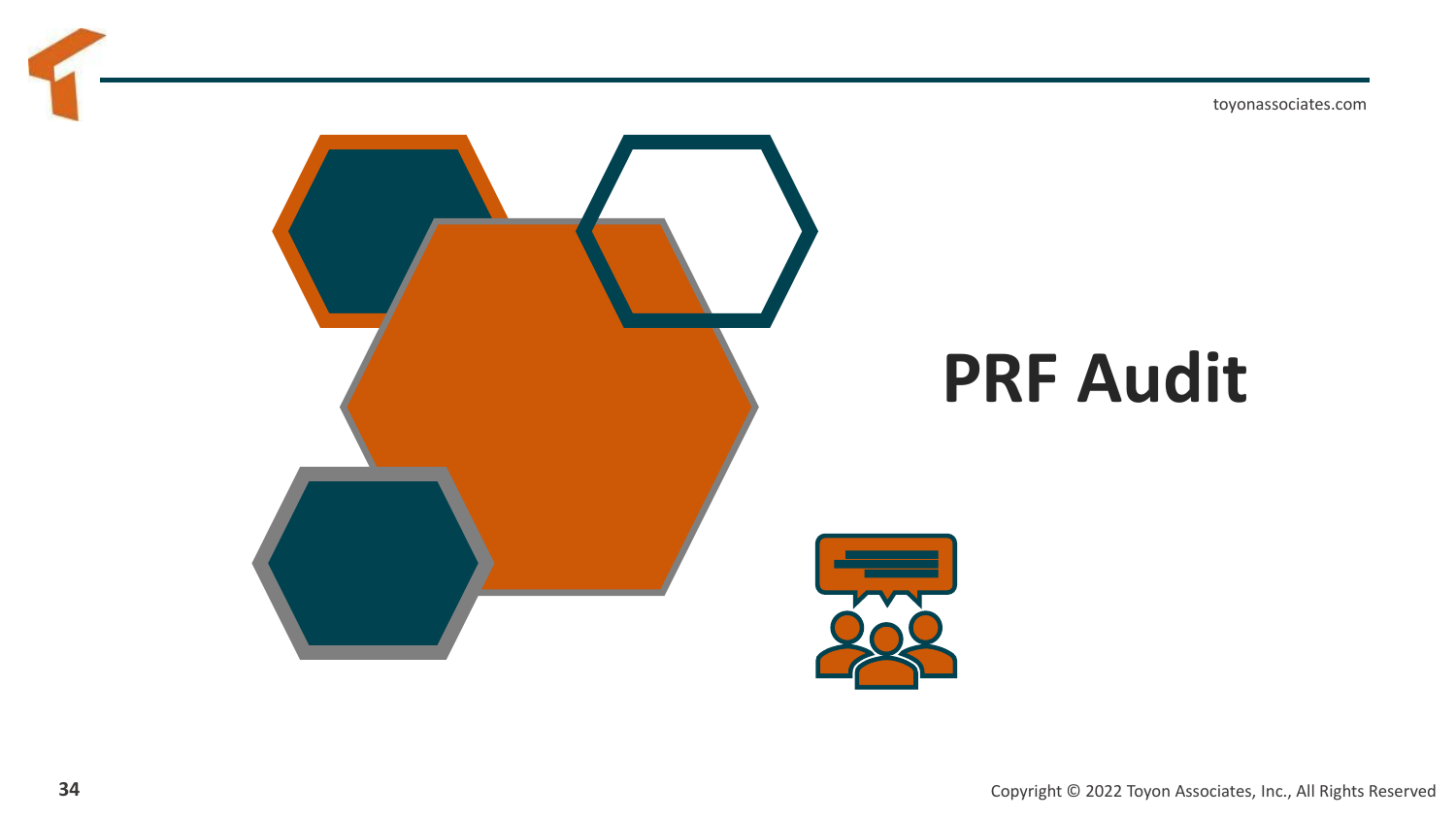

### **Hospital's Compliance With the Provider Relief Fund Balance Billing Requirement Out-of -Network Patients**

- ❑ **Balance Billing Requirement**  HHS announced nationwide audit to determine whether PRF recipients complied with the balance billing requirement for COVID - 19 inpatients (Report W-00-22-35878, Expected Issue Date 2023).
- ❑ HHS will assess "how bills were calculated for out-of-network patients admitted for COVID-19 treatment, review supporting documentation for compliance, and assess procedural controls and monitoring to ensure compliance with the balance billing requirement".
	- **PRF attest to specific requirements, including a requirement that providers, such as hospitals, must** not pursue the collection of out-of-pocket payments from presumptive or actual COVID - 19 patients in excess of what the patients otherwise would have been required to pay if the care had been provided by in-network providers.

❑ **Industry Issue** – How do providers identify and provide this patient population to auditors?

Source: <https://oig.hhs.gov/reports-and-publications/workplan/summary/wp-summary-0000647.asp>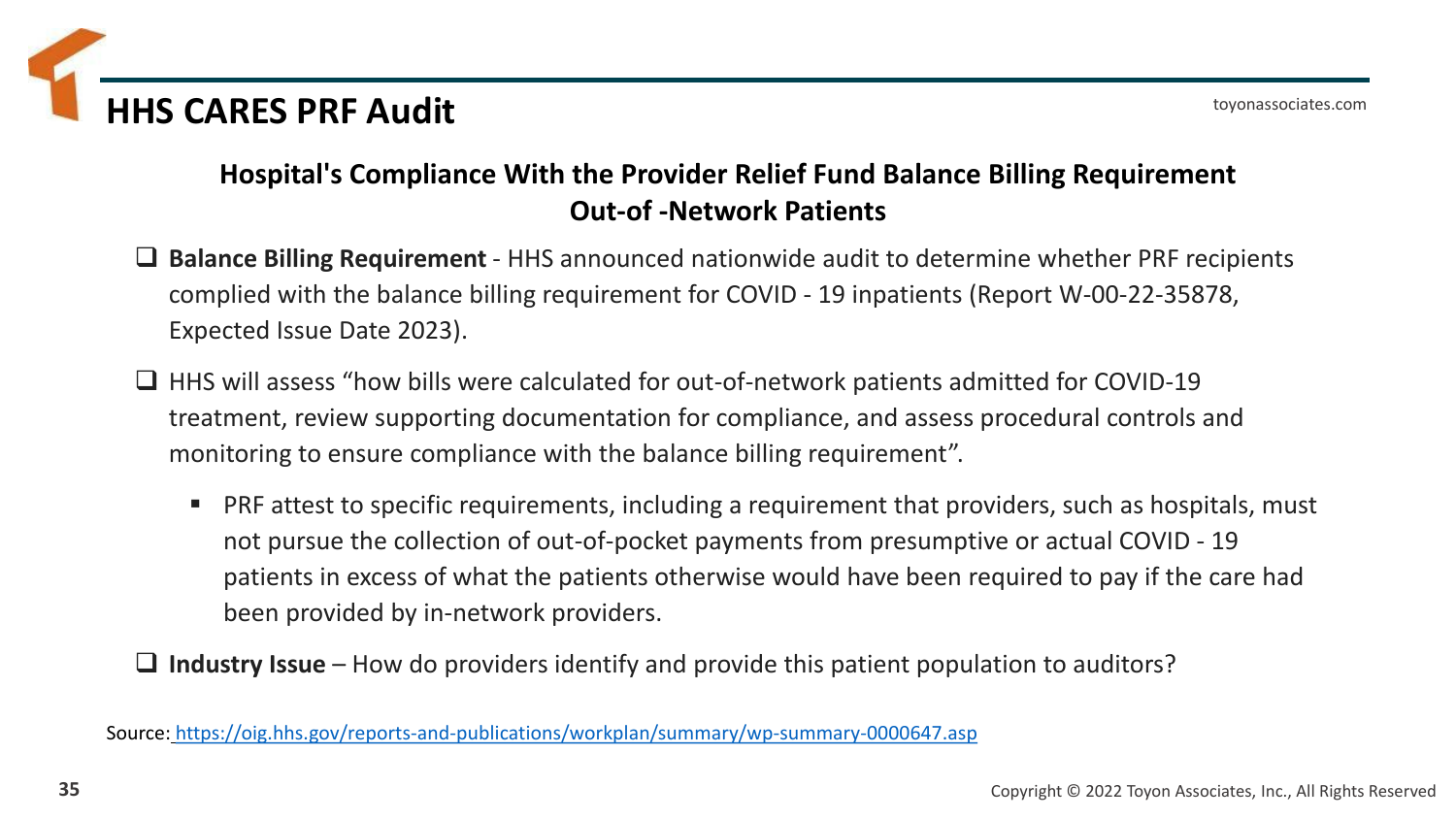### **OMB Compliance Supplement 2 CFR Part 200 Appendix XI**

- Auditors should consider delaying the commencement of the compliance audit of the PRF program until recipients have completed the PRF report.

- **OMB notes the auditor is not responsible for determining the reasonableness of the alternative method described in the provider's narrative.**

**Department of Health and Human Services Provider Relief Fund Assistance Listing 93.498**

- Audit objective to determine whether a provider billed out-ofnetwork patients with a presumptive or actual case of COVID-19, for out-of-pocket expenses in an amount greater than what the patient would have otherwise been required to pay if the care had been provided by an in-network provider.

- Do not report HRSA charges on Worksheet S-10 (a focus of Medicare's Uncompensated Care DSH audits).

A review of the recipient's billing and collection policies and procedures applicable to patient out-of-pocket expenses for patients with a presumptive or actual case of COVID-19.

A test sample of out-of-network patients with a presumptive or actual case of COVID-19 to determine whether the patient was assessed an out-of-pocket charges

HRSA Independent Audit Requirement Fact Sheet <https://www.hrsa.gov/sites/default/files/hrsa/provider-relief/independent-audit-requirement-fact-sheet.pdf>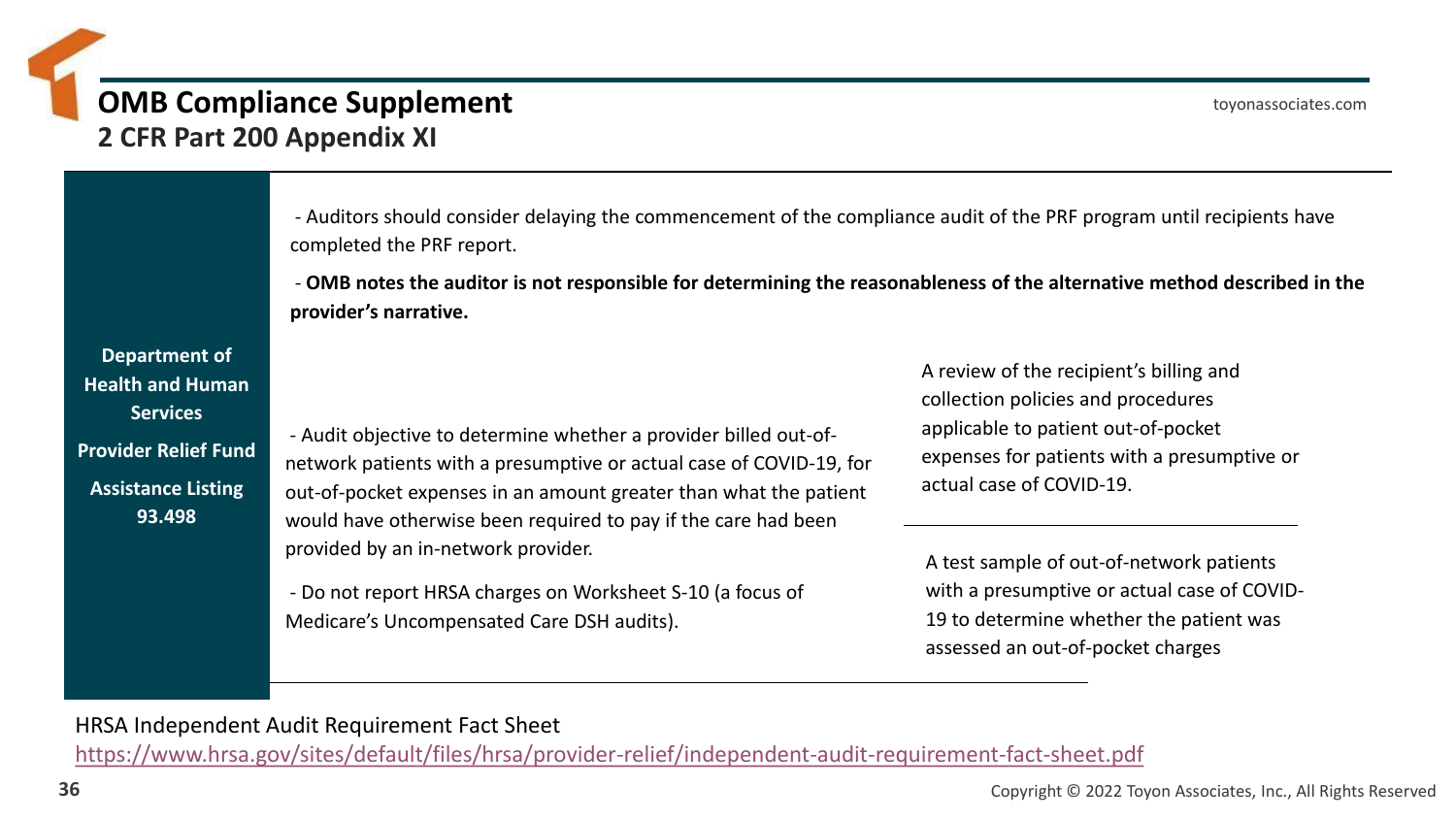### **OMB Compliance Supplement 2 CFR Part 200 Appendix XI (cont.)**

toyonassociates.com

### **Schedule of Expenditures for Federal Rewards (SEFA)**

| <b>Period</b> | <b>Payment Received</b><br><b>Period</b> | <b>Deadline to Use Funds</b> | <b>PRF Portal Reporting Time</b><br><b>Period</b> | <b>FYEs of SEFA Reporting</b>                |
|---------------|------------------------------------------|------------------------------|---------------------------------------------------|----------------------------------------------|
|               | 4/10/20 to 6/30/20                       | 6/30/21                      | $7/1/21$ to $9/30/21$                             | 6/30/21 through 6/29/22                      |
|               | 7/1/20 to 12/31/20                       | 12/31/21                     | $1/1/22$ to $3/31/22$                             | 12/31/21 through 6/29/22                     |
| 3             | $1/1/21$ to 6/30/21                      | 6/30/22                      | $7/1/22$ to $9/30/22$                             | Guidance will in included in 2022 Compliance |
| 4             | 7/1/21 to 12/31/21                       | 12/31/22                     | $1/1/23$ to $3/31/23$                             | Supplement                                   |

- For a FYE of June 30, 2021, and through FYEs of December 30, 2021, recipients should report in the SEFA, the expenditures and lost revenues from the Period 1 PRF report.
- For a FYE of December 31, 2021 and through FYEs of June 29, 2022, recipients should report in the SEFA, the expenditures and lost revenues from both the Period 1 and Period 2 PRF reports.
- For FYEs on or before June 29, 2021, no PRF expenditures or lost revenues should be reported by recipients on the SEFA until the specified timeframe described in the reporting requirements summarized in the table above.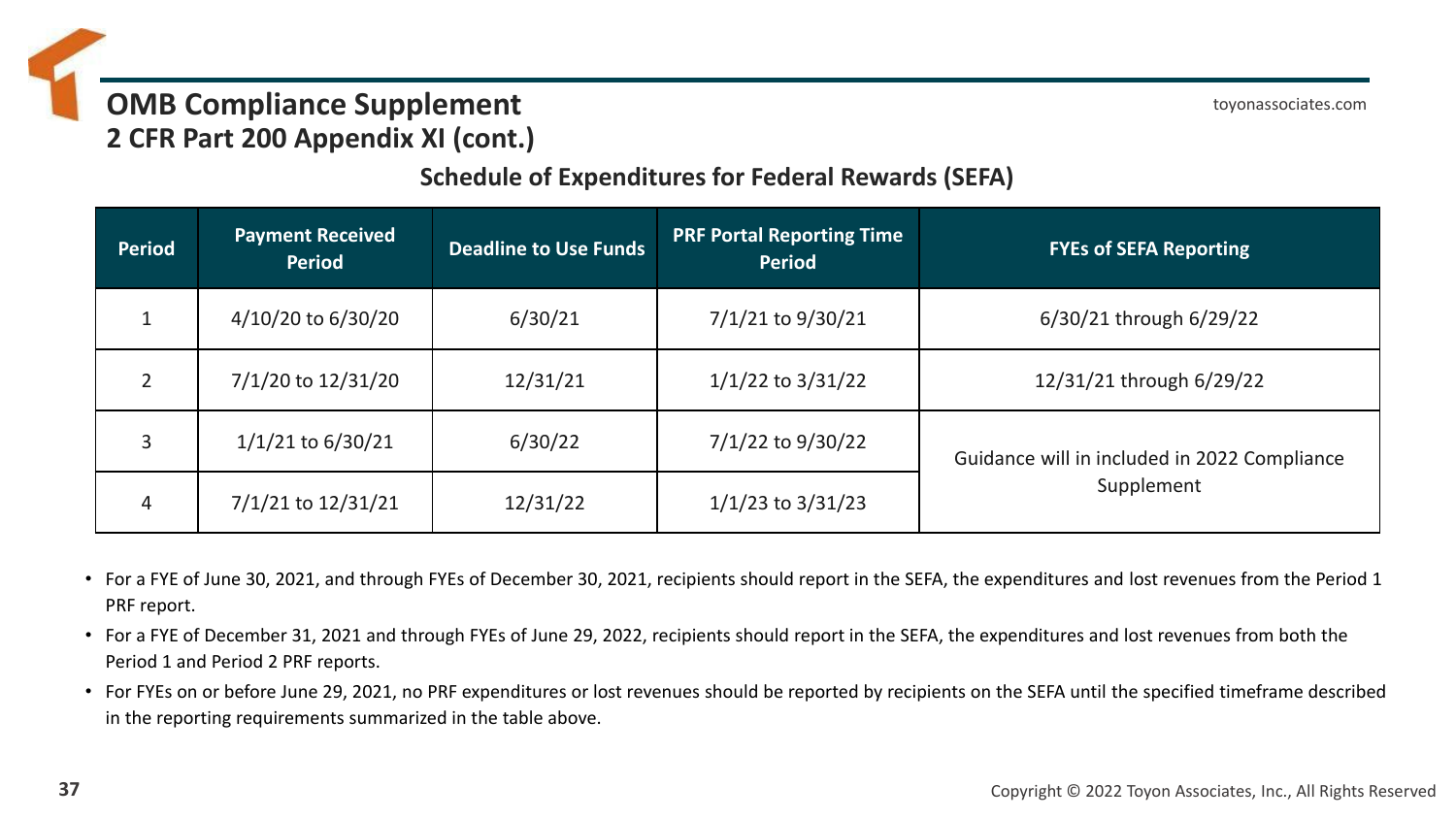

|              | <b>Allowable PRF COVID-19 Expenses</b>       |                                  |                                |  |  |  |  |
|--------------|----------------------------------------------|----------------------------------|--------------------------------|--|--|--|--|
|              | <b>OMB Compliance Supplement</b>             | <b>HHS Reporting Instruction</b> |                                |  |  |  |  |
| $\checkmark$ | Building or construction of temp. structures | $\checkmark$                     | General & Administrative (G&A) |  |  |  |  |
|              |                                              |                                  | Mortgage/Rent                  |  |  |  |  |
| $\checkmark$ | Emergency operation centers                  | $\checkmark$                     | G&A Insurance                  |  |  |  |  |
| $\checkmark$ | Retrofitting facilities                      | $\checkmark$                     | G&A Personnel                  |  |  |  |  |
| $\checkmark$ | Leasing of properties                        | $\checkmark$                     | <b>G&amp;A Fringe Benefits</b> |  |  |  |  |
| $\checkmark$ | Medical supplies and equipment <sup>5</sup>  | $\checkmark$                     | G&A Lease Payments             |  |  |  |  |
| $\checkmark$ | Increased workforce and trainings            | $\checkmark$                     | Other G&A                      |  |  |  |  |
| $\checkmark$ | Surge capacity                               | $\checkmark$                     | Healthcare Supplies            |  |  |  |  |
|              |                                              | $\checkmark$                     | Healthcare Equipment           |  |  |  |  |
|              |                                              | $\checkmark$                     | Healthcare IT                  |  |  |  |  |
|              |                                              | $\checkmark$                     | <b>Healthcare Facilities</b>   |  |  |  |  |
|              |                                              | $\checkmark$                     | <b>Other Healthcare</b>        |  |  |  |  |

[https://www.whitehouse.gov/wp-content/uploads/2021/08/OMB-2021-Compliance-Supplement\\_Final\\_V2.pdf](https://www.whitehouse.gov/wp-content/uploads/2021/08/OMB-2021-Compliance-Supplement_Final_V2.pdf)

OMB will releasing additional audit requirements

N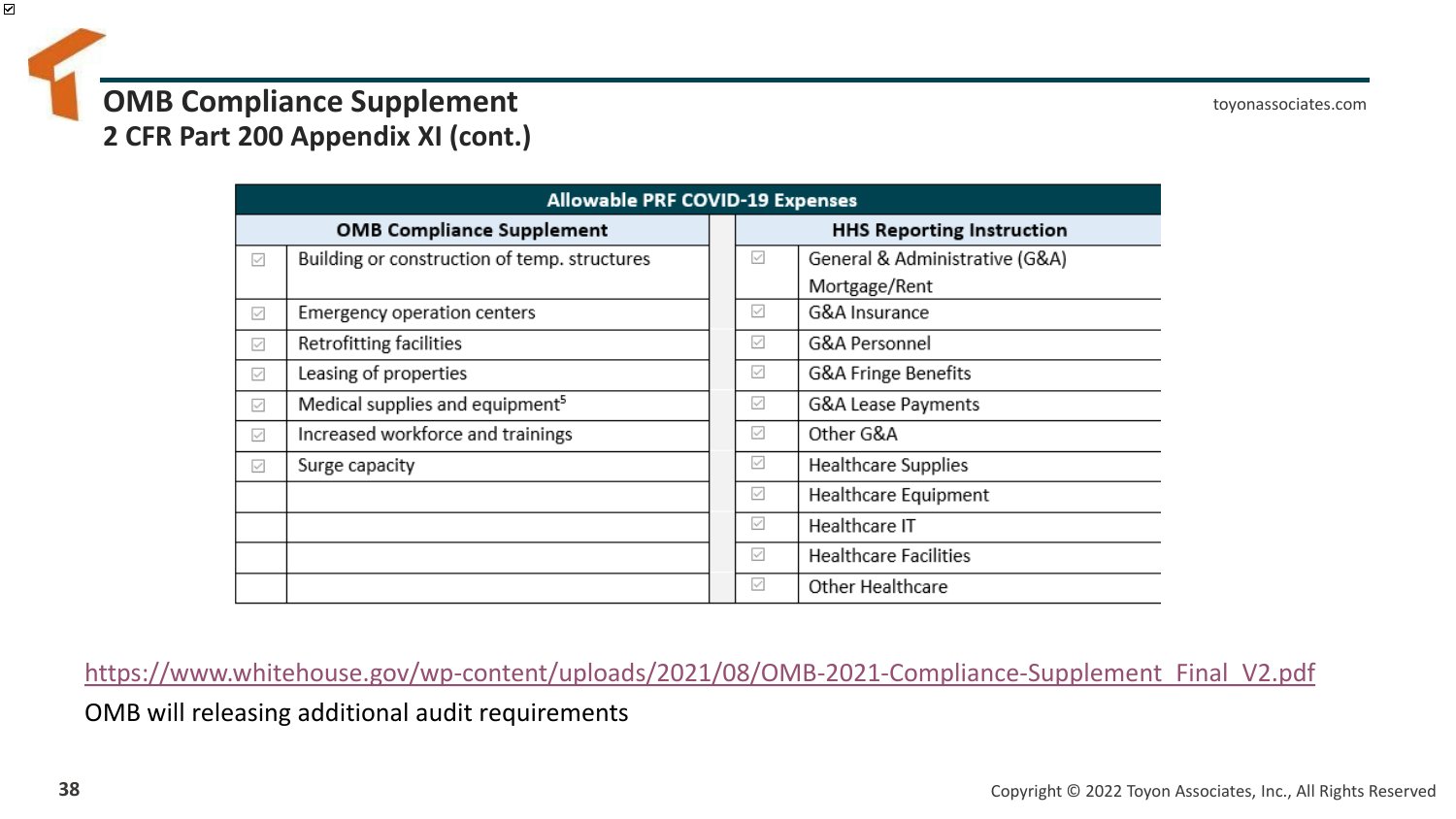# **Recent FAQs**

# **and Resources**



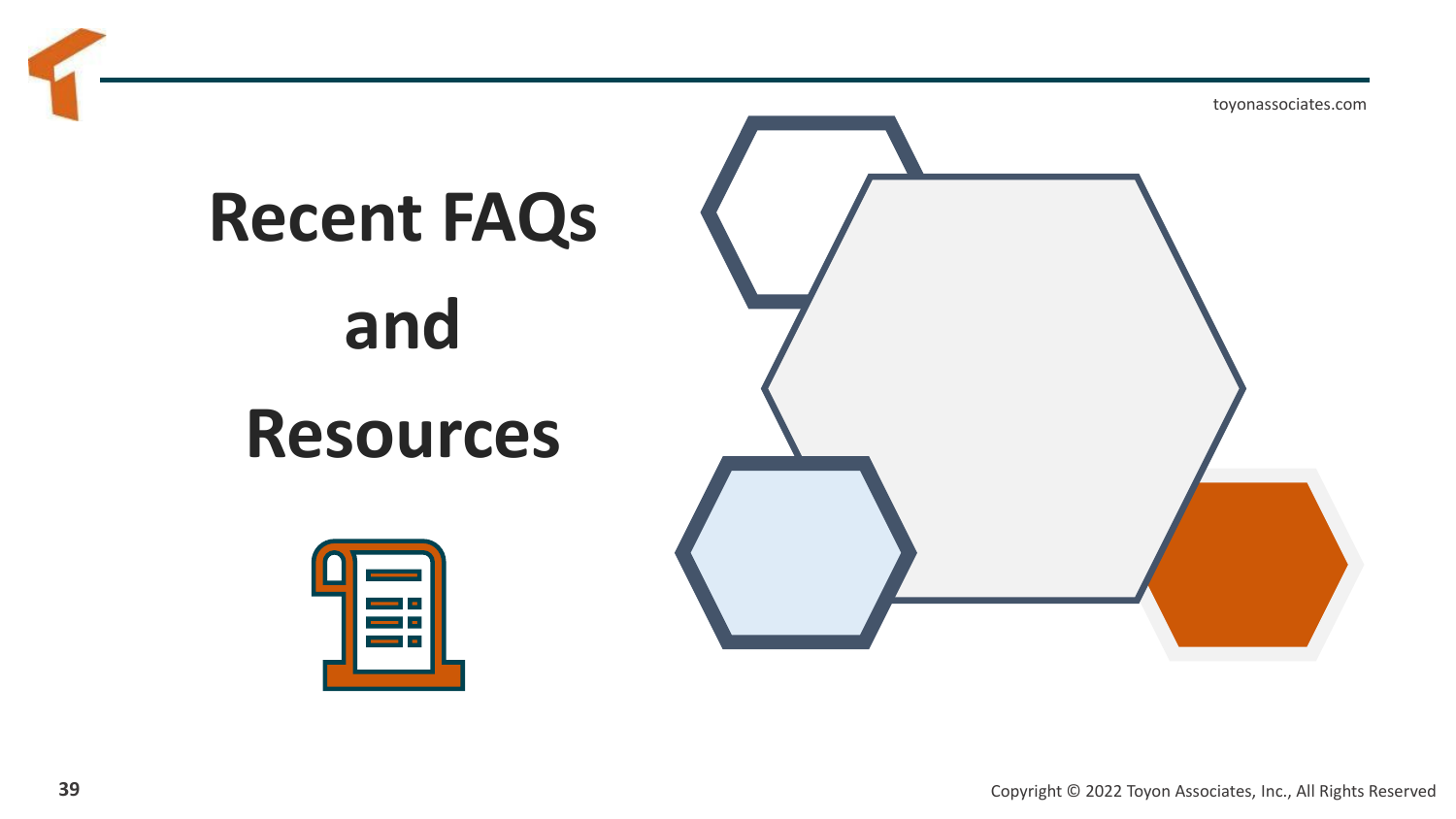### **Recent FAQs Issued January 27, 2022**

- 1. Can a Reporting Entity use a different lost revenues methodology for each reporting period? *Slide 23*
- 2. In subsequent reporting periods, will Reporting Entities be able to change the lost revenues methodology used in a previous reporting period? – *Slide 24*
- 3. In a previous reporting period, a Reporting Entity reported lost revenues that were greater than the PRF payments it received. How will the system account for the unused lost revenues previously reported? – *Slide 24*
- 4. Could choosing a different methodology from one reporting period to another result in having unused funds to return because the method to calculate lost revenues has now changed? – *Slide 24*
- 5. What happens when a Reporting Entity changes the lost revenues methodology from one reporting period to the next? – *Slide 24*
- 6. Can Nursing Home Infection Control payments be used to reimburse lost revenues attributable to coronavirus?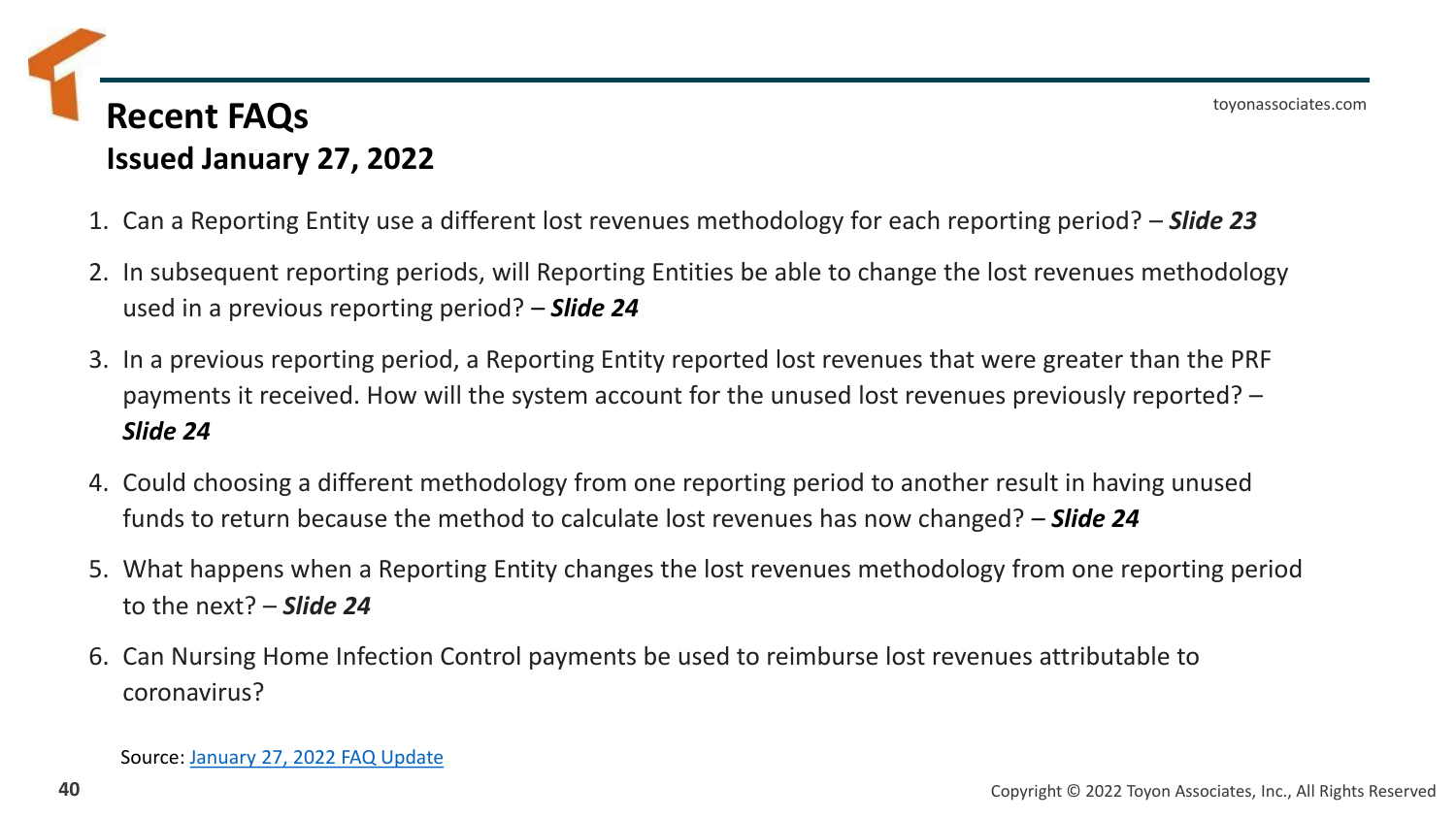### **Recent FAQs Issued January 27, 2022**

- 7. If a nursing home or skilled nursing facility received Nursing Home Infection Control Distribution payments in addition to General Distribution payments and other Targeted Distribution payments, how may these payments be applied toward expenses and lost revenues?
- 8. When completing a report, are Reporting Entities required to submit documentation to support Nursing Home Infection Control Distribution expenses?
- 9. If the original recipient of a Targeted Distribution payment is a subsidiary, and the recipient transferred that payment to a parent entity, how does the original recipient (i.e., subsidiary) demonstrate the use of funds in its report? Is it sufficient for the subsidiary to report the amount transferred to the parent entity? – *Slides 27 and 28*
- 10. If a Reporting Entity plans to report on General Distribution payments that were transferred from a subsidiary that received the initial payment, how should patient care revenue or lost revenues be aggregated and reported in the portal?
- 11. If a Reporting Entity returned funds and the returned funds are not reflected in the "Payments to Recipients" page in the PRF Reporting Portal, what should the Reporting Entity do?
- 12. If a Reporting Entity returns unused funds in excess of the amount owed, will HRSA repay the Entity the difference between what was owed and returned?

Source: [January 27, 2022](https://www.hrsa.gov/sites/default/files/hrsa/provider-relief/provider-relief-fund-faq-complete.pdf) FAQ Update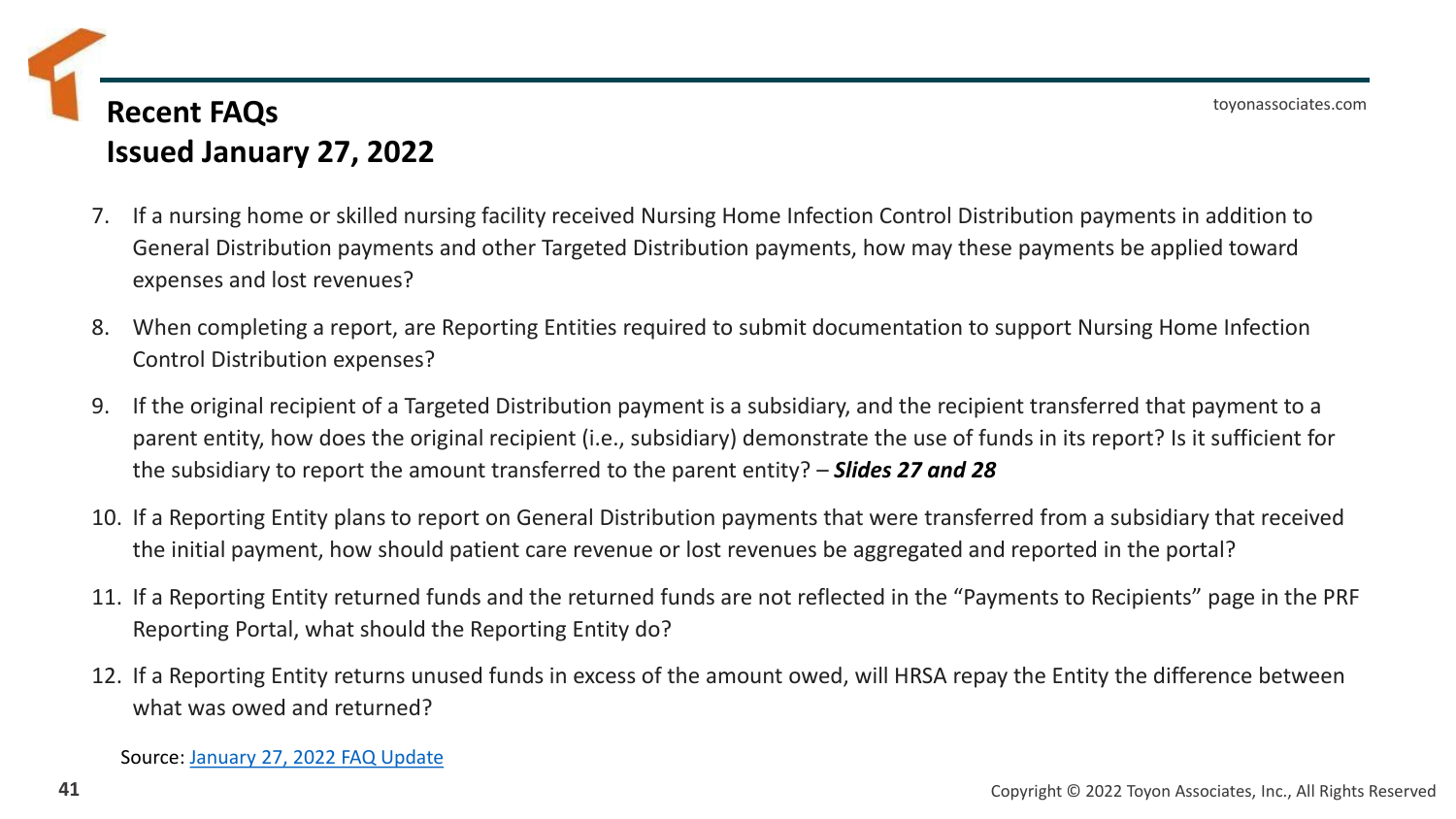**Resources HRSA RP2**

[HRSA's website](https://nam02.safelinks.protection.outlook.com/?url=https%3A%2F%2Fr20.rs6.net%2Ftn.jsp%3Ff%3D001kQ1Eo08vegWwik7mUF7larQtGxAEesvOlt4Q6EJ1CXvr1KbI9fICmNdMR5g5p2Pt0rlMKARrq8cnphzNk4-8BukRMC9nWwqrwrX8pwUav9I7t_Gor0Tr4QIjq5eKfZal_J-m1fRKXbJoZQDZaPBZcuJm_29ur_7TUF9Jl_Rbs3oTj6ztaKGqmP554s3_tbmA0ClnB6fQ0XaTBya7ECcNQYmmw_CVjl3I%26c%3D4BQnoev247iqfLq1bGP-dTKYwwJRoywJLqIgXFhlCxWTpdMZ0lRQ8w%3D%3D%26ch%3Dr9RD_3rRpNrupOhDHXW-QvLljbiL-L5RxXb2Q3YHq_dO1aDsFVahVw%3D%3D&data=04%7C01%7Cfred.fisher%40toyonassociates.com%7Cd5b9291ef5ab42e602ff08d9d79c141b%7Cb9e01c2d96de4991a9b207fd941a54e0%7C0%7C0%7C637777887648484374%7CUnknown%7CTWFpbGZsb3d8eyJWIjoiMC4wLjAwMDAiLCJQIjoiV2luMzIiLCJBTiI6Ik1haWwiLCJXVCI6Mn0%3D%7C3000&sdata=RApDPAujC0DjzrgIyyw1lJlMw%2BT5QVLMeG1k%2FwVSpng%3D&reserved=0)

[Resource Guide for Reporting Period 2](https://nam02.safelinks.protection.outlook.com/?url=https%3A%2F%2Fr20.rs6.net%2Ftn.jsp%3Ff%3D001kQ1Eo08vegWwik7mUF7larQtGxAEesvOlt4Q6EJ1CXvr1KbI9fICmNdMR5g5p2PtBg57GG7RO1NbYEhdn583IlfRDxwWq0slOOUOt5fGjtUlvLqzGM8XD9yiqnKmcOsDj82GDon2_ZZGIxXbSFjYxbq7uhAgBRLA-wxd5bbInrXke0bCpj7fLMeplY4T6OTsE7M4HcYrtr767rO2MycU2RsCOArb4wnoopsqJAsA1eiQUSsHsbeFIEnfNg58iGyC%26c%3D4BQnoev247iqfLq1bGP-dTKYwwJRoywJLqIgXFhlCxWTpdMZ0lRQ8w%3D%3D%26ch%3Dr9RD_3rRpNrupOhDHXW-QvLljbiL-L5RxXb2Q3YHq_dO1aDsFVahVw%3D%3D&data=04%7C01%7Cfred.fisher%40toyonassociates.com%7Cd5b9291ef5ab42e602ff08d9d79c141b%7Cb9e01c2d96de4991a9b207fd941a54e0%7C0%7C0%7C637777887648484374%7CUnknown%7CTWFpbGZsb3d8eyJWIjoiMC4wLjAwMDAiLCJQIjoiV2luMzIiLCJBTiI6Ik1haWwiLCJXVCI6Mn0%3D%7C3000&sdata=pzT1lKU2XzmKSSc9HBrHy6JRNAKvNYTXCTzqqVF6qqE%3D&reserved=0)

[What's New in Reporting Period 2 Fact Sheet](https://nam02.safelinks.protection.outlook.com/?url=https%3A%2F%2Fr20.rs6.net%2Ftn.jsp%3Ff%3D001kQ1Eo08vegWwik7mUF7larQtGxAEesvOlt4Q6EJ1CXvr1KbI9fICmNdMR5g5p2Ptz854DOdTKwhthl0Zgh0NYTTifXk6gfc82zfFf9fYwpRnKTp4fuiJ7YT-CCTb3bpP9FR-A-ZAGkdgiPzrqZwZQU4w9ZqWrAzt8MBixetxycmneRTmJS4LC0z81_DlLv564sCrjtkrjHvBSLr6u4bxRzRIjrmJNIW0gRM3kAypnATOV5lcirBsD4tn0GBGAauf%26c%3D4BQnoev247iqfLq1bGP-dTKYwwJRoywJLqIgXFhlCxWTpdMZ0lRQ8w%3D%3D%26ch%3Dr9RD_3rRpNrupOhDHXW-QvLljbiL-L5RxXb2Q3YHq_dO1aDsFVahVw%3D%3D&data=04%7C01%7Cfred.fisher%40toyonassociates.com%7Cd5b9291ef5ab42e602ff08d9d79c141b%7Cb9e01c2d96de4991a9b207fd941a54e0%7C0%7C0%7C637777887648484374%7CUnknown%7CTWFpbGZsb3d8eyJWIjoiMC4wLjAwMDAiLCJQIjoiV2luMzIiLCJBTiI6Ik1haWwiLCJXVCI6Mn0%3D%7C3000&sdata=HHTBr9K%2F3AtiqwXiT0qDJRwWW4Q5XgC77ZhOUegaUaI%3D&reserved=0)

[Lost Revenues Guide -](https://nam02.safelinks.protection.outlook.com/?url=https%3A%2F%2Fr20.rs6.net%2Ftn.jsp%3Ff%3D001kQ1Eo08vegWwik7mUF7larQtGxAEesvOlt4Q6EJ1CXvr1KbI9fICmNdMR5g5p2PtWBRV3MOFKJEi0gAqQVF-eDxGD7EhQhhy9CA488XryGig8R9NydB3IwkcrgkbxjCFot86kCVV17mXxwpUdZC_WCWMhHDRF1tQS5x9I65COsor9I2twALK-TfDBnFteEIaBNoOF3x9_JackA3RDMp9G4nV-J9O0mYRWtNWg0npgTKsgIyI96s-5hqB3bKzXSUK%26c%3D4BQnoev247iqfLq1bGP-dTKYwwJRoywJLqIgXFhlCxWTpdMZ0lRQ8w%3D%3D%26ch%3Dr9RD_3rRpNrupOhDHXW-QvLljbiL-L5RxXb2Q3YHq_dO1aDsFVahVw%3D%3D&data=04%7C01%7Cfred.fisher%40toyonassociates.com%7Cd5b9291ef5ab42e602ff08d9d79c141b%7Cb9e01c2d96de4991a9b207fd941a54e0%7C0%7C0%7C637777887648484374%7CUnknown%7CTWFpbGZsb3d8eyJWIjoiMC4wLjAwMDAiLCJQIjoiV2luMzIiLCJBTiI6Ik1haWwiLCJXVCI6Mn0%3D%7C3000&sdata=LIs8rmJ7nmoNO%2F8ssBO9IVowirEzl7bR7GyIOWQiLBo%3D&reserved=0) Reporting Period 2

[Parent-Subsidiary Reporting Fact Sheet \(General and Targeted Funds\)](https://nam02.safelinks.protection.outlook.com/?url=https%3A%2F%2Fr20.rs6.net%2Ftn.jsp%3Ff%3D001kQ1Eo08vegWwik7mUF7larQtGxAEesvOlt4Q6EJ1CXvr1KbI9fICmNdMR5g5p2Ptyq8GVwIDil5t4-wxJP4sCBpQHV0-DKIfqhJ7ZHbAEDu_gkHKvL_vJgYDPhZJgYZOHaL-cAhxmMYpSWiq8KyOT6Dk9rWOKJ0iaxiTGmOoe-wf--KINm9azznr09xuva2CthCGaHirIhELBv-1nq8H74f2BLfHOOBmbTFiQ9nkgHkwvPK_X3HmFBgqv_Rc6JnJE_bqKyryHLQ%3D%26c%3D4BQnoev247iqfLq1bGP-dTKYwwJRoywJLqIgXFhlCxWTpdMZ0lRQ8w%3D%3D%26ch%3Dr9RD_3rRpNrupOhDHXW-QvLljbiL-L5RxXb2Q3YHq_dO1aDsFVahVw%3D%3D&data=04%7C01%7Cfred.fisher%40toyonassociates.com%7Cd5b9291ef5ab42e602ff08d9d79c141b%7Cb9e01c2d96de4991a9b207fd941a54e0%7C0%7C0%7C637777887648484374%7CUnknown%7CTWFpbGZsb3d8eyJWIjoiMC4wLjAwMDAiLCJQIjoiV2luMzIiLCJBTiI6Ik1haWwiLCJXVCI6Mn0%3D%7C3000&sdata=RDpDYbJKxCiHkSdAOaVLAsMpsH6hRmomzDCo5gqQ%2FD8%3D&reserved=0)

[HRSA Excel Data Entry Workbook](https://nam02.safelinks.protection.outlook.com/?url=https%3A%2F%2Fr20.rs6.net%2Ftn.jsp%3Ff%3D001kQ1Eo08vegWwik7mUF7larQtGxAEesvOlt4Q6EJ1CXvr1KbI9fICmNdMR5g5p2Pt4AuI7S-ImMFbCKLr-Hf1AigV82GSL479VdmYdIvqQM_A2TNkRCwaCmXkinOeC3uJ7ui_wlNsVLbjlT5W4ETimewEYBmD8Fn9PINMaXX8iLsyn53O6iNREZT72lWQkbHPfKZgcOPi6UowYe_a0B0xuw%3D%3D%26c%3D4BQnoev247iqfLq1bGP-dTKYwwJRoywJLqIgXFhlCxWTpdMZ0lRQ8w%3D%3D%26ch%3Dr9RD_3rRpNrupOhDHXW-QvLljbiL-L5RxXb2Q3YHq_dO1aDsFVahVw%3D%3D&data=04%7C01%7Cfred.fisher%40toyonassociates.com%7Cd5b9291ef5ab42e602ff08d9d79c141b%7Cb9e01c2d96de4991a9b207fd941a54e0%7C0%7C0%7C637777887648484374%7CUnknown%7CTWFpbGZsb3d8eyJWIjoiMC4wLjAwMDAiLCJQIjoiV2luMzIiLCJBTiI6Ik1haWwiLCJXVCI6Mn0%3D%7C3000&sdata=c2A7smvzvjnZl6FV2vOqacxi6%2FWYzAv0vAl9yel6Ho8%3D&reserved=0)

[Reporting Period 2 Users Guide](https://nam02.safelinks.protection.outlook.com/?url=https%3A%2F%2Fr20.rs6.net%2Ftn.jsp%3Ff%3D001kQ1Eo08vegWwik7mUF7larQtGxAEesvOlt4Q6EJ1CXvr1KbI9fICmNdMR5g5p2Pt-pfN7tT50B55Y-2umJV-sRd7YVbtUa3qP-kenk_P4OwTz338hobvL8BKiAf_0m-6Y-iNY084hhgLVW-nsj70tpaYnrSlf99Lb_rKFitcQlIWGa3hpTBiWq2S0HCrByc-Om9sxkY94CBvXlEwOaMiVA%3D%3D%26c%3D4BQnoev247iqfLq1bGP-dTKYwwJRoywJLqIgXFhlCxWTpdMZ0lRQ8w%3D%3D%26ch%3Dr9RD_3rRpNrupOhDHXW-QvLljbiL-L5RxXb2Q3YHq_dO1aDsFVahVw%3D%3D&data=04%7C01%7Cfred.fisher%40toyonassociates.com%7Cd5b9291ef5ab42e602ff08d9d79c141b%7Cb9e01c2d96de4991a9b207fd941a54e0%7C0%7C0%7C637777887648484374%7CUnknown%7CTWFpbGZsb3d8eyJWIjoiMC4wLjAwMDAiLCJQIjoiV2luMzIiLCJBTiI6Ik1haWwiLCJXVCI6Mn0%3D%7C3000&sdata=ueGe7K8tBaVKy1BMF6%2FRRc5rmotTcfokhglafE62nMs%3D&reserved=0)

[Ownership Changes Fact Sheet](https://nam02.safelinks.protection.outlook.com/?url=https%3A%2F%2Fr20.rs6.net%2Ftn.jsp%3Ff%3D001kQ1Eo08vegWwik7mUF7larQtGxAEesvOlt4Q6EJ1CXvr1KbI9fICmNdMR5g5p2Ptv9T4RWKiWkUhvSUrTBQNmnSo3qSN0VH0xl3lh4kACjF9M7tuHyxxmNU_WuNi8YIOgdo71KOmYAeXjVUL0vhkmYZwJYvJ30G8khdzYLetAQ5qeTLqDwlu1kpMeqQGAIw9A0pZCcbBi9pfoYSjDz40QMvmA4Z8fU0zBiiJ5FlKFH3wp2XOjZpLYhKHlOmMo0uk%26c%3D4BQnoev247iqfLq1bGP-dTKYwwJRoywJLqIgXFhlCxWTpdMZ0lRQ8w%3D%3D%26ch%3Dr9RD_3rRpNrupOhDHXW-QvLljbiL-L5RxXb2Q3YHq_dO1aDsFVahVw%3D%3D&data=04%7C01%7Cfred.fisher%40toyonassociates.com%7Cd5b9291ef5ab42e602ff08d9d79c141b%7Cb9e01c2d96de4991a9b207fd941a54e0%7C0%7C0%7C637777887648484374%7CUnknown%7CTWFpbGZsb3d8eyJWIjoiMC4wLjAwMDAiLCJQIjoiV2luMzIiLCJBTiI6Ik1haWwiLCJXVCI6Mn0%3D%7C3000&sdata=3NoylsBQDKnHePJoJLg%2FwAprCR%2B6GpUXfWiTiGR2zu8%3D&reserved=0)

[Reporting Non-Compliance Fact Sheet](https://nam02.safelinks.protection.outlook.com/?url=https%3A%2F%2Fr20.rs6.net%2Ftn.jsp%3Ff%3D001kQ1Eo08vegWwik7mUF7larQtGxAEesvOlt4Q6EJ1CXvr1KbI9fICmNdMR5g5p2PtRqjtUbTN8AMVAAO_aM_E3RhGLLtj2bBeaqWTya6XfuHwYrjU4nKgB4T9mbH9L74he02IL6-jC10i1AX6s9rbWmYVJUbPeAU32Yj1YJFoRab_VuiwkEX-e9Kv14M6RhasgPJcHX095wm8CyH8YFuh_ydvCld0tP7xHlL13s_tGnQgGylaygmr1uovTfoHt7HkXd6-2rMpvtc%3D%26c%3D4BQnoev247iqfLq1bGP-dTKYwwJRoywJLqIgXFhlCxWTpdMZ0lRQ8w%3D%3D%26ch%3Dr9RD_3rRpNrupOhDHXW-QvLljbiL-L5RxXb2Q3YHq_dO1aDsFVahVw%3D%3D&data=04%7C01%7Cfred.fisher%40toyonassociates.com%7Cd5b9291ef5ab42e602ff08d9d79c141b%7Cb9e01c2d96de4991a9b207fd941a54e0%7C0%7C0%7C637777887648484374%7CUnknown%7CTWFpbGZsb3d8eyJWIjoiMC4wLjAwMDAiLCJQIjoiV2luMzIiLCJBTiI6Ik1haWwiLCJXVCI6Mn0%3D%7C3000&sdata=KnSZp31%2BuL4IbPatIToMU3BW8yM6k2OykeWQQetIAqw%3D&reserved=0)

[Independent Audit Fact Sheet](https://nam02.safelinks.protection.outlook.com/?url=https%3A%2F%2Fr20.rs6.net%2Ftn.jsp%3Ff%3D001kQ1Eo08vegWwik7mUF7larQtGxAEesvOlt4Q6EJ1CXvr1KbI9fICmNdMR5g5p2PtHWsWDVlRmBrNLIbsHm3DVw5ES3OW_XX_UvOQUqKfZkjc4c8DY3fCkm4I_AW_b5sugyv2xqj5USH-Is4_QFm4RdK4SxP08BzQi10gD2v0f7F55l5jLWbgf81xMIGTJZTKsyU6PgFst4QnXja5a_Bmvdpz5_TtKzFZFwOF1cOQOgsIYDdWlm1t0RxLSOEUr6dhdC9Q6Llhwo0%3D%26c%3D4BQnoev247iqfLq1bGP-dTKYwwJRoywJLqIgXFhlCxWTpdMZ0lRQ8w%3D%3D%26ch%3Dr9RD_3rRpNrupOhDHXW-QvLljbiL-L5RxXb2Q3YHq_dO1aDsFVahVw%3D%3D&data=04%7C01%7Cfred.fisher%40toyonassociates.com%7Cd5b9291ef5ab42e602ff08d9d79c141b%7Cb9e01c2d96de4991a9b207fd941a54e0%7C0%7C0%7C637777887648484374%7CUnknown%7CTWFpbGZsb3d8eyJWIjoiMC4wLjAwMDAiLCJQIjoiV2luMzIiLCJBTiI6Ik1haWwiLCJXVCI6Mn0%3D%7C3000&sdata=NuqJY08BocUbLqg2XTioTygb%2BjAJ11ZiPDn8petjHm8%3D&reserved=0)

[Reporting Patient Metrics Fact Sheet](https://nam02.safelinks.protection.outlook.com/?url=https%3A%2F%2Fr20.rs6.net%2Ftn.jsp%3Ff%3D001kQ1Eo08vegWwik7mUF7larQtGxAEesvOlt4Q6EJ1CXvr1KbI9fICmNdMR5g5p2PtVGThq4OF249F92i44-cZSPLqWvYwp7mFzaqI_Z1Y2wI7OBQaD0zGCvaLBUTBkR1oxLfXgehOfLso0BDv80wC0UJpuuEbiUesdvVuQ0zLRQ8RAW8JtP41gnn9W12y77fd1E5ICJ3kK0tMKb_J5HauPSxJdrSLcH3PdeoGlFwx6qL5jwdKYTw8YA%3D%3D%26c%3D4BQnoev247iqfLq1bGP-dTKYwwJRoywJLqIgXFhlCxWTpdMZ0lRQ8w%3D%3D%26ch%3Dr9RD_3rRpNrupOhDHXW-QvLljbiL-L5RxXb2Q3YHq_dO1aDsFVahVw%3D%3D&data=04%7C01%7Cfred.fisher%40toyonassociates.com%7Cd5b9291ef5ab42e602ff08d9d79c141b%7Cb9e01c2d96de4991a9b207fd941a54e0%7C0%7C0%7C637777887648484374%7CUnknown%7CTWFpbGZsb3d8eyJWIjoiMC4wLjAwMDAiLCJQIjoiV2luMzIiLCJBTiI6Ik1haWwiLCJXVCI6Mn0%3D%7C3000&sdata=mm0U%2BgvBMeY7knpCHyoWs7SeyosuF4cSicBRqEQPrz0%3D&reserved=0)

[January 27, 2022](https://www.hrsa.gov/sites/default/files/hrsa/provider-relief/provider-relief-fund-faq-complete.pdf) FAQ Update

toyonassociates.com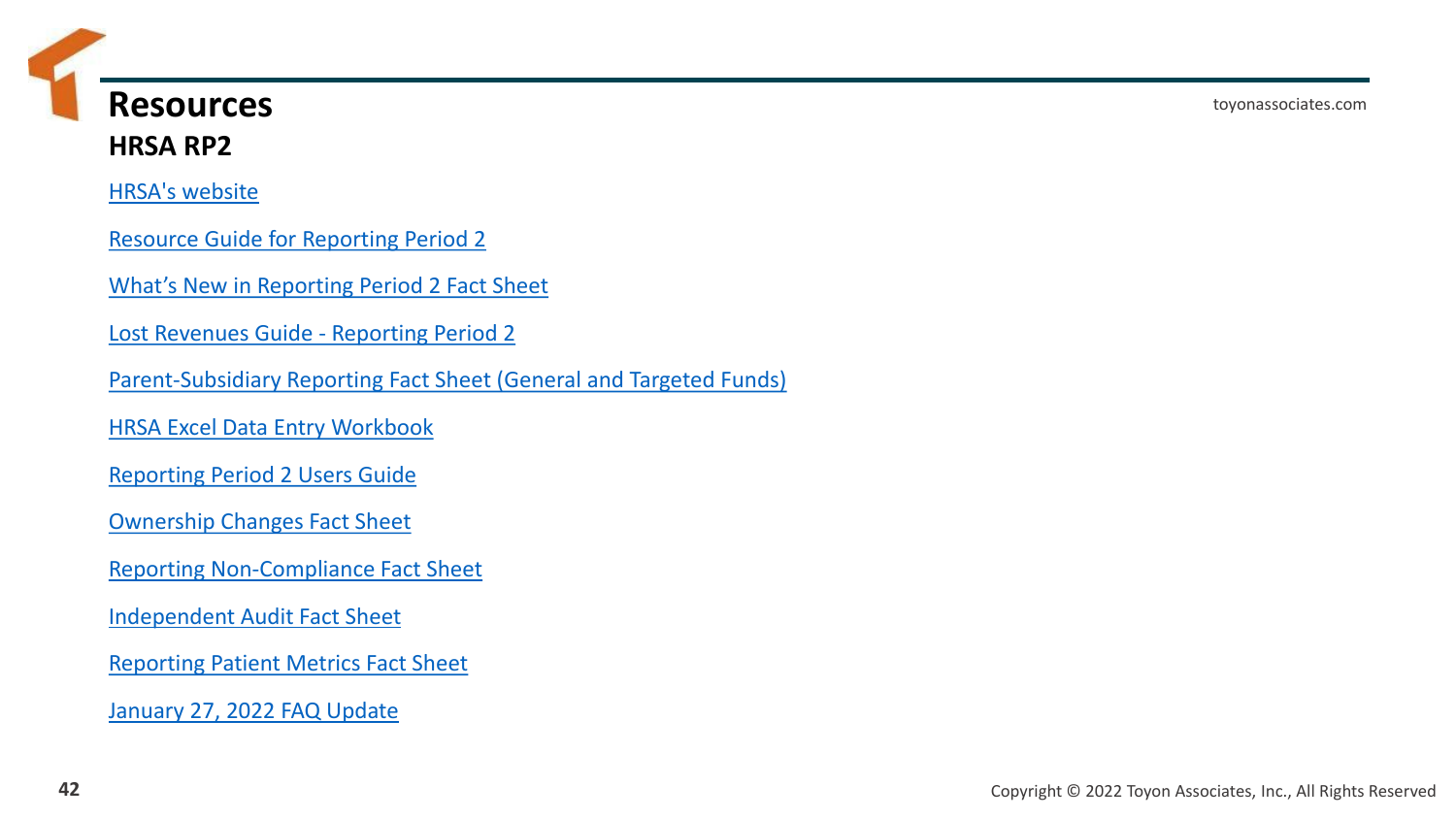### **Resources Provider Funding Amounts**

### **Appropriated and Allocated General and Targeted PRF as of 11/12/2021**

- <https://www.hrsa.gov/provider-relief/past-payments/general-distribution>
- <https://www.hrsa.gov/provider-relief/past-payments/targeted-distribution>

### **Phase 4 General Distributions**

- <https://www.hrsa.gov/provider-relief/data/general-distribution/phase-4-general-distribution-payments>
- [https://www.hhs.gov/about/news/2022/01/25/hhs-distributing-2-billion-more-provider-relief-fund-payments](https://www.hhs.gov/about/news/2022/01/25/hhs-distributing-2-billion-more-provider-relief-fund-payments-health-care-providers-impacted-covid-19-pandemic.html)health-care-providers-impacted-covid-19-pandemic.html

### **ARP Rural Distribution January 2022**

• <https://www.hrsa.gov/provider-relief/data/targeted-distribution/arp-rural>

### **Total HRSA Uninsured payments as of 1/20/2022**

• <https://data.cdc.gov/Administrative/Claims-Reimbursement-to-Health-Care-Providers-and-/rksx-33p3>